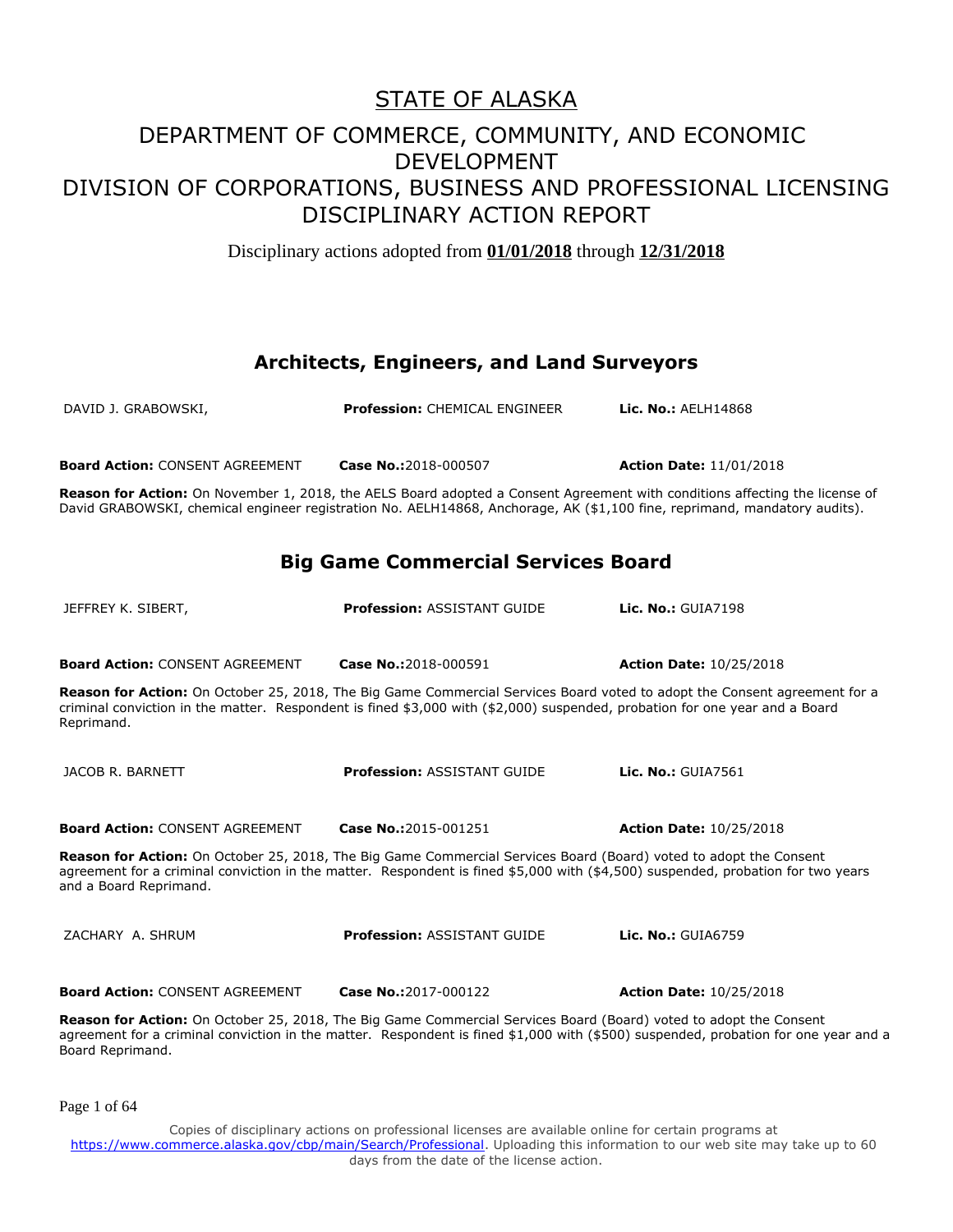Disciplinary actions adopted from **01/01/2018** through **12/31/2018**

| <b>CLAYTON M. FINNEGAN</b>                                                                                                                                                                                                                                                                                                                            | <b>Profession: ASSISTANT GUIDE</b>                                                                                                                                                                                                                                                                                                                            | <b>Lic. No.: GUIA7427</b>      |  |
|-------------------------------------------------------------------------------------------------------------------------------------------------------------------------------------------------------------------------------------------------------------------------------------------------------------------------------------------------------|---------------------------------------------------------------------------------------------------------------------------------------------------------------------------------------------------------------------------------------------------------------------------------------------------------------------------------------------------------------|--------------------------------|--|
| <b>Board Action:</b>                                                                                                                                                                                                                                                                                                                                  | Case No.:2018-000428                                                                                                                                                                                                                                                                                                                                          | <b>Action Date: 10/25/2018</b> |  |
|                                                                                                                                                                                                                                                                                                                                                       | Reason for Action: On October 25, 2018, The Big Game Commercial Services Board (Board) met via teleconference. After<br>thorough deliberation and consideration, the Board voted unanimously 7 out of 7, to adopt the Consent agreement in the matter.<br>Respondent is fined \$4,000 with (\$3,000) suspended, probation for one year and a Board Reprimand. |                                |  |
| MAX K. JOHNSON, JR.                                                                                                                                                                                                                                                                                                                                   | <b>Profession: ASSISTANT GUIDE</b>                                                                                                                                                                                                                                                                                                                            | <b>Lic. No.: GUI A 6929</b>    |  |
| <b>Board Action:</b>                                                                                                                                                                                                                                                                                                                                  | Case No.:2014-001068                                                                                                                                                                                                                                                                                                                                          | <b>Action Date: 07/26/2018</b> |  |
| Reason for Action: On July 26, 2018, the Big Game Commercial Services Board (Board) met via teleconference. After thorough<br>deliberation and consideration, the Board voted 7 out 8, to adopt the Consent agreement in the matter. Respondent is fined \$8000<br>with (\$6500) suspended, probation for one year and a Board Reprimand.             |                                                                                                                                                                                                                                                                                                                                                               |                                |  |
| JOHN C. MARKHAM,                                                                                                                                                                                                                                                                                                                                      | <b>Profession: ASSISTANT GUIDE</b>                                                                                                                                                                                                                                                                                                                            | Lic. No.: 130512               |  |
| <b>Board Action:</b>                                                                                                                                                                                                                                                                                                                                  | Case No.:2018-000377                                                                                                                                                                                                                                                                                                                                          | <b>Action Date: 07/26/2018</b> |  |
| Reason for Action: On July 26, 2018, the Big Game Commercial Services Board (Board) met via teleconference. After thorough<br>deliberation and consideration, the Board voted 7 out 8, to adopt the Consent agreement in the matter. Respondent is fined \$1000<br>with (\$1000) suspended, probation for one year and a Board Reprimand.             |                                                                                                                                                                                                                                                                                                                                                               |                                |  |
| MITCHELL R. DAVIS                                                                                                                                                                                                                                                                                                                                     | <b>Profession: ASSISTANT GUIDE</b>                                                                                                                                                                                                                                                                                                                            | <b>Lic. No.: GUIA7574</b>      |  |
| <b>Board Action:</b>                                                                                                                                                                                                                                                                                                                                  | Case No.:2018-000164                                                                                                                                                                                                                                                                                                                                          | <b>Action Date: 07/26/2018</b> |  |
| Reason for Action: On July 26, 2018, the Big Game Commercial Services Board (Board) met via teleconference. After thorough<br>deliberation and consideration, the Board voted 7 out 8, (1 abstained) to adopt the Consent agreement in the matter. Respondent<br>is fined \$400 with (\$200) suspended, probation for one year and a Board Reprimand. |                                                                                                                                                                                                                                                                                                                                                               |                                |  |
| <b>COLTON V. HODSON</b>                                                                                                                                                                                                                                                                                                                               | <b>Profession: ASSISTANT GUIDE</b>                                                                                                                                                                                                                                                                                                                            | <b>Lic. No.: GUIA7337</b>      |  |

Page 2 of 64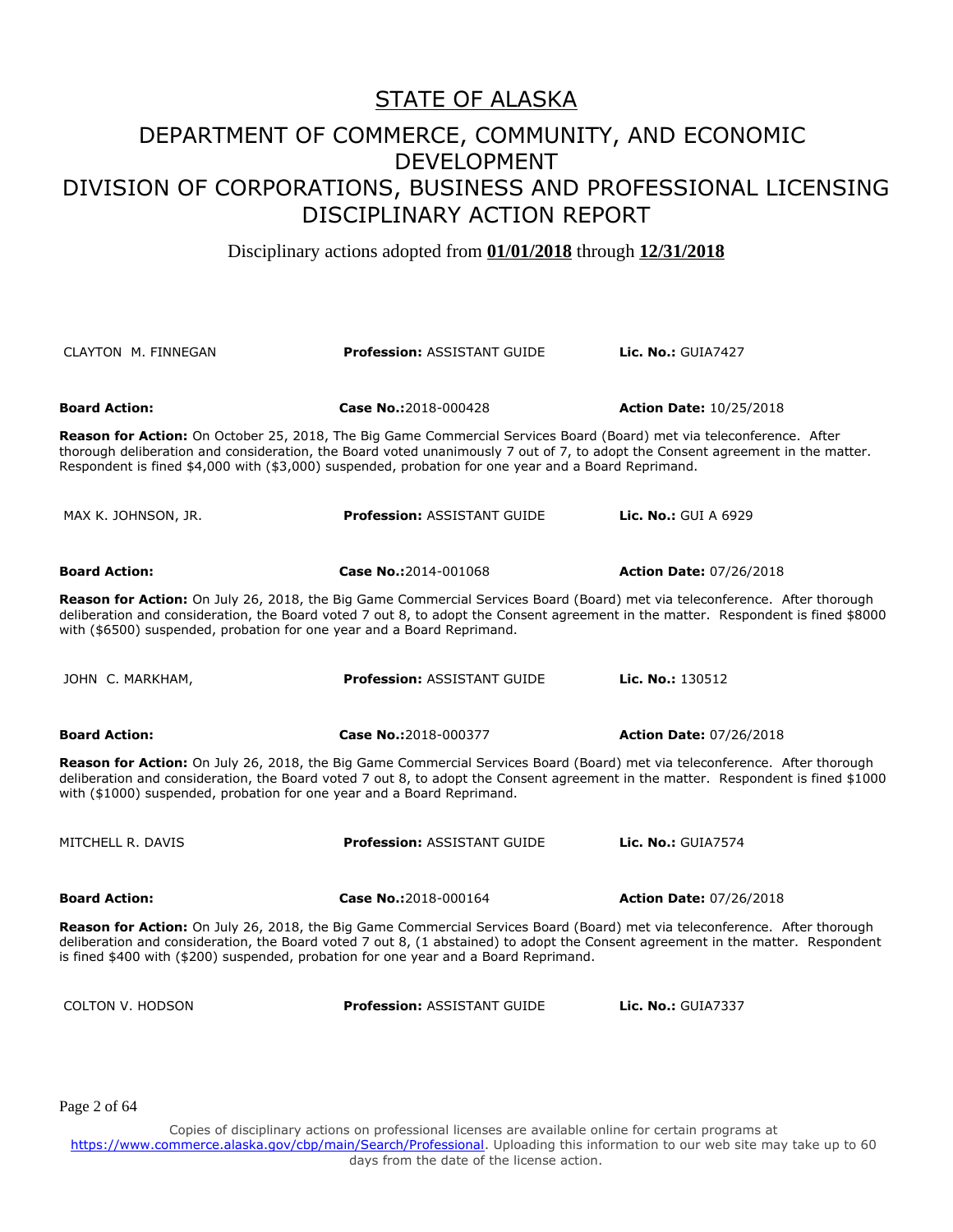Disciplinary actions adopted from **01/01/2018** through **12/31/2018**

| <b>Board Action:</b>                                                                                                            | Case No.:2018-000424                                                                                                                                                                                                                                     | <b>Action Date: 07/26/2018</b>                                                                                                   |
|---------------------------------------------------------------------------------------------------------------------------------|----------------------------------------------------------------------------------------------------------------------------------------------------------------------------------------------------------------------------------------------------------|----------------------------------------------------------------------------------------------------------------------------------|
| fined \$760 with (\$380) suspended, probation for one year and a Board Reprimand.                                               | Reason for Action: On July 26, 2018, the Big Game Commercial Services Board (Board) met via teleconference. After thorough                                                                                                                               | deliberation and consideration, the Board voted unanimously 8 out 8, to adopt the Consent agreement in the matter. Respondent is |
| RUDY J. MARTINEZ                                                                                                                | <b>Profession: ASSISTANT GUIDE</b>                                                                                                                                                                                                                       | Lic. No.: 128489                                                                                                                 |
| <b>Board Action:</b>                                                                                                            | Case No.:2018-000159                                                                                                                                                                                                                                     | <b>Action Date: 07/26/2018</b>                                                                                                   |
| fined \$400 and a Board Reprimand.                                                                                              | Reason for Action: On July 26, 2018, the Big Game Commercial Services Board (Board) met via teleconference. After thorough                                                                                                                               | deliberation and consideration, the Board voted unanimously 8 out 8, to adopt the Consent agreement in the matter. Respondent is |
| JORDAN R. WALLACE                                                                                                               | <b>Profession: ASSISTANT GUIDE</b>                                                                                                                                                                                                                       | Lic. No.: 109093                                                                                                                 |
| <b>Board Action:</b>                                                                                                            | Case No.:2017-001015                                                                                                                                                                                                                                     | <b>Action Date: 03/20/2018</b>                                                                                                   |
| Reason for Action: Criminal charges                                                                                             |                                                                                                                                                                                                                                                          |                                                                                                                                  |
| <b>MARK COOLEY</b>                                                                                                              | <b>Profession: ASSISTANT GUIDE</b>                                                                                                                                                                                                                       | <b>Lic. No.: GUIA7611</b>                                                                                                        |
| <b>Board Action:</b>                                                                                                            | Case No.:2017-000009                                                                                                                                                                                                                                     | <b>Action Date: 01/22/2018</b>                                                                                                   |
| Reprimand for his actions in the matter.<br>Criminal conviction for failure to clean up his bear bait station after the season. | Reason for Action: On January 10, 2018, the Board Met via teleconference. After thorough deliberation the Board Adopted the<br>Consent Agreement in the matter. Respondent is fined \$5,000 (w/\$4,500 suspended), probation for one year and a Board    |                                                                                                                                  |
| BERNARD L. BABCOCK                                                                                                              | <b>Profession:</b> CLASS A ASSISTANT GUIDE Lic. No.: GUIA7228                                                                                                                                                                                            |                                                                                                                                  |
| <b>Board Action: CONSENT AGREEMENT</b>                                                                                          | Case No.:2018-000685                                                                                                                                                                                                                                     | <b>Action Date: 10/25/2018</b>                                                                                                   |
|                                                                                                                                 | Reason for Action: On October 25, 2018, The Big Game Commercial Services Board (Board) met via teleconference. After<br>thorough deliberation and consideration, the Board voted 6 out of 7, to adopt the Consent agreement in the matter. Respondent is |                                                                                                                                  |

Page 3 of 64

Copies of disciplinary actions on professional licenses are available online for certain programs at https://www.commerce.alaska.gov/cbp/main/Search/Professional</u>. Uploading this information to our web site may take up to 60 days from the date of the license action.

fined \$500 with (\$400) suspended, probation for one year and a Board Reprimand.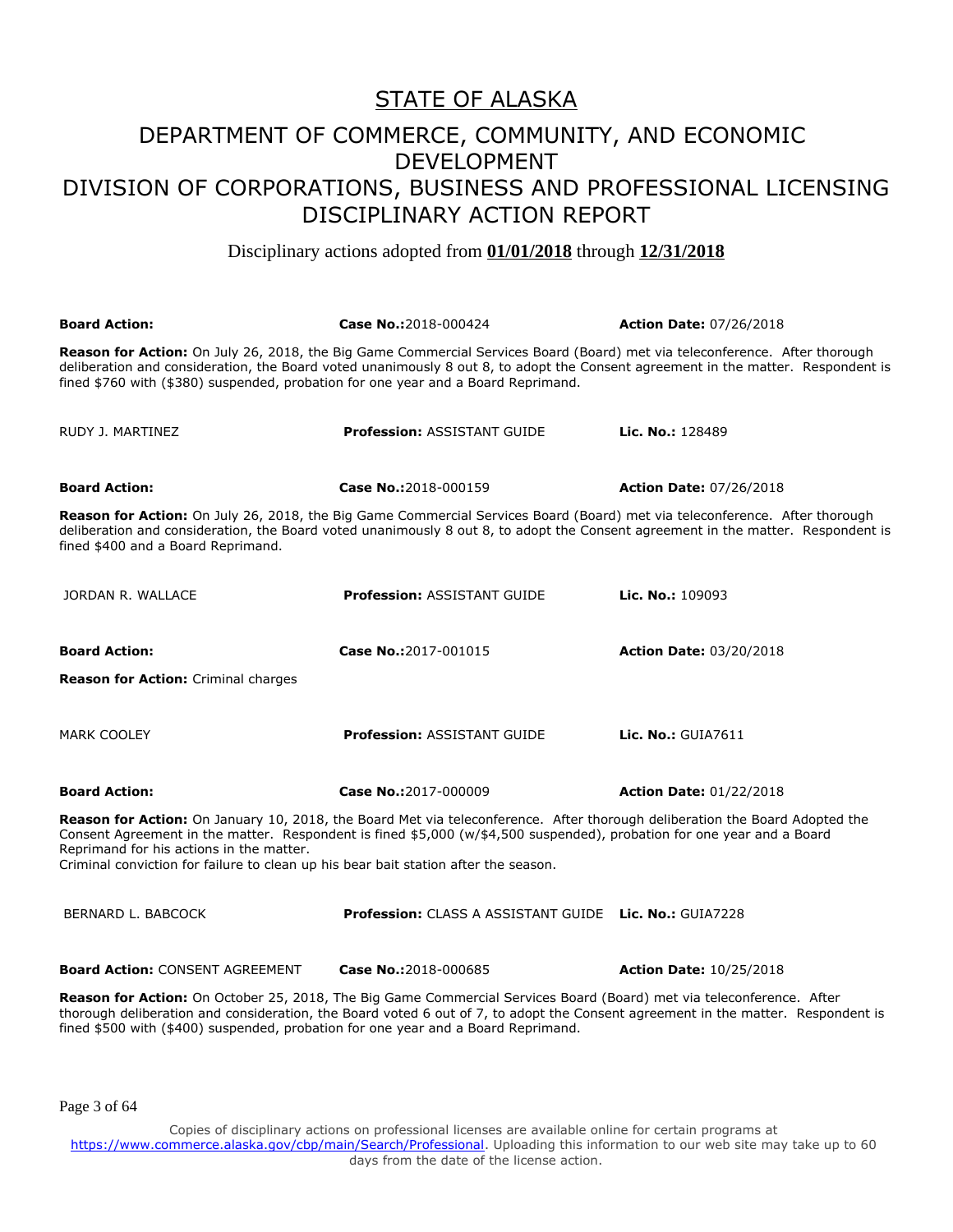Disciplinary actions adopted from **01/01/2018** through **12/31/2018**

| PHILIP J. RUNKLE,                                                                 | Profession: CLASS A ASSISTANT GUIDE Lic. No.: 129399                                                                                                                                                                                                           |                                |
|-----------------------------------------------------------------------------------|----------------------------------------------------------------------------------------------------------------------------------------------------------------------------------------------------------------------------------------------------------------|--------------------------------|
| <b>Board Action:</b>                                                              | Case No.:2018-000631                                                                                                                                                                                                                                           | <b>Action Date: 07/26/2018</b> |
| with (\$500) suspended, probation for one year and a Board Reprimand.             | Reason for Action: On July 26, 2018, the Big Game Commercial Services Board (Board) met via teleconference. After thorough<br>deliberation and consideration, the Board voted 7 out 8, to adopt the Consent agreement in the matter. Respondent is fined \$500 |                                |
| THOMAS J. DEBLAUW                                                                 | <b>Profession:</b> CLASS A ASSISTANT GUIDE Lic. No.: 107171                                                                                                                                                                                                    |                                |
| <b>Board Action:</b>                                                              | Case No.:2018-000076                                                                                                                                                                                                                                           | <b>Action Date: 07/26/2018</b> |
| fined \$600 with (\$300) suspended, probation for one year and a Board Reprimand. | Reason for Action: On July 26, 2018, the Big Game Commercial Services Board (Board) met via teleconference. After thorough<br>deliberation and consideration, the Board voted unanimously 8 out 8, to adopt the Consent agreement in the matter. Respondent is |                                |
| DANIEL R. ELLSWORTH                                                               | <b>Profession:</b> CLASS A ASSISTANT GUIDE Lic. No.: 125814                                                                                                                                                                                                    |                                |
| <b>Board Action:</b><br>Reason for Action: Application issue                      | Case No.:2017-001074                                                                                                                                                                                                                                           | <b>Action Date: 03/20/2018</b> |
|                                                                                   |                                                                                                                                                                                                                                                                |                                |
| <b>GRAHAM J. MORRISON</b>                                                         | <b>Profession: CLASS A ASSISTANT GUIDE Lic. No.: 125406</b>                                                                                                                                                                                                    |                                |
| <b>Board Action:</b>                                                              | Case No.:2017-000915                                                                                                                                                                                                                                           | <b>Action Date: 03/20/2018</b> |
| Reason for Action: Licensing Application issue                                    |                                                                                                                                                                                                                                                                |                                |
| MICHAEL K. PETERSEN                                                               | <b>Profession: GUIDE-OUTFITTER</b>                                                                                                                                                                                                                             | Lic. No.: 106988               |
| <b>Board Action: CONSENT AGREEMENT</b>                                            | Case No.:2018-000036                                                                                                                                                                                                                                           | <b>Action Date: 07/26/2018</b> |
|                                                                                   | Reason for Action: On July 26, 2018, the Big Game Commercial Services Board (Board) met via teleconference. After thorough                                                                                                                                     |                                |

deliberation and consideration, the Board adopted the Consent agreement for violating licensing regulations in the matter. Respondent is fined \$2000 with (\$1000) suspended, probation for one year and a Board Reprimand.

Page 4 of 64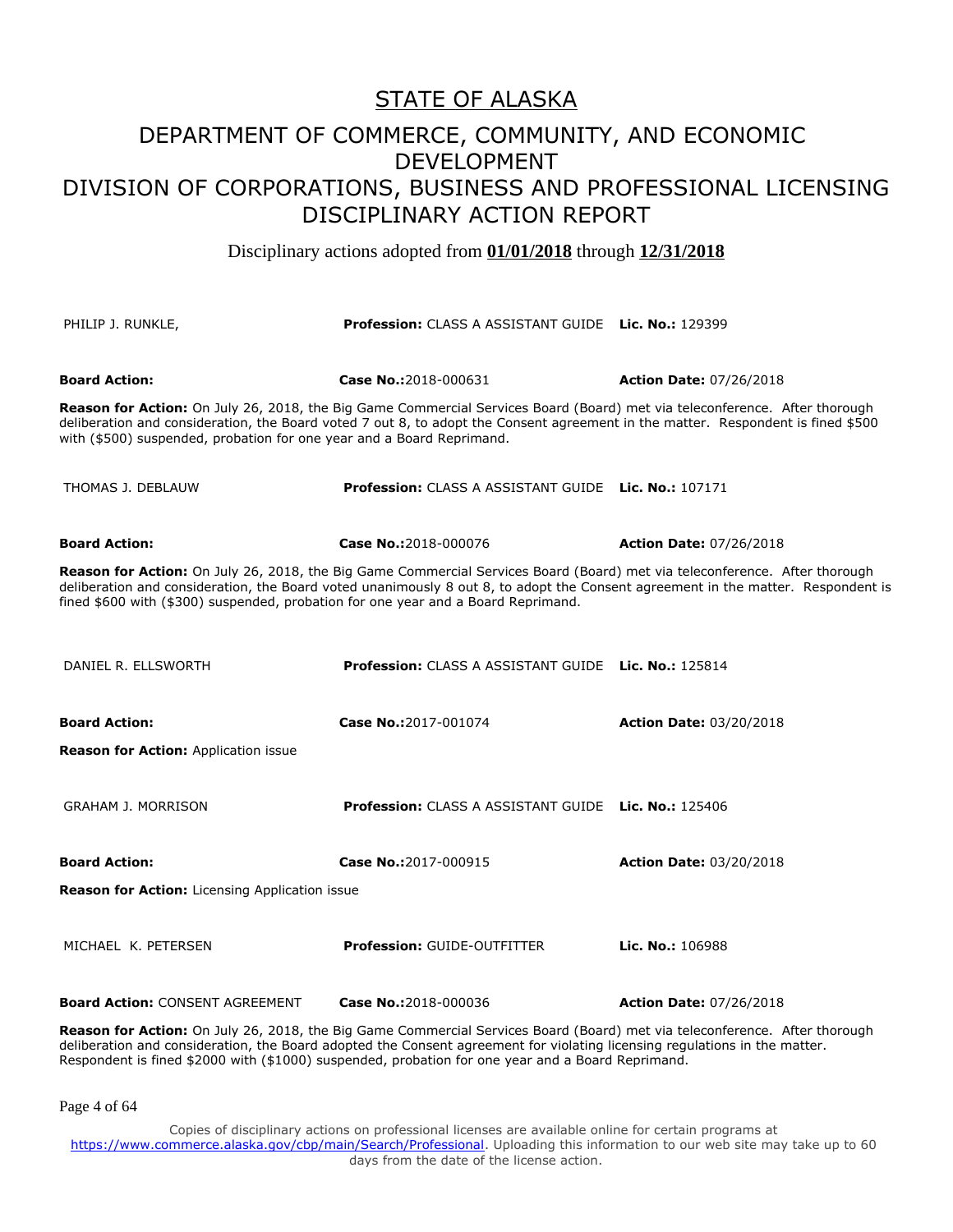Disciplinary actions adopted from **01/01/2018** through **12/31/2018**

URBAN E. RAHOI **Profession:** GUIDE-OUTFITTER **Lic. No.:** GUIR1 **Board Action:** LICENSE SURRENDER **Case No.:**2017-000699 **Action Date:** 07/26/2018 **Reason for Action:** On July 26, 2018, the BGCS Board deliberated and voted by majority vote, to adopt the Surrender of License in this matter for a criminal conviction. MATTHEW L. OWEN **Profession:** GUIDE-OUTFITTER **Lic. No.:** GUIT755 **Board Action:** CONSENT AGREEMENT **Case No.:**2013-002250 **Action Date:** 07/26/2018 **Reason for Action:** On July 26, 2018, the Big Game Commercial Services Board (Board) met via teleconference. After being briefed on the Consent Agreement by an Administrative Law Judge, it adopted the Consent agreement for violations of licensing regulations n the matter. Respondent is fined \$2000 with (\$1000) suspended, probation for two years and a Board Reprimand. STANLEY PARKERSON **Profession:** GUIDE-OUTFITTER **Lic. No.:** GUIR984 **Board Action:** CONSENT AGREEMENT, AMENDED **Case No.:**2018-000043 **Action Date:** 07/26/2018 **Reason for Action:** On July 26, 2018, the Big Game Commercial Services Board (Board) met via teleconference. After thorough deliberation and consideration, the Board voted, to amend the Consent agreement for violations of licensing regulations to increase the suspended amount of the fine to \$1900. The Board then voted to adoptthe amended Consent Agreement. Respondent is fined \$2500 with (\$1900) suspended, probation for one year and a Board Reprimand. DOUGLAS L. ZWEIFEL **Profession:** GUIDE-OUTFITTER **Lic. No.:** GUI R 1028 **Board Action:** CONSENT AGREEMENT **Case No.:**2018-000515 **Action Date:** 07/26/2018 **Reason for Action:** On July 26, 2018, the Big Game Commercial Services Board (Board) met via teleconference. The Board voted to adopt the Consent agreement for licensing regulation violations in the matter. Respondent is fined \$500, probation for one year and a Board Reprimand. TAD GILBERT **Profession:** GUIDE-OUTFITTER **Lic. No.:** GUIR722

Page 5 of 64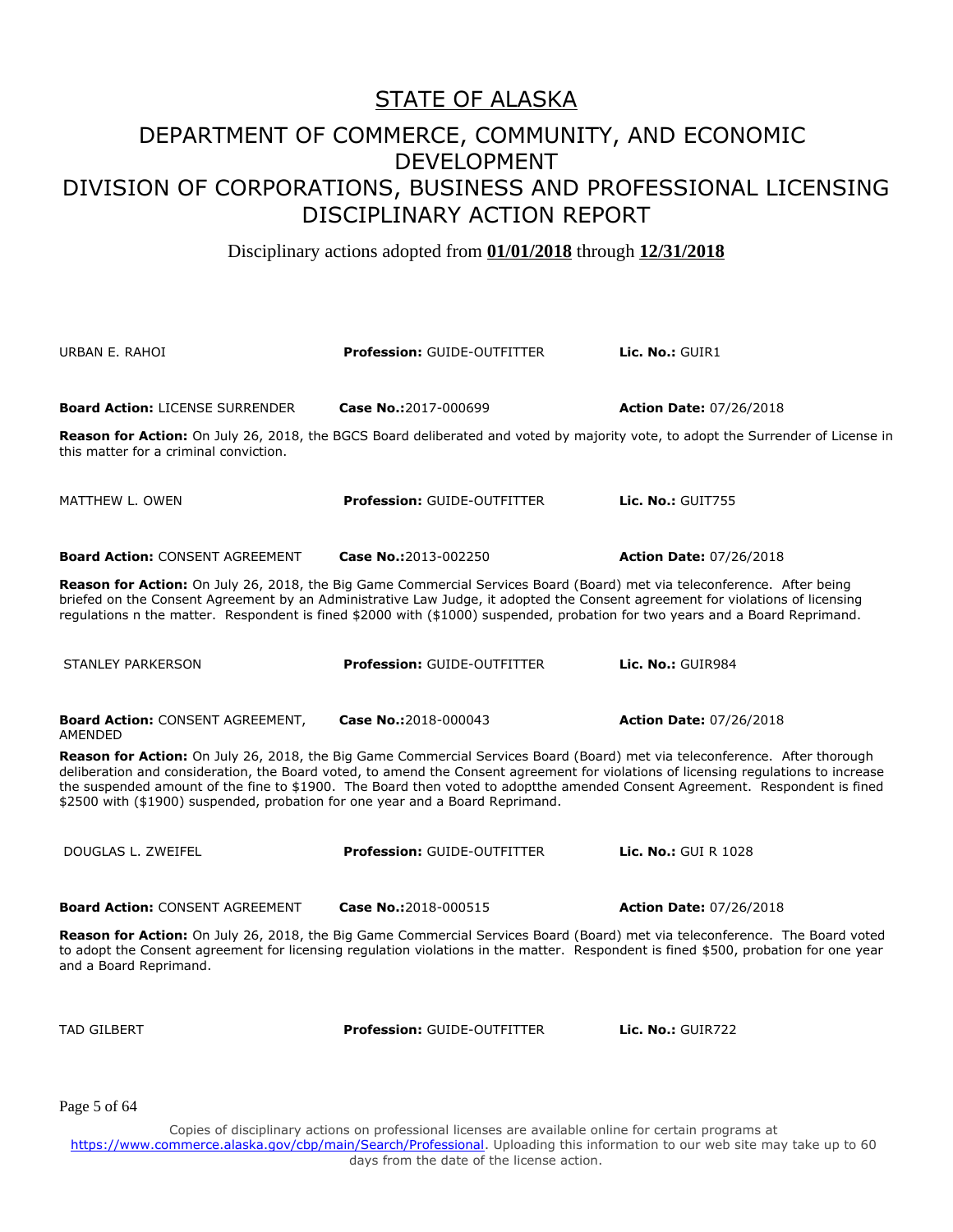Disciplinary actions adopted from **01/01/2018** through **12/31/2018**

**Board Action:** CONSENT AGREEMENT **Case No.:**2018-000427 **Action Date:** 07/26/2018 **Reason for Action:** On July 26, 2018, the Big Game Commercial Services Board (Board) met via teleconference. The Board voted to adopt the Consent agreement for a criminal conviction in the matter. Respondent is fined \$5000 with (\$4500) suspended, probation for one year and a Board Reprimand. MATTHEW L. OWEN **Profession:** GUIDE-OUTFITTER **Lic. No.:** GUI R 624 **Board Action:** ACCUSATION **Case No.:**2013-002250 **Action Date:** 02/05/2018 **Reason for Action:** Accusation signed by Chief Francois. Accusation was mailed and distributed on 02/16/2018. JEFFERY S. BURWELL **Profession:** MASTER GUIDE-OUTFITTER **Lic. No.:** GUI M 162 **Board Action:** BOARD ORDER AFTER HEARING **Case No.:**2015-000247 **Action Date:** 10/25/2018 **Reason for Action:** On October 25, 2018, the Big Game Commercial Services Board (Board) was briefed on the Consent Agreement for a criminal conviction by the Administrative Law Judge, to adopt the Consent agreement in the matter. Respondent is fined \$10,000 with (\$7,500) suspended, probation for two years and a Board Reprimand. WAYNE W. WOODS **Profession:** MASTER GUIDE-OUTFITTER **Lic. No.:** GUIM108 **Board Action:** CONSENT AGREEMENT **Case No.:**2018-000072 **Action Date:** 07/26/2018 **Reason for Action:** On July 26, 2018, the Big Game Commercial Services Board (Board) voted to adopt the Consent agreement for a criminal conviction in the matter. Respondent is fined \$400 with (\$200) suspended, probation for one year and a Board Reprimand. MICHAEL J. COLPO **Profession:** MASTER GUIDE-OUTFITTER **Lic. No.:** GUIM194 **Board Action:** CONSENT AGREEMENT **Case No.:**2018-000082 **Action Date:** 07/26/2018 **Reason for Action:** On July 26, 2018, the Big Game Commercial Services Board (Board) voted to adopt the Consent agreement for a criminal conviction in the matter. Respondent is fined \$4000 with (\$3000) suspended, probation for one year and a Board Reprimand.

Page 6 of 64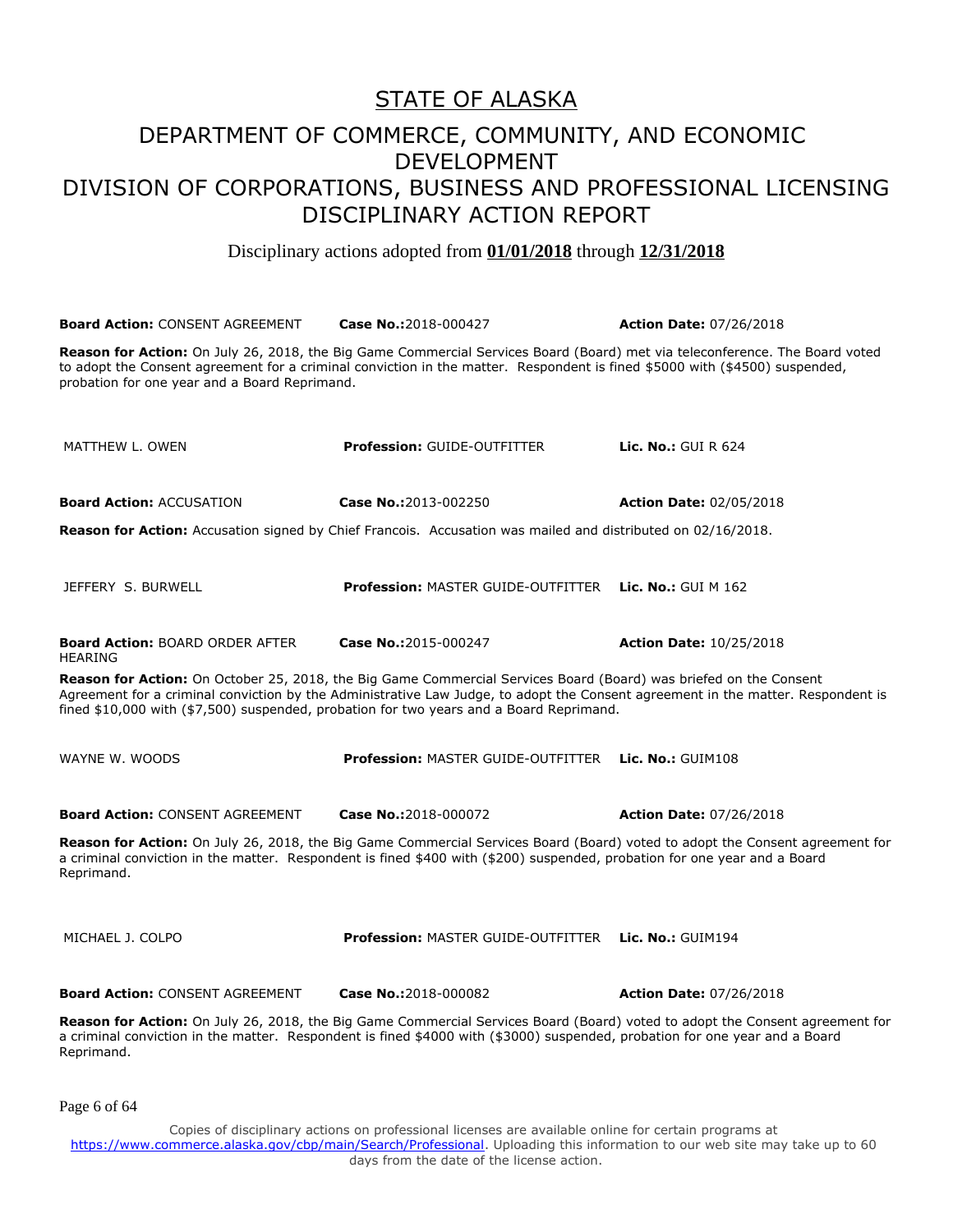#### DEPARTMENT OF COMMERCE, COMMUNITY, AND ECONOMIC DEVELOPMENT DIVISION OF CORPORATIONS, BUSINESS AND PROFESSIONAL LICENSING DISCIPLINARY ACTION REPORT

Disciplinary actions adopted from **01/01/2018** through **12/31/2018**

#### SAMUEL T. FEJES, JR. **Profession:** MASTER GUIDE-OUTFITTER **Lic. No.:** GUI M 73

**Board Action: Case No.:**2016-000055 **Action Date:** 02/12/2018

**Reason for Action:** Rec'd notification from Investigator Dooley, that while she was reviewing a "Yes" Answer Application from Master Guide Outfitter Samuel Fejes, (Respondent) she learned that respondent was convicted of a violation of a statute or regulation relating to hunting or to a provision of big game hunting services or transportation services.

AS 08.54.710(a)(1)The board may impose a disciplinary sanction in a timely manner under (c) of this section if the board finds that a licensee -- is convicted of a violation of any state or federal statute or regulation relating to hunting or to provision of big game hunting services or transportation services;

12 AAC 75.340(a)(2)(D)(ii)Unethical activities. A master guide-outfitter, registered guide-outfitter, assistant guide, or class-A assistant guide may not participate in an unethical activity that may result in a disciplinary sanction under AS 08.54.710. In this subsection, "unethical activity" -- includes -- failing to report to the board, within 30 days after the date of conviction, a conviction in this state,

another state, or the United States for a violation of a state or federal statute or regulation relating to guiding, outfitting, transportation, or other hunting services

| <b>Reason for Action:</b> Refer to Main Case #2013-002250 |                                |                                |
|-----------------------------------------------------------|--------------------------------|--------------------------------|
| <b>Board Action:</b>                                      | Case No.:2016-001214           | <b>Action Date: 07/26/2018</b> |
| MATTHEW L. OWEN                                           | <b>Profession: TRANSPORTER</b> | Lic. No.: $GUI R 624$          |
| <b>Reason for Action:</b> Refer to Main Case #2013-002250 |                                |                                |
| <b>Board Action: CONSENT AGREEMENT</b>                    | Case No.:2016-000654           | <b>Action Date: 07/26/2018</b> |
| MATTHEW L. OWEN                                           | <b>Profession: TRANSPORTER</b> | Lic. No.: $GUI R 624$          |
| <b>Reason for Action:</b> Refer to Main Case #2013-002250 |                                |                                |
| <b>Board Action:</b>                                      | Case No.:2016-001214           | <b>Action Date: 08/09/2018</b> |
| MATTHEW L. OWEN                                           | <b>Profession: TRANSPORTER</b> | <b>Lic. No.: GUI R 624</b>     |

Page 7 of 64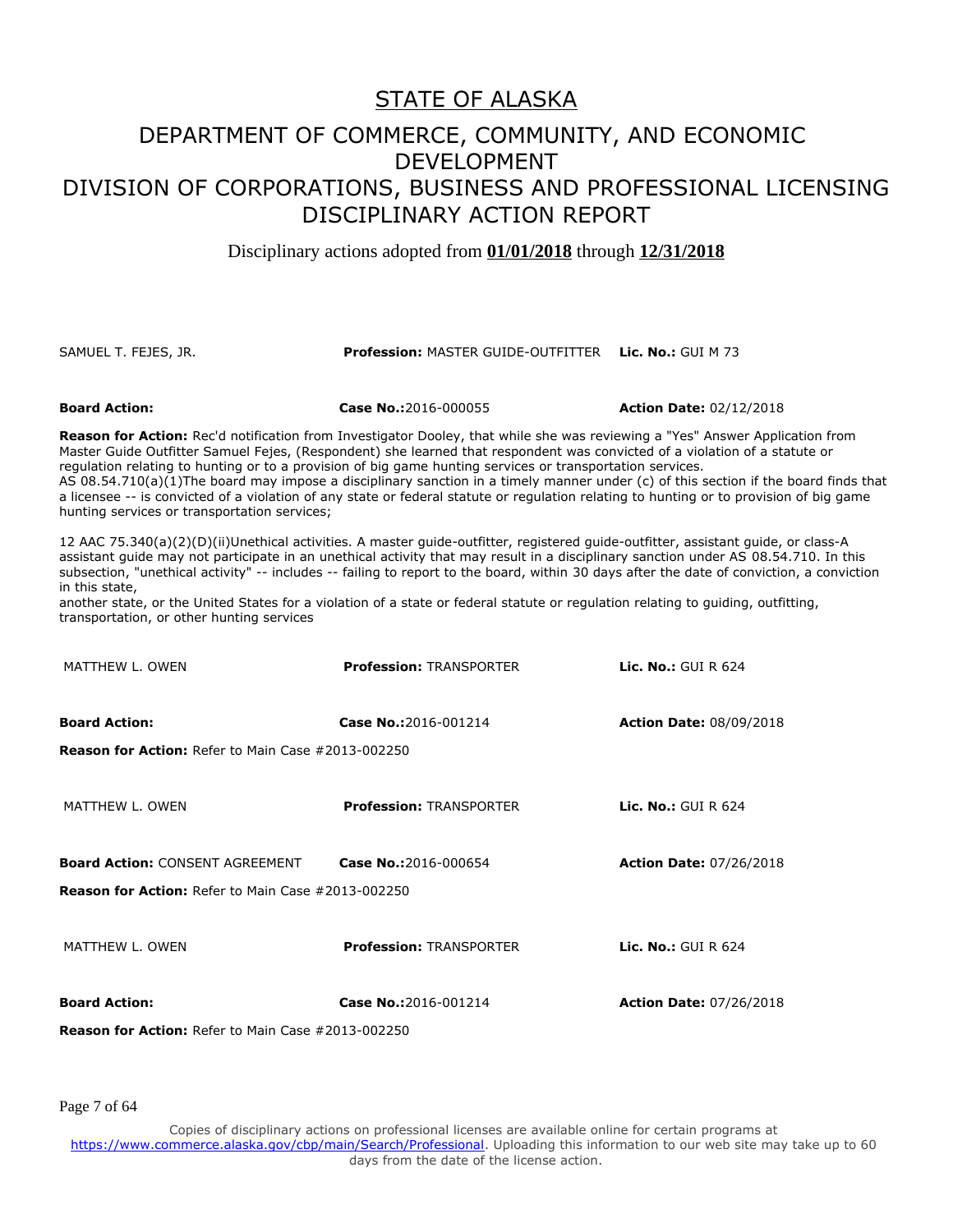Disciplinary actions adopted from **01/01/2018** through **12/31/2018**

| MATTHEW L. OWEN                                                                                                                                                                                                                                                                                                                                  | <b>Profession: TRANSPORTER</b> | <b>Lic. No.:</b> GUI R $624$                                                                                                |  |
|--------------------------------------------------------------------------------------------------------------------------------------------------------------------------------------------------------------------------------------------------------------------------------------------------------------------------------------------------|--------------------------------|-----------------------------------------------------------------------------------------------------------------------------|--|
| <b>Board Action: CONSENT AGREEMENT</b><br><b>Reason for Action: Refer to Main Case #2013-002250</b>                                                                                                                                                                                                                                              | Case No.:2016-000774           | <b>Action Date: 07/26/2018</b>                                                                                              |  |
| MATTHEW L. OWEN                                                                                                                                                                                                                                                                                                                                  | <b>Profession: TRANSPORTER</b> | <b>Lic. No.: GUI R 624</b>                                                                                                  |  |
| <b>Board Action: CONSENT AGREEMENT</b>                                                                                                                                                                                                                                                                                                           | Case No.:2016-001281           | <b>Action Date: 07/26/2018</b>                                                                                              |  |
| teleconference. After being briefed on the Consent Agreement by an Administrative Law Judge, it adopted the Consent agreement<br>for violations of licensing regulations in the matter. Respondent is fined \$2000 with (\$1000) suspended, probation for two years<br>and a Board Reprimand.                                                    |                                | Reason for Action: Refer to Main Case #2013-002250 on July 26, 2018, the Big Game Commercial Services Board (Board) met via |  |
| JEFF J. KRUSE                                                                                                                                                                                                                                                                                                                                    | <b>Profession: TRANSPORTER</b> | <b>Lic. No.: GUI T 981</b>                                                                                                  |  |
| <b>Board Action: CONSENT AGREEMENT,</b><br>AMENDED                                                                                                                                                                                                                                                                                               | Case No.:2018-000449           | <b>Action Date: 07/26/2018</b>                                                                                              |  |
| Reason for Action: On July 26, 2018, the Big Game Commercial Services Board voted to amend the Consent agreement to<br>increase the suspended amount of the fine to \$3500. The Board then voted and adopted the amended Consent Agreement.<br>Respondent is fined \$4000 with (\$3500) suspended, probation for one year and a Board Reprimand. |                                |                                                                                                                             |  |
| MATTHEW L. OWEN                                                                                                                                                                                                                                                                                                                                  | <b>Profession: TRANSPORTER</b> | <b>Lic. No.: GUI R 624</b>                                                                                                  |  |
| <b>Board Action:</b><br><b>Reason for Action: Refer to Main Case #2013-002250</b>                                                                                                                                                                                                                                                                | Case No.:2016-001214           | <b>Action Date: 02/22/2018</b>                                                                                              |  |
| MATTHEW L. OWEN                                                                                                                                                                                                                                                                                                                                  | <b>Profession: TRANSPORTER</b> | <b>Lic. No.: GUI R 624</b>                                                                                                  |  |
| <b>Board Action: CONSENT AGREEMENT</b>                                                                                                                                                                                                                                                                                                           | Case No.:2016-001281           | <b>Action Date: 02/22/2018</b>                                                                                              |  |

Page 8 of 64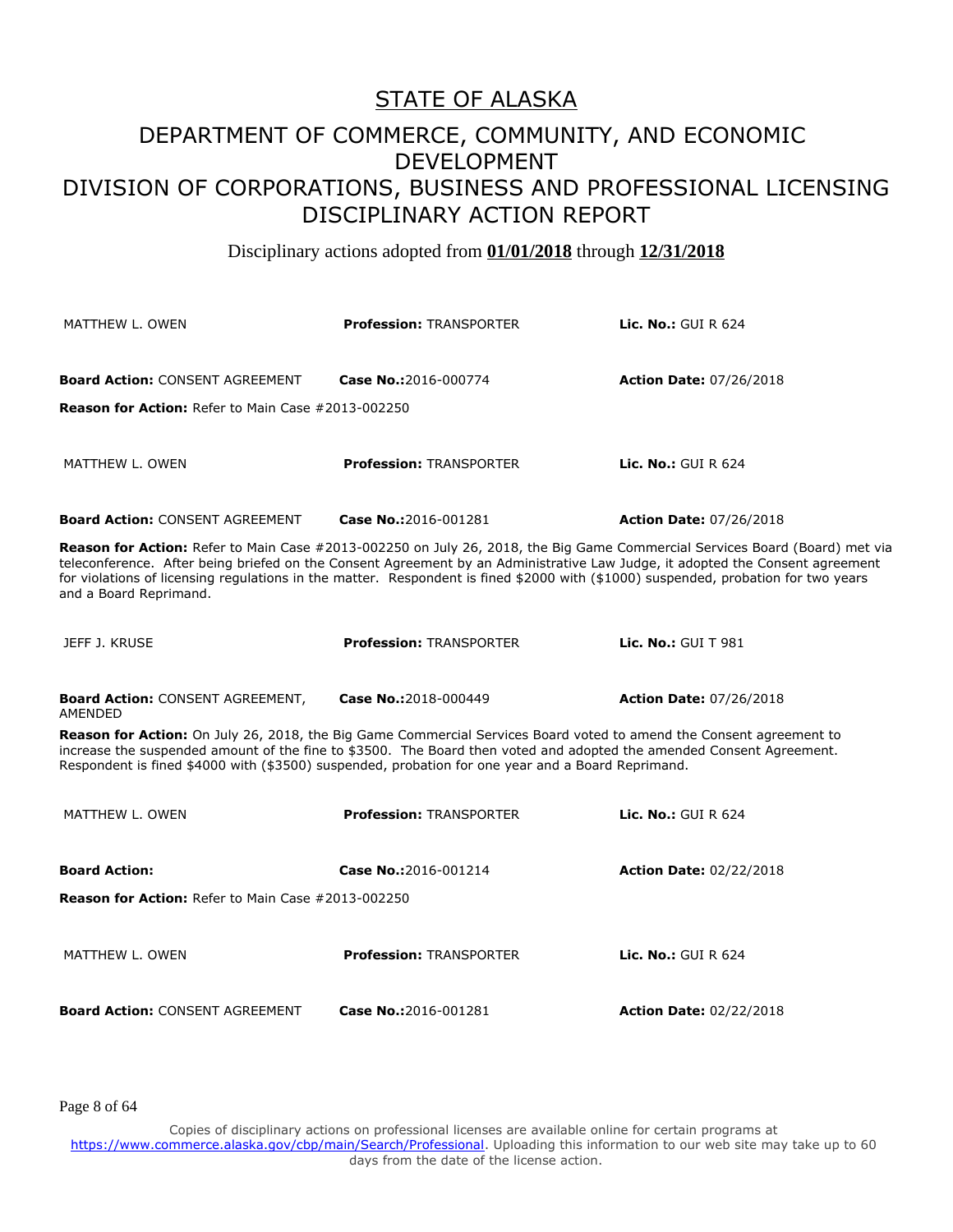#### Disciplinary actions adopted from **01/01/2018** through **12/31/2018**

**Reason for Action:** Refer to Main Case #2013-002250. On July 26, 2018, the Big Game Commercial Services Board (Board) met via teleconference. After being briefed on the Consent Agreement by an Administrative Law Judge, it adopted the Consent agreement for violations of licensing regulations in the matter. Respondent is fined \$2000 with (\$1000) suspended, probation for two years and a Board Reprimand.

| MATTHEW L. OWEN                                           | <b>Profession: TRANSPORTER</b> | <b>Lic. No.: GUI R 624</b>     |
|-----------------------------------------------------------|--------------------------------|--------------------------------|
| <b>Board Action:</b>                                      | Case No.:2016-001281           | <b>Action Date: 02/20/2018</b> |
| <b>Reason for Action: Refer to Main Case #2013-002250</b> |                                |                                |
| MATTHEW L. OWEN                                           | <b>Profession: TRANSPORTER</b> | Lic. No.: GUI R $624$          |
| <b>Board Action:</b>                                      | Case No.:2016-001214           | <b>Action Date: 02/20/2018</b> |
| Reason for Action: Refer to Main Case #2013-002250        |                                |                                |
| MATTHEW L. OWEN                                           | <b>Profession: TRANSPORTER</b> | Lic. No.: GUI R 624            |
| <b>Board Action:</b>                                      | Case No.:2016-001281           | <b>Action Date: 02/05/2018</b> |
| <b>Reason for Action: Refer to Main Case #2013-002250</b> |                                |                                |
| MATTHEW L. OWEN                                           | <b>Profession: TRANSPORTER</b> | <b>Lic. No.: GUI R 624</b>     |
| <b>Board Action:</b>                                      | Case No.:2016-001214           | <b>Action Date: 02/05/2018</b> |
| <b>Reason for Action: Refer to Main Case #2013-002250</b> |                                |                                |

#### **Board of Barbers & Hairdressers**

| <b>JUAN C. RIVERA</b> | <b>Profession: BARBER</b> | Lic. No.: |
|-----------------------|---------------------------|-----------|
|-----------------------|---------------------------|-----------|

Page 9 of 64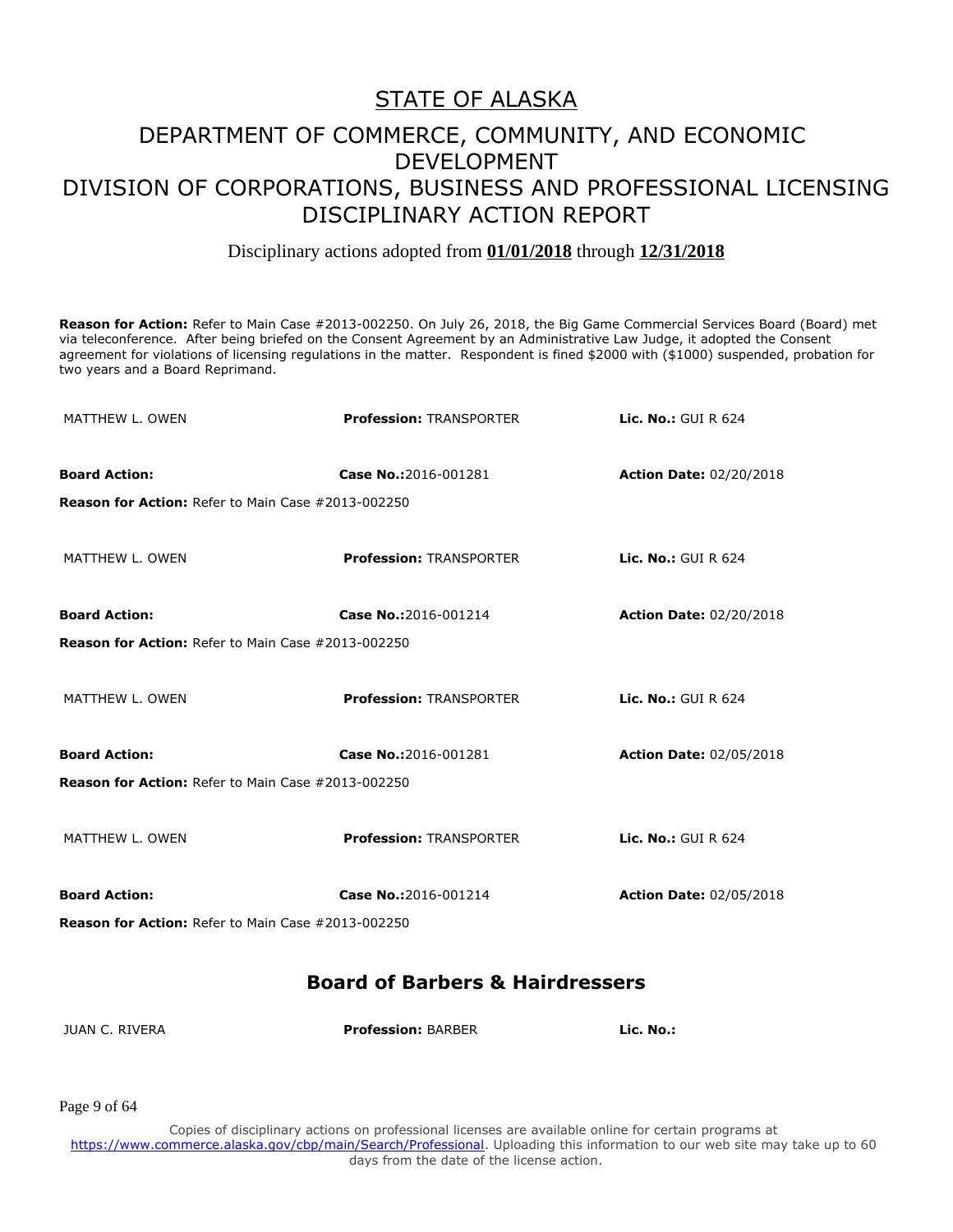Disciplinary actions adopted from **01/01/2018** through **12/31/2018**

| <b>Board Action:</b>                                                                                                                                                                                                                                                                                                             | Case No.:2017-001112                                                                                                                               | <b>Action Date: 02/22/2018</b> |
|----------------------------------------------------------------------------------------------------------------------------------------------------------------------------------------------------------------------------------------------------------------------------------------------------------------------------------|----------------------------------------------------------------------------------------------------------------------------------------------------|--------------------------------|
| Reason for Action: Practicing without a license.                                                                                                                                                                                                                                                                                 |                                                                                                                                                    |                                |
| THUY T. TRAN                                                                                                                                                                                                                                                                                                                     | <b>Profession: MANICURIST</b>                                                                                                                      | Lic. No.:                      |
| <b>Board Action:</b>                                                                                                                                                                                                                                                                                                             | Case No.:2017-001198                                                                                                                               | <b>Action Date: 05/07/2018</b> |
| Reason for Action: On May 7, 2018 the Board of Barbers and Hairdressers adopted a Imposition of Civil Fine to manicurist Thuy<br>(Lena) Trang Tan Lic#126782, Ft. Wainwright, AK (performing manicuring without technician license since February 2017 prior to<br>qetting license on 9/22/2017 AS08.13.070(1)/ Fine - \$500.00) |                                                                                                                                                    |                                |
| LILIAN T. DAVIS                                                                                                                                                                                                                                                                                                                  | <b>Profession: MANICURIST</b>                                                                                                                      | Lic. No.:                      |
| <b>Board Action:</b>                                                                                                                                                                                                                                                                                                             | Case No.:2017-001199                                                                                                                               | <b>Action Date: 05/07/2018</b> |
| Reason for Action: On May 7, 2018 the Board of Barbers and Hairdressers adopted a Imposition of Civil Fine to manicurist Lilian<br>Davis Lic#126788, Ft. Wainwright, AK (performing manicuring without technician license May 2016 through 2017 AS08.13.070(1)/<br>Fine - $$1,000$ )                                             |                                                                                                                                                    |                                |
| <b>KELLY L. NASH</b>                                                                                                                                                                                                                                                                                                             | <b>Profession: SHOP OWNER</b>                                                                                                                      | Lic. No.: HADH10351            |
| <b>Board Action: SUSPENSION</b>                                                                                                                                                                                                                                                                                                  | Case No.:2015-001103                                                                                                                               | <b>Action Date: 11/15/2018</b> |
| Reason for Action: On 11/15/2018 the Suspension of License for Non-Compliance With Consent Agreement was mailed and<br>distributed by OAIII Leary.                                                                                                                                                                               |                                                                                                                                                    |                                |
| SEKONA, JAIMIE DBA J'S TOP SHELF<br><b>BARBERSHOP</b>                                                                                                                                                                                                                                                                            | <b>Profession: SHOP OWNER</b>                                                                                                                      | Lic. No.:                      |
| <b>Board Action: TEMPORARY CEASE AND</b><br><b>DESIST ORDER</b>                                                                                                                                                                                                                                                                  | Case No.:2017-000987<br>Bezeen fer Action: On July 12, 2019 the Beard of Barbers and Hairdressers veted by majority to issue a Temperary Cease and | <b>Action Date: 07/12/2018</b> |

**Reason for Action:** On July 12, 2018 the Board of Barbers and Hairdressers voted by majority to issue a Temporary Cease and Desist Order to the Respondent for unlicensed practice. A hearing on the merits of the case was not requested within 15 days and therefore became permanent.

Page 10 of 64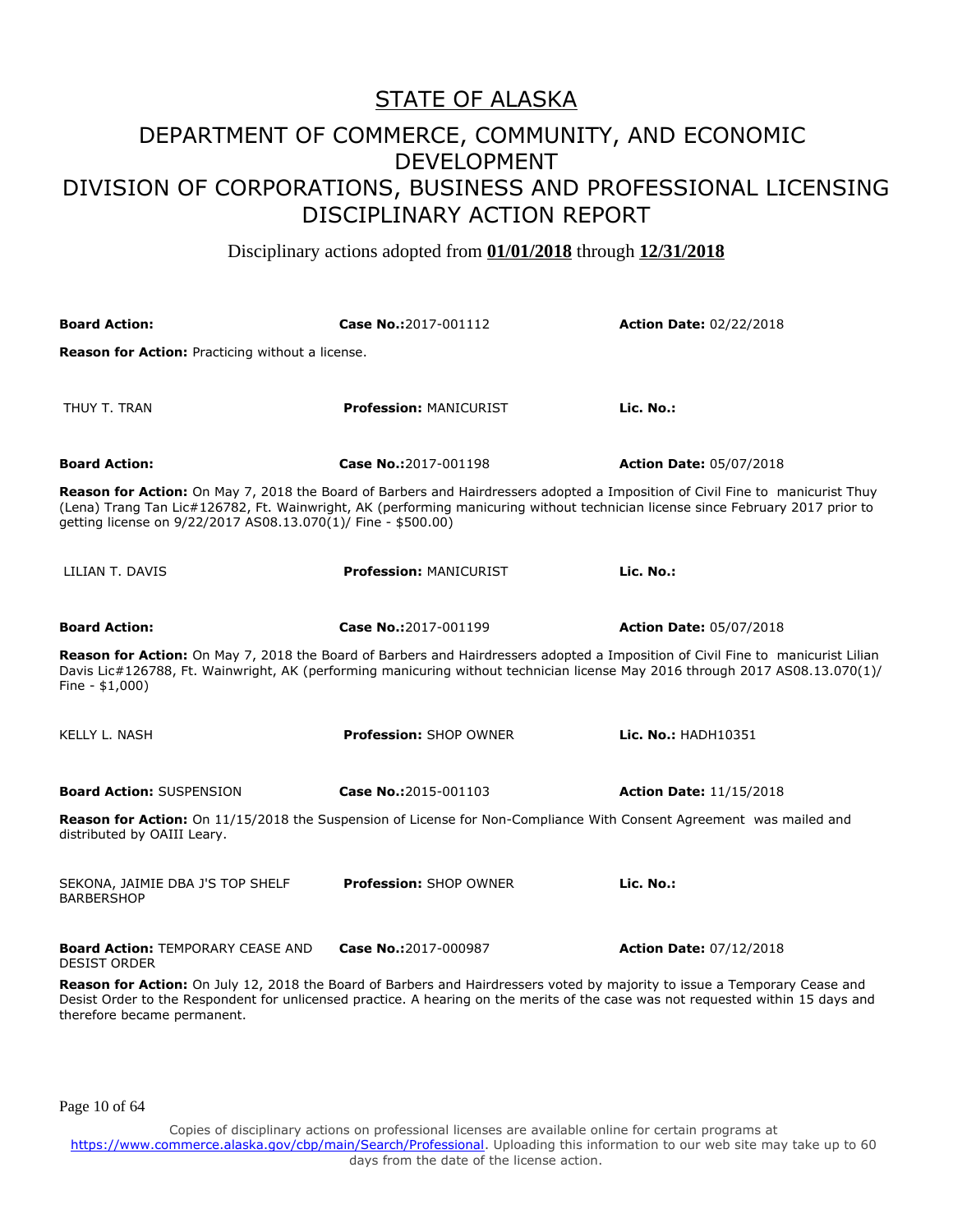Disciplinary actions adopted from **01/01/2018** through **12/31/2018**

| JOHN O. TRAN                                                                                                                                                                                                                                                                                                             | <b>Profession: SHOP OWNER</b> | <b>Lic. No.: HADP19150</b>     |
|--------------------------------------------------------------------------------------------------------------------------------------------------------------------------------------------------------------------------------------------------------------------------------------------------------------------------|-------------------------------|--------------------------------|
| <b>Board Action:</b>                                                                                                                                                                                                                                                                                                     | Case No.:2017-000965          | <b>Action Date: 05/07/2018</b> |
| <b>Reason for Action:</b> On May 7, 2018, the Board of Barbers and Hairdressers accepted, adopted and signed the Order for the<br>consent agreement for Shop Owner John Quoc Tran DBA Happy Nails Lic #HADP19150, Fairbanks, AK(unlicensed practice in shop<br>AS 08.13.070(6)/Fine-\$2,000/Probation 2 years/Reprimand) |                               |                                |
| MARLIN . PAULINO, MARLIN PAULINO &<br>ELVIS RODRIGUEZ                                                                                                                                                                                                                                                                    | <b>Profession: SHOP OWNER</b> | <b>Lic. No.: HADH11882</b>     |
| <b>Board Action:</b>                                                                                                                                                                                                                                                                                                     | Case No.:2017-001096          | <b>Action Date: 01/22/2018</b> |

**Reason for Action:** On January 22, 2018, the Board of Barbers and Hairdressers adopted and signed the Order for the consent agreement for Elvis Rodriguez & Marlin Paulino partnership DBA Genesis. Genesis violated AS 08.13.070(6), AS 08.13.130(a), and 12 AAC 09.110 (j). Violations were found of unlicensed practice, no shop manager/designee and display of licensure.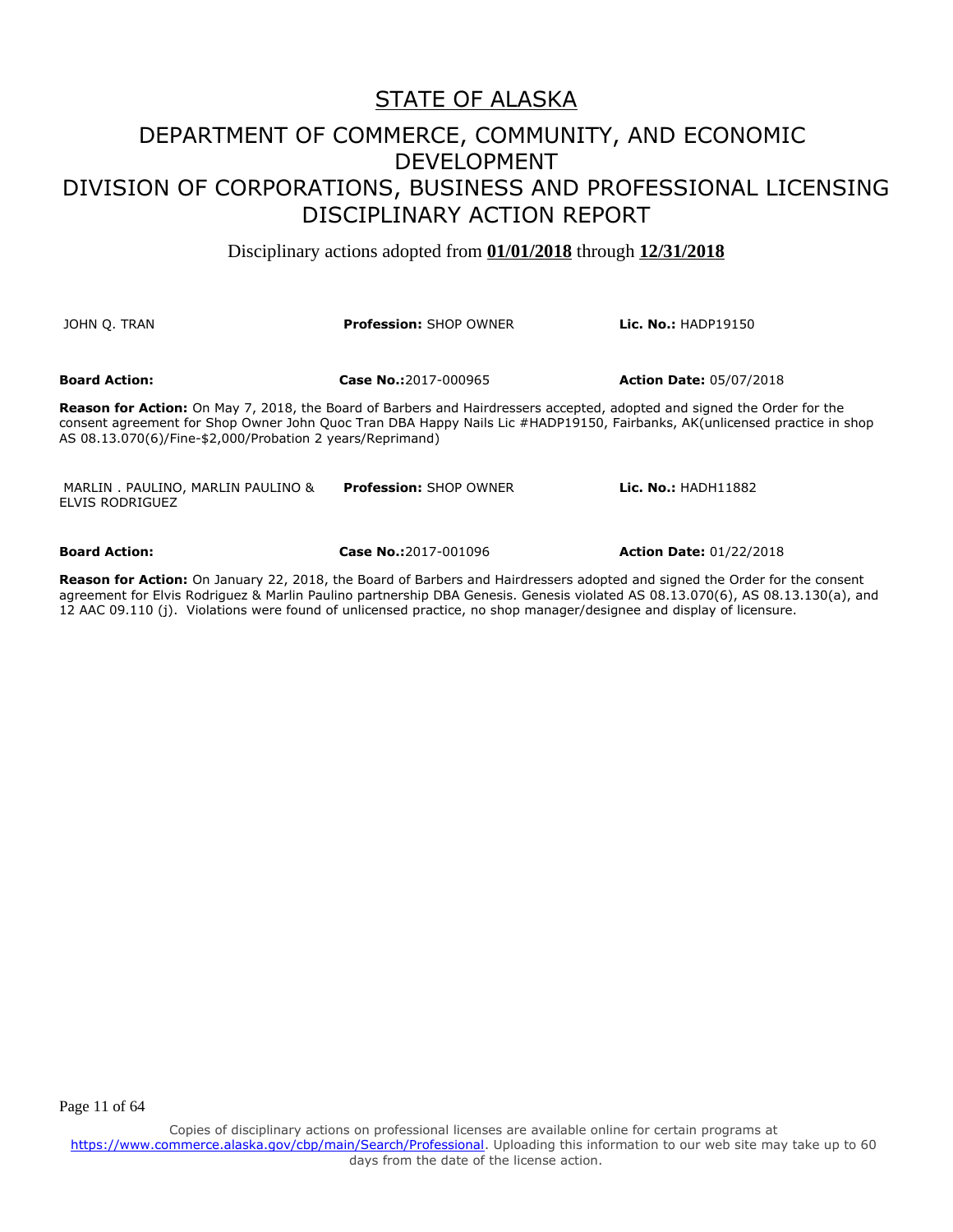Disciplinary actions adopted from **01/01/2018** through **12/31/2018**

#### **Board of Certified Real Estate Appraisers**

| <b>SCOTT LANTTO</b>                    | Profession: REAL ESTATE APPRAISER                                                                                                                                                                                                         | Lic. No.: APRR858                                                                                                                    |
|----------------------------------------|-------------------------------------------------------------------------------------------------------------------------------------------------------------------------------------------------------------------------------------------|--------------------------------------------------------------------------------------------------------------------------------------|
| <b>Board Action: CONSENT AGREEMENT</b> | Case No.:2017-001176                                                                                                                                                                                                                      | <b>Action Date: 11/19/2018</b>                                                                                                       |
|                                        | <b>Reason for Action:</b> On November 19, 2018, the Board of Real Estate Appraisers adopted a Consent Agreement with conditions                                                                                                           | affecting the license of Scott Lantto, License No. APRR324, Wasilla, AK (Continuing education / Fine - \$700, two mandatory audits). |
| <b>NANCY DAWN</b>                      | <b>Profession: REAL ESTATE APPRAISER</b>                                                                                                                                                                                                  | Lic. $No.:$ APRG918                                                                                                                  |
| <b>Board Action: CONSENT AGREEMENT</b> | Case No.:2017-001175                                                                                                                                                                                                                      | <b>Action Date: 09/24/2018</b>                                                                                                       |
|                                        | Reason for Action: On September 24, 2018, the Board of Real Estate Appraisers adopted a Consent Agreement with conditions<br>affecting the license of Nancy DAWN, License No. APRG918, Kent, WA (fine, mandatory audits).                 |                                                                                                                                      |
| DOUGLAS DELAGRANGE                     | <b>Profession: REAL ESTATE APPRAISER</b>                                                                                                                                                                                                  | Lic. No.: APRR569                                                                                                                    |
| <b>Board Action: CONSENT AGREEMENT</b> | Case No.:2017-001171                                                                                                                                                                                                                      | <b>Action Date: 07/25/2018</b>                                                                                                       |
|                                        | Reason for Action: On July 25, 2018, the Board of Certified Real Estate Appraisers adopted a Consent Agreement to resolve a<br>failed continuing education audit of Douglas DeLaGrange, License No. APRR569 (fine, two mandatory audits). |                                                                                                                                      |
| <b>JULIE DINNEEN</b>                   | <b>Profession: REAL ESTATE APPRAISER</b>                                                                                                                                                                                                  | Lic. No.: APRG90                                                                                                                     |
| <b>Board Action: CONSENT AGREEMENT</b> | Case No.:2017-000173                                                                                                                                                                                                                      | <b>Action Date: 01/12/2018</b>                                                                                                       |

Reason for Action: On January 18, 2018, the Board of Certified Real Estate Appraisers adopted a Consent Agreement involving Ms. Dinneen for incorporating a 2006 appraisal (owned by different involved parties, failure to use sales comparison approach, failure to consider historical income expenses, and did not identify the type of appraisal. Ms. Dinneen agreed to a 1-year probation, \$5,000 fine with \$1500 suspended, and completion of 15 hour USPAP and Business Practices and Ethics course to be completed within 180 days.

Page 12 of 64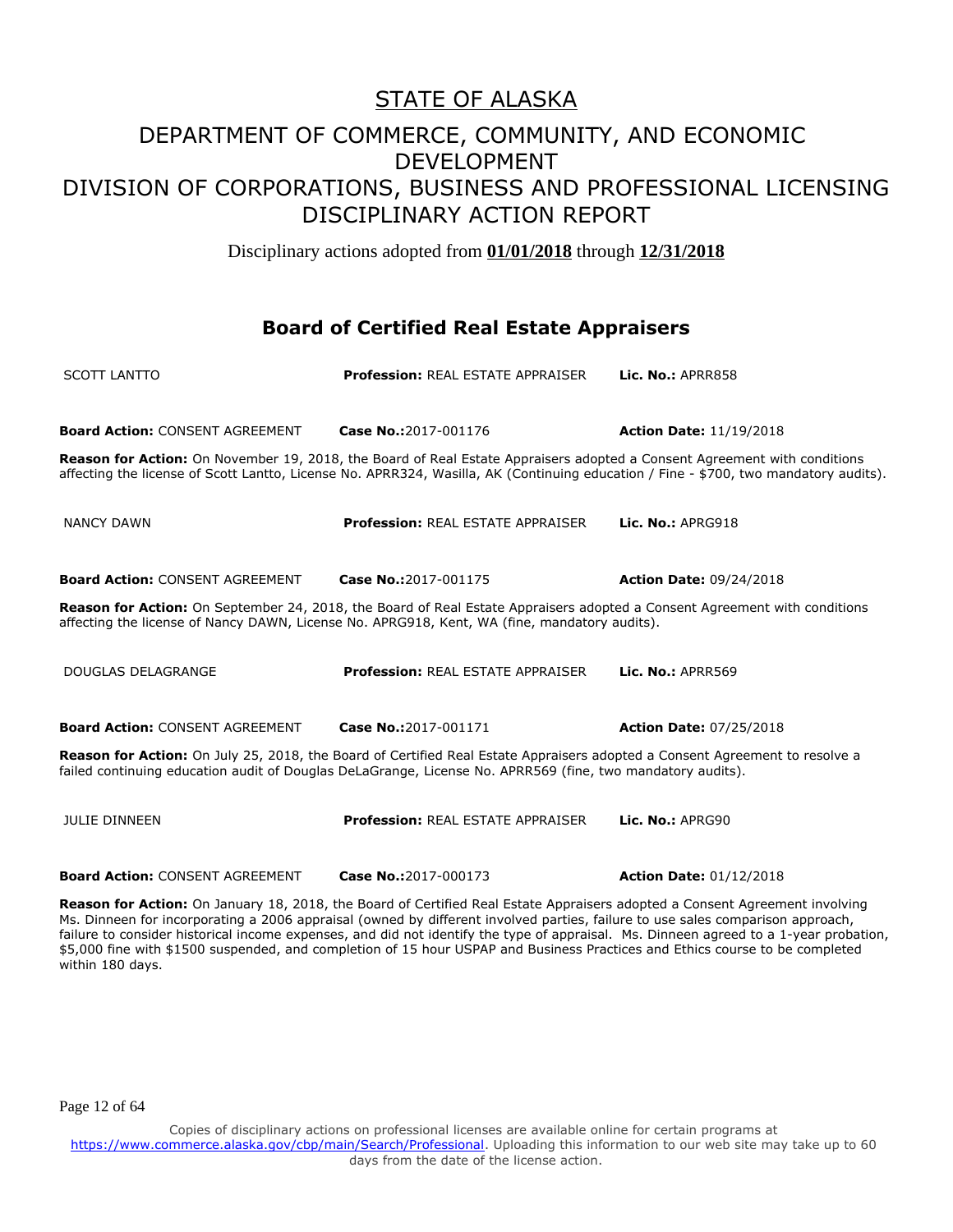Disciplinary actions adopted from **01/01/2018** through **12/31/2018**

#### **Board of Chiropractic Examiners**

| MATTHEW HUETTL       | <b>Profession: CHIROPRACTOR</b> | Lic. No.: $CHIC328$            |
|----------------------|---------------------------------|--------------------------------|
| <b>Board Action:</b> | Case No.:2017-000642            | <b>Action Date: 09/28/2018</b> |

**Reason for Action:** On September 28, 2018, the Alaska Board of Chiropractic Examiners (Board) adopted a Consent Agreement regarding Dr. Matthew Huettl, Chiropractic License number CHIC328, based on violation of AS 08.20.170(a)(5). The Board ordered Dr. Huettl to pay a \$10,000 civil fine, with (\$7000 suspended) and to receive a reprimand regarding this violation.

#### **Board of Dental Examiners**

| KALA N. KEPLER,                                                                                                                                                                                                                | <b>Profession: DENTAL HYGIENIST</b>                                                                                            | Lic. $No.:$ DFNH $2208$        |
|--------------------------------------------------------------------------------------------------------------------------------------------------------------------------------------------------------------------------------|--------------------------------------------------------------------------------------------------------------------------------|--------------------------------|
| <b>Board Action:</b>                                                                                                                                                                                                           | Case No.:2018-000369                                                                                                           | <b>Action Date: 08/24/2018</b> |
| Reason for Action: On August 24, 2018, the Board of Dental Examiners adopted the Consent Agreement of Kala Kepler, dental<br>hygienist license No. DENH2208, Ketchikan, AK (CE audit/\$800 fine, reprimand, mandatory audits). |                                                                                                                                |                                |
| KIMBERLEE L. STEWART,                                                                                                                                                                                                          | <b>Profession: DENTAL HYGIENIST</b>                                                                                            | <b>Lic. No.: DENH2058</b>      |
| <b>Board Action:</b>                                                                                                                                                                                                           | Case No.:2018-000372                                                                                                           | <b>Action Date: 08/24/2018</b> |
| Reason for Action: On August 24, 2018, the Board of Dental Examiners adopted the voluntary surrender agreement of Kimberlee<br>Stewart, dental hygienist license No. DENH2058, Middleville, MI (CE audit).                     |                                                                                                                                |                                |
| MARJORIE C. WAGNER                                                                                                                                                                                                             | <b>Profession: DENTAL HYGIENIST</b>                                                                                            | Lic. $No.:$ DENH782            |
| <b>Board Action:</b>                                                                                                                                                                                                           | Case No.:2018-000121                                                                                                           | <b>Action Date: 05/01/2018</b> |
|                                                                                                                                                                                                                                | <b>Bozcon for Action:</b> On April 20, 2019, the Board of Dontal Evaminers moved to adont the Voluntary Surrender agreement of |                                |

**Reason for Action:** On April 20, 2018, the Board of Dental Examiners moved to adopt the Voluntary Surrender agreement of Marjorie Wagner's dental hygienist license as a result of her failure to provide proof of professional continuing competence requirements, a violation of AS 08.32.071 and 12 AAC 28.400 et seq. The Order was signed on May 1, 2018. The surrender of her license is effective as of the date of adoption of the Voluntary Surrender agreement.

Page 13 of 64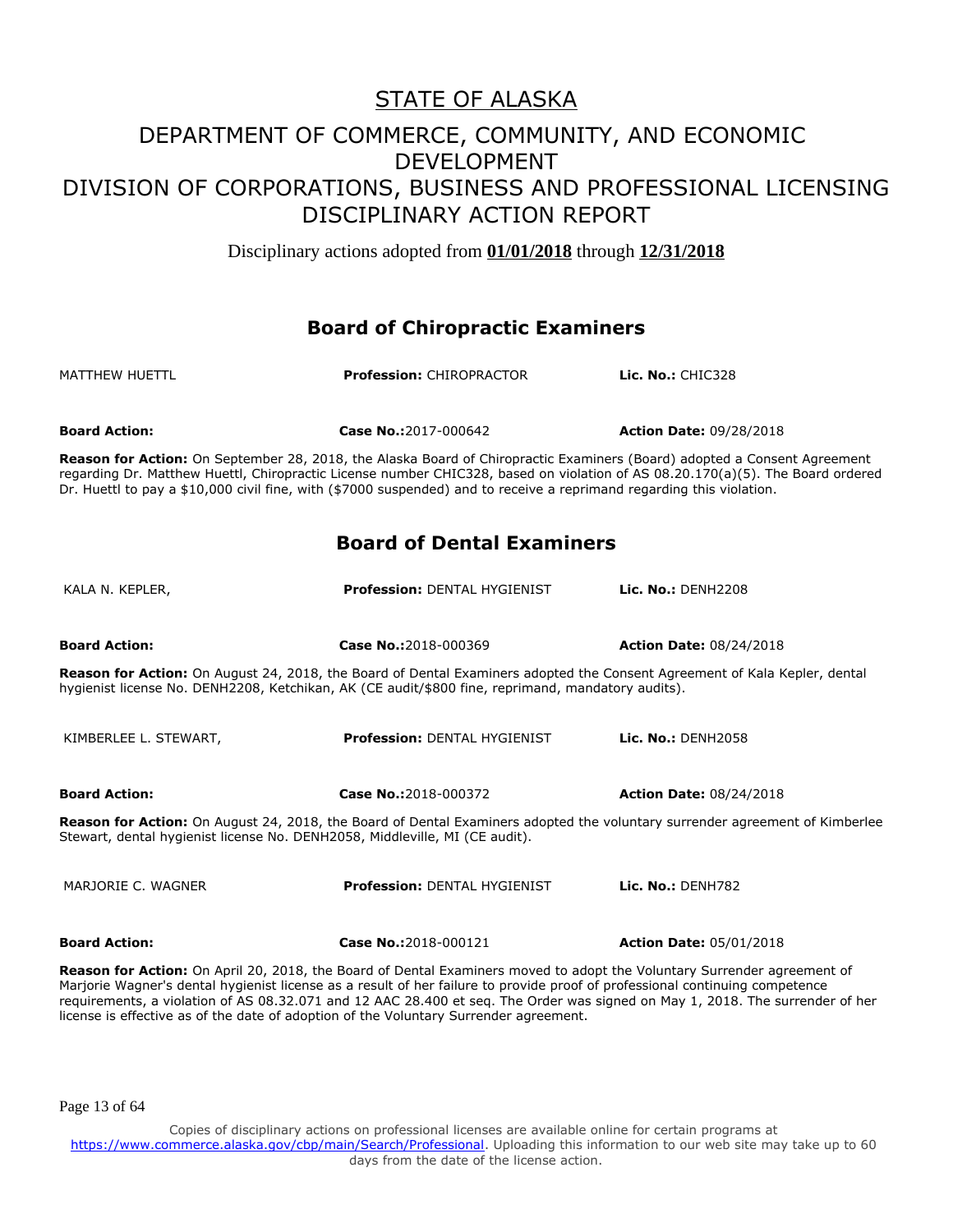Disciplinary actions adopted from **01/01/2018** through **12/31/2018**

| DR. RONALD M. TEEL,                                                                                                                                                                                                                                                                                                                                                                                                                | <b>Profession: DENTIST</b>                                                                                                                                                                                                                                           | Lic. $No.:$ DEND340            |
|------------------------------------------------------------------------------------------------------------------------------------------------------------------------------------------------------------------------------------------------------------------------------------------------------------------------------------------------------------------------------------------------------------------------------------|----------------------------------------------------------------------------------------------------------------------------------------------------------------------------------------------------------------------------------------------------------------------|--------------------------------|
| <b>Board Action:</b>                                                                                                                                                                                                                                                                                                                                                                                                               | Case No.:2018-000465                                                                                                                                                                                                                                                 | <b>Action Date: 12/07/2018</b> |
| the license of Dr. Ronald Teel, license No. DEND340, Fairbanks, AK (Continuing education / fine - \$1,000, reprimand, two<br>mandatory audits).                                                                                                                                                                                                                                                                                    | Reason for Action: On December 7, 2018, the Board of Dental Examiners adopted a Consent Agreement with conditions affecting                                                                                                                                          |                                |
| LONNIE ANDERSON                                                                                                                                                                                                                                                                                                                                                                                                                    | <b>Profession: DENTIST</b>                                                                                                                                                                                                                                           | Lic. $No.:$ DEND874            |
| <b>Board Action:</b>                                                                                                                                                                                                                                                                                                                                                                                                               | Case No.:2018-000398                                                                                                                                                                                                                                                 | <b>Action Date: 12/07/2018</b> |
| Reason for Action: On December 7, 2018, the Board of Dental Examiners adopted a Consent Agreement with conditions affecting<br>mandatory audits).                                                                                                                                                                                                                                                                                  | the license of Dr. Lonnie Anderson, license No. DEND874, Juneau, AK (Continuing education / fine - \$5,000, reprimand, two                                                                                                                                           |                                |
| DR. MICHAEL HELMBRECHT                                                                                                                                                                                                                                                                                                                                                                                                             | <b>Profession: DENTIST</b>                                                                                                                                                                                                                                           | Lic. $No.:$ DEND563            |
| <b>Board Action:</b>                                                                                                                                                                                                                                                                                                                                                                                                               | Case No.:2018-000026                                                                                                                                                                                                                                                 | <b>Action Date: 12/07/2018</b> |
| mandatory audits).                                                                                                                                                                                                                                                                                                                                                                                                                 | <b>Reason for Action:</b> On December 7, 2018, the Board of Dental Examiners adopted a Consent Agreement with conditions affecting<br>the license of Dr. Michael Helmbrecht, license No. DEND563, Fairbanks, AK (Continuing education / fine - \$100, reprimand, two |                                |
| JAMES A. WIMSATT III                                                                                                                                                                                                                                                                                                                                                                                                               | <b>Profession: DENTIST</b>                                                                                                                                                                                                                                           | Lic. No.: $DEND1451$           |
| <b>Board Action: CONSENT AGREEMENT</b>                                                                                                                                                                                                                                                                                                                                                                                             | Case No.:2017-001070                                                                                                                                                                                                                                                 | <b>Action Date: 11/09/2018</b> |
| <b>Reason for Action:</b> On November 9, 2018, the Alaska Board of Dental Examiners (Board) adopted a Consent Agreement regarding<br>Dr. James Wimsatt's dental license number DEND1451, for violations of AS 08.36.315(1) and AS 08.36.315(8)(B) based on<br>substance abuse. The Board ordered Dr. Wimsatt to pay a \$500.00 civil fine, 5-year license probation and to receive a public<br>reprimand regarding his violations. |                                                                                                                                                                                                                                                                      |                                |
| <b>SENAN ZIADEH</b>                                                                                                                                                                                                                                                                                                                                                                                                                | <b>Profession: DENTIST</b>                                                                                                                                                                                                                                           | Lic. No.:                      |
| <b>Board Action: CONSENT AGREEMENT</b>                                                                                                                                                                                                                                                                                                                                                                                             | Case No.:2018-001039                                                                                                                                                                                                                                                 | <b>Action Date: 09/28/2018</b> |

Page 14 of 64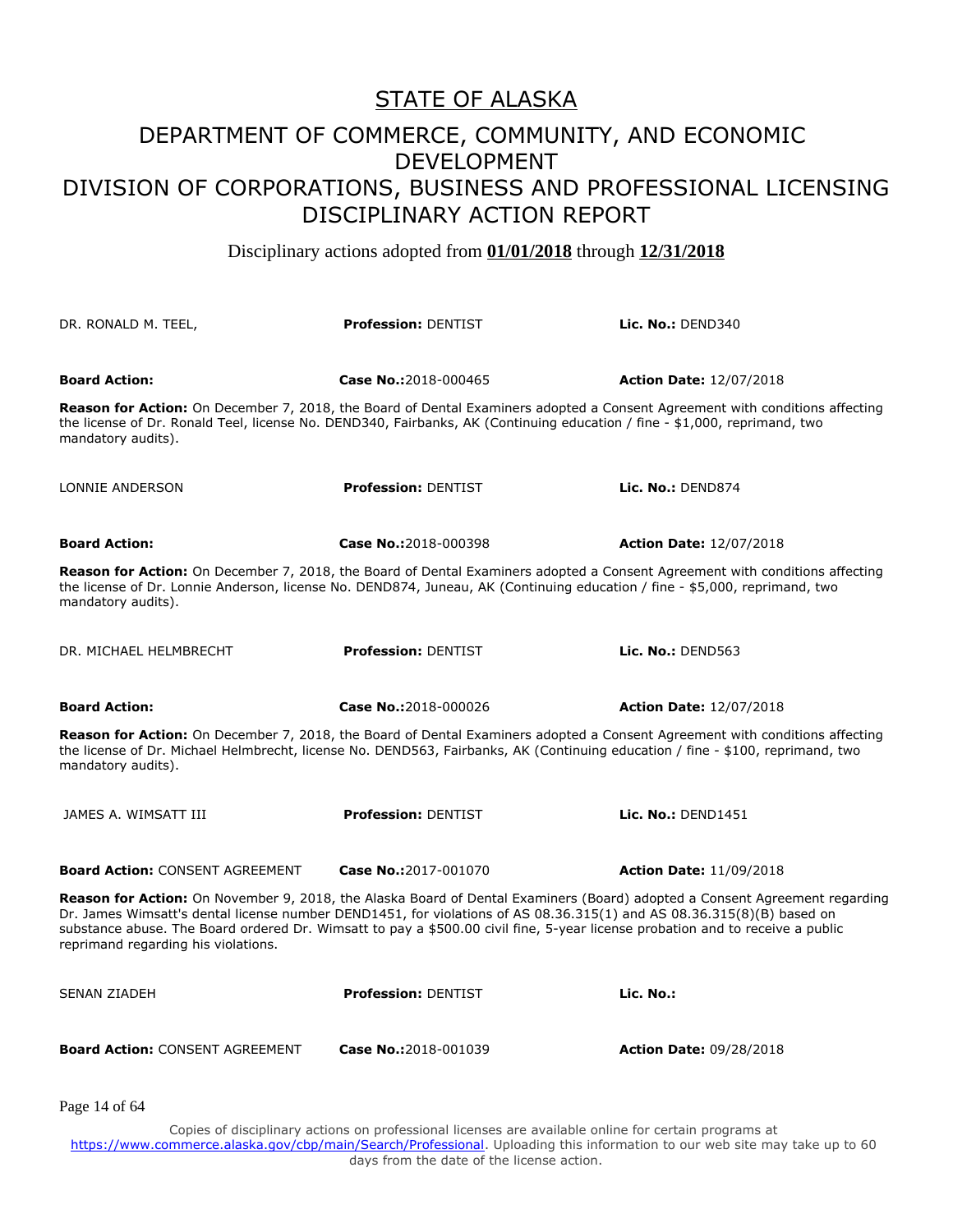#### Disciplinary actions adopted from **01/01/2018** through **12/31/2018**

**Reason for Action:** On September 28, 2018, the Board adopted a Consent Agreement presented by the Division regarding Senan Ziadeh . Terms and conditions of the agreement includes as follows: Ziadeh's (Ziadeh) applications for a dental license by credentials and by examination are withdrawn for not meeting minimum qualifications of licensure.

| GUY W. INGRIM                                            | <b>Profession: DENTIST</b>                                                                                                                                                                                              | Lic. No.: DEND696              |
|----------------------------------------------------------|-------------------------------------------------------------------------------------------------------------------------------------------------------------------------------------------------------------------------|--------------------------------|
| <b>Board Action:</b>                                     | Case No.:2018-000399                                                                                                                                                                                                    | <b>Action Date: 08/24/2018</b> |
|                                                          | Reason for Action: On August 24, 2018, the Board of Dental Examiners adopted the Consent Agreement of Dr. Guy Ingrim,<br>dentist license No. DEND696, Anchorage, AK (CE audit/\$800 fine, reprimand, mandatory audits). |                                |
| SETH A. LOOKHART                                         | <b>Profession: DENTIST</b>                                                                                                                                                                                              | Lic. No.: DEND1564             |
| <b>Board Action:</b>                                     | Case No.:2017-000549                                                                                                                                                                                                    | <b>Action Date: 06/21/2018</b> |
| <b>Reason for Action: Refer to main Case#2017-000421</b> |                                                                                                                                                                                                                         |                                |
| SETH A. LOOKHART                                         | <b>Profession: DENTIST</b>                                                                                                                                                                                              | Lic. No.: DEND1564             |
| <b>Board Action:</b>                                     | Case No.:2017-000814                                                                                                                                                                                                    | <b>Action Date: 06/21/2018</b> |
| <b>Reason for Action: Refer to main Case#2017-000421</b> |                                                                                                                                                                                                                         |                                |
| SETH A. LOOKHART                                         | <b>Profession: DENTIST</b>                                                                                                                                                                                              | Lic. No.: DEND1564             |
| <b>Board Action:</b>                                     | Case No.:2017-000526                                                                                                                                                                                                    | <b>Action Date: 06/21/2018</b> |
| Reason for Action: Refer to main case#2017-000421        |                                                                                                                                                                                                                         |                                |
| SETH A. LOOKHART                                         | <b>Profession: DENTIST</b>                                                                                                                                                                                              | Lic. No.: DEND1564             |
| <b>Board Action:</b>                                     | Case No.:2017-000635                                                                                                                                                                                                    | <b>Action Date: 06/21/2018</b> |

Page 15 of 64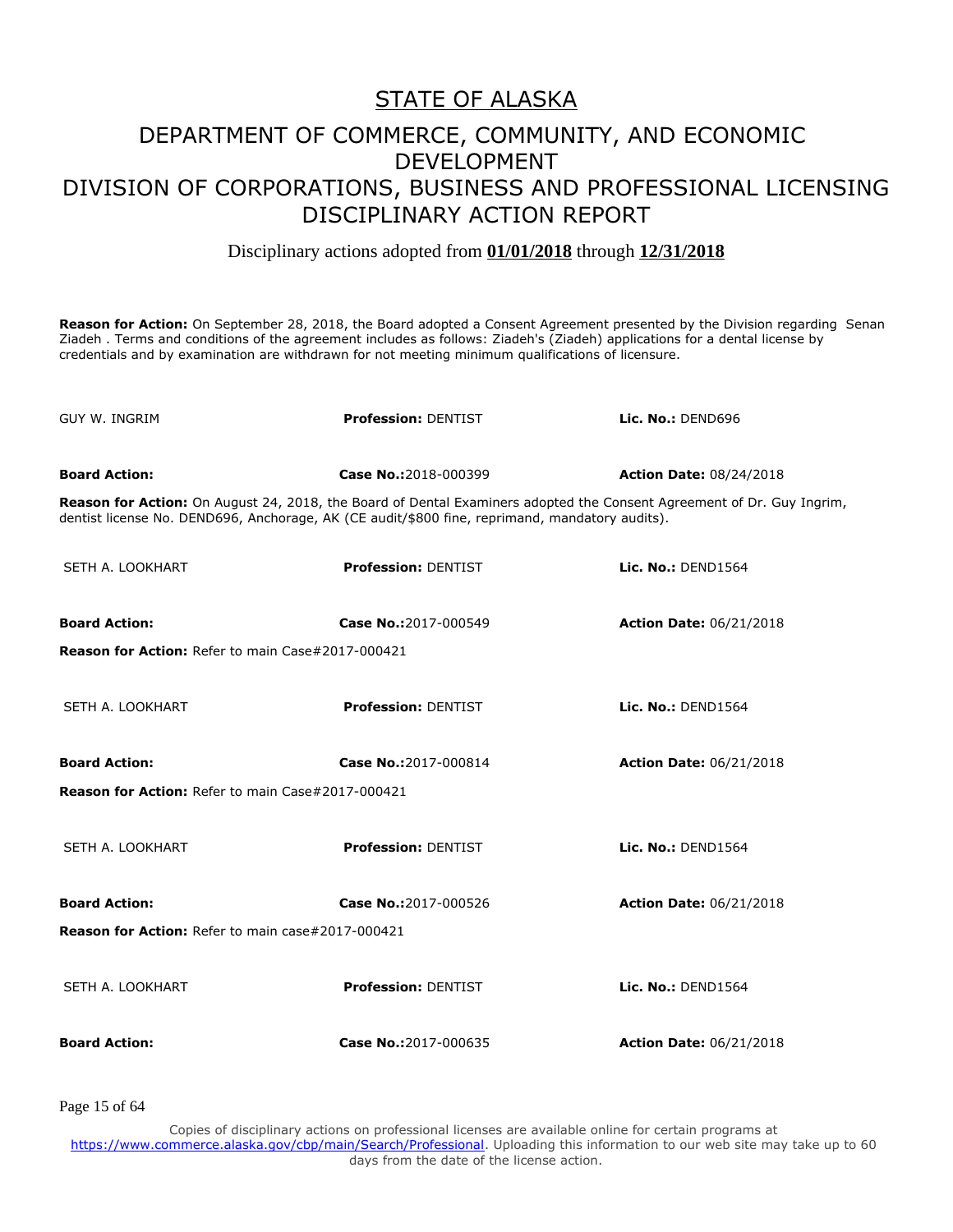Disciplinary actions adopted from **01/01/2018** through **12/31/2018**

**Reason for Action:** Refer to main Case#2017-000421

| SETH A. LOOKHART                                  | <b>Profession: DENTIST</b> | Lic. No.: DEND1564             |
|---------------------------------------------------|----------------------------|--------------------------------|
| <b>Board Action:</b>                              | Case No.:2017-000546       | <b>Action Date: 06/21/2018</b> |
| Reason for Action: Refer to main Case#2017-000421 |                            |                                |
| SETH A. LOOKHART                                  | <b>Profession: DENTIST</b> | Lic. No.: DEND1564             |
| <b>Board Action:</b>                              | Case No.:2017-000547       | <b>Action Date: 06/21/2018</b> |
| Reason for Action: Refer to main Case#2017-000421 |                            |                                |
| SETH A. LOOKHART                                  | <b>Profession: DENTIST</b> | Lic. No.: DEND1564             |
| <b>Board Action:</b>                              | Case No.:2017-000547       | <b>Action Date: 06/20/2018</b> |
| Reason for Action: Refer to main Case#2017-000421 |                            |                                |
| SETH A. LOOKHART                                  | <b>Profession: DENTIST</b> | Lic. No.: DEND1564             |
| <b>Board Action:</b>                              | Case No.:2017-000546       | <b>Action Date: 06/20/2018</b> |
| Reason for Action: Refer to main Case#2017-000421 |                            |                                |
| SETH A. LOOKHART                                  | <b>Profession: DENTIST</b> | Lic. No.: DEND1564             |
| <b>Board Action:</b>                              | Case No.:2017-000635       | <b>Action Date: 06/20/2018</b> |
| Reason for Action: Refer to main Case#2017-000421 |                            |                                |

Page 16 of 64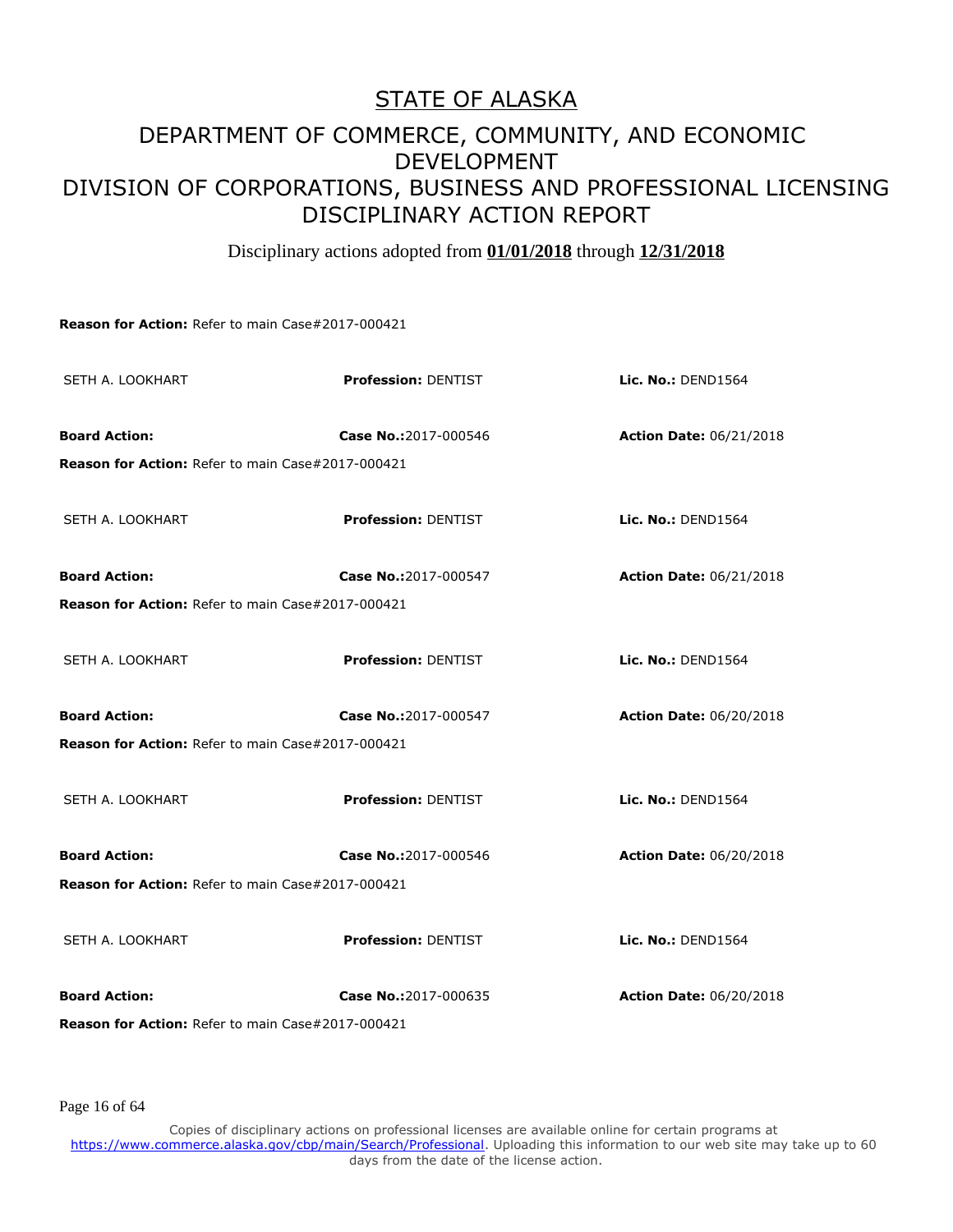Disciplinary actions adopted from **01/01/2018** through **12/31/2018**

| SETH A. LOOKHART                                              | <b>Profession: DENTIST</b> | Lic. No.: DEND1564             |
|---------------------------------------------------------------|----------------------------|--------------------------------|
| <b>Board Action:</b>                                          | Case No.:2017-000814       | <b>Action Date: 06/20/2018</b> |
| <b>Reason for Action: Refer to main Case#2017-000421</b>      |                            |                                |
| SETH A. LOOKHART                                              | <b>Profession: DENTIST</b> | <b>Lic. No.: DEND1564</b>      |
| <b>Board Action:</b>                                          | Case No.:2017-000549       | <b>Action Date: 06/20/2018</b> |
| <b>Reason for Action: Refer to main Case#2017-000421</b>      |                            |                                |
| SETH A. LOOKHART                                              | <b>Profession: DENTIST</b> | <b>Lic. No.: DEND1564</b>      |
| <b>Board Action:</b>                                          | Case No.:2017-000549       | <b>Action Date: 06/07/2018</b> |
| <b>Reason for Action: Refer to main Case#2017-000421</b>      |                            |                                |
| SETH A. LOOKHART                                              | <b>Profession: DENTIST</b> | Lic. No.: $DEND1564$           |
| Board Action: ACCUSATION, AMENDED Case No.:2017-000814        |                            | <b>Action Date: 06/07/2018</b> |
| <b>Reason for Action: Refer to main Case#2017-000421</b>      |                            |                                |
| SETH A. LOOKHART                                              | <b>Profession: DENTIST</b> | Lic. No.: DEND1564             |
| <b>Board Action: ACCUSATION, AMENDED</b> Case No.:2017-000546 |                            | <b>Action Date: 06/07/2018</b> |
| Reason for Action: Refer to main Case#2017-000421             |                            |                                |
| SETH A. LOOKHART                                              | <b>Profession: DENTIST</b> | Lic. No.: $DEND1564$           |

Page 17 of 64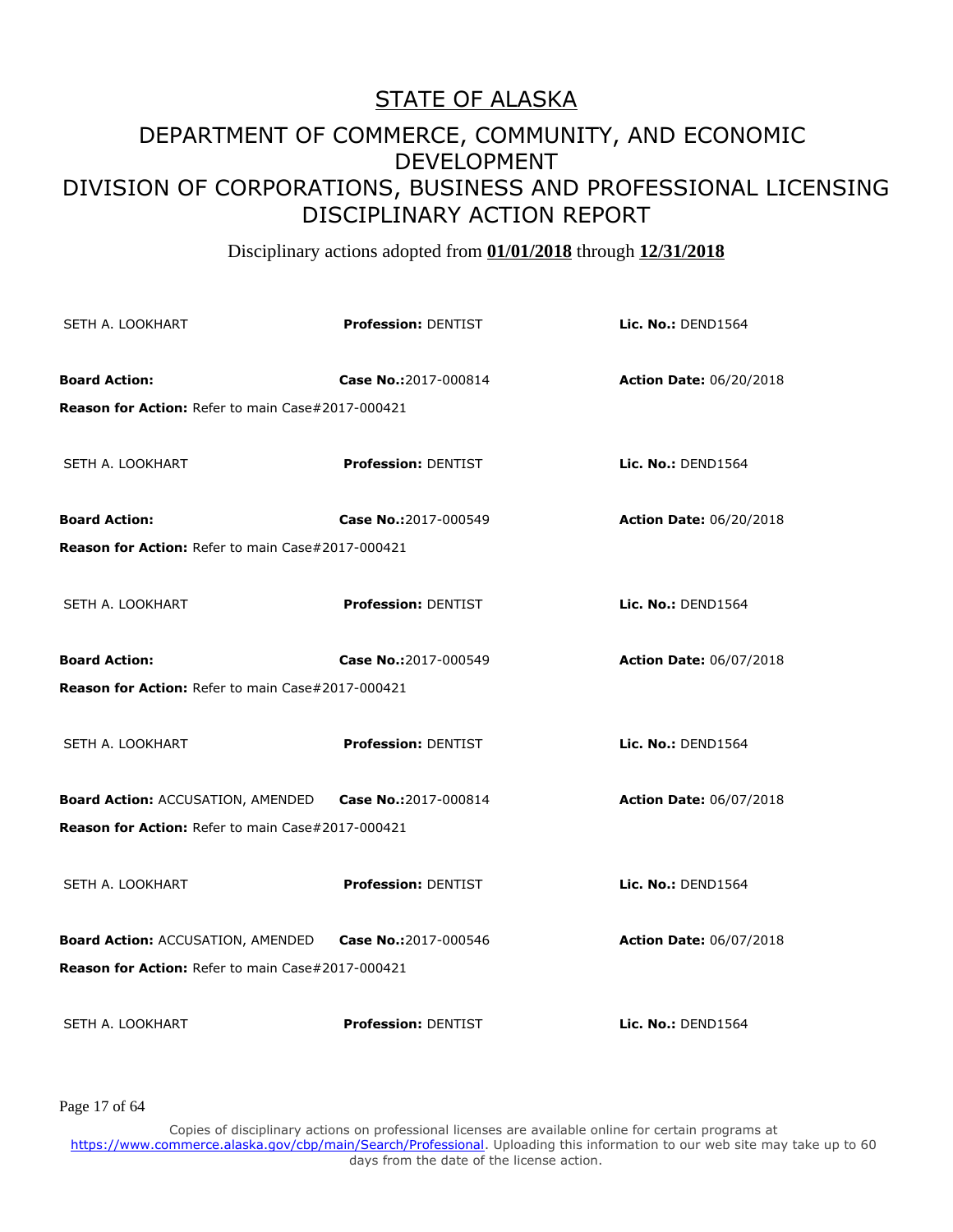#### DEPARTMENT OF COMMERCE, COMMUNITY, AND ECONOMIC DEVELOPMENT DIVISION OF CORPORATIONS, BUSINESS AND PROFESSIONAL LICENSING DISCIPLINARY ACTION REPORT

Disciplinary actions adopted from **01/01/2018** through **12/31/2018**

| <b>Board Action: ACCUSATION, AMENDED</b>                                                                                                                                                                                                                                                                                                                                                                                                                                                                                                                                                                                                                | Case No.:2017-000526       | <b>Action Date: 06/07/2018</b> |  |
|---------------------------------------------------------------------------------------------------------------------------------------------------------------------------------------------------------------------------------------------------------------------------------------------------------------------------------------------------------------------------------------------------------------------------------------------------------------------------------------------------------------------------------------------------------------------------------------------------------------------------------------------------------|----------------------------|--------------------------------|--|
| Reason for Action: Refer to main case#2017-000421                                                                                                                                                                                                                                                                                                                                                                                                                                                                                                                                                                                                       |                            |                                |  |
| SETH A. LOOKHART                                                                                                                                                                                                                                                                                                                                                                                                                                                                                                                                                                                                                                        | <b>Profession: DENTIST</b> | Lic. No.: $DEND1564$           |  |
| <b>Board Action: ACCUSATION, AMENDED</b>                                                                                                                                                                                                                                                                                                                                                                                                                                                                                                                                                                                                                | Case No.:2017-000421       | <b>Action Date: 06/07/2018</b> |  |
| Reason for Action: On June 7, 2018, Investigator BAUTISTA received a copy of the FIRST AMENDED ACCUSATION in the matter of<br>Seth LOOKHART, DMD (Respondent) to initiate a proceeding to impose a disciplinary sanction against respondent's dental license.<br>This accusation was based on case #s 2017-000421, 2017-000526, 2017-000527, 2017-000528, 2017-000529, 2017-000546,<br>2017-000547, 2017-000549, 2017-000560, 2017-000635 and 2017-000814. (See attached for additional information).<br>Respondent has 15 days within receipt to request for a hearing.<br>Amended Accusation was mailed and distributed by OAIII Leary on 06/07/2018. |                            |                                |  |
| SETH A. LOOKHART                                                                                                                                                                                                                                                                                                                                                                                                                                                                                                                                                                                                                                        | <b>Profession: DENTIST</b> | Lic. No.: DEND1564             |  |
| <b>Board Action: ACCUSATION, AMENDED</b>                                                                                                                                                                                                                                                                                                                                                                                                                                                                                                                                                                                                                | Case No.:2017-000527       | <b>Action Date: 06/07/2018</b> |  |
| <b>Reason for Action:</b> Refer to main case#2017-000421                                                                                                                                                                                                                                                                                                                                                                                                                                                                                                                                                                                                |                            |                                |  |
| SETH A. LOOKHART                                                                                                                                                                                                                                                                                                                                                                                                                                                                                                                                                                                                                                        | <b>Profession: DENTIST</b> | Lic. No.: DEND1564             |  |
| <b>Board Action: ACCUSATION, AMENDED</b>                                                                                                                                                                                                                                                                                                                                                                                                                                                                                                                                                                                                                | Case No.:2017-000528       | <b>Action Date: 06/07/2018</b> |  |
| <b>Reason for Action:</b> Refer to main case#2017-000421                                                                                                                                                                                                                                                                                                                                                                                                                                                                                                                                                                                                |                            |                                |  |
| SETH A. LOOKHART                                                                                                                                                                                                                                                                                                                                                                                                                                                                                                                                                                                                                                        | <b>Profession: DENTIST</b> | Lic. No.: DEND1564             |  |
| <b>Board Action: ACCUSATION, AMENDED</b>                                                                                                                                                                                                                                                                                                                                                                                                                                                                                                                                                                                                                | Case No.:2017-000560       | <b>Action Date: 06/07/2018</b> |  |
| <b>Reason for Action: Refer to main Case#2017-000421</b>                                                                                                                                                                                                                                                                                                                                                                                                                                                                                                                                                                                                |                            |                                |  |
| SETH A. LOOKHART                                                                                                                                                                                                                                                                                                                                                                                                                                                                                                                                                                                                                                        | <b>Profession: DENTIST</b> | Lic. No.: DEND1564             |  |

Page 18 of 64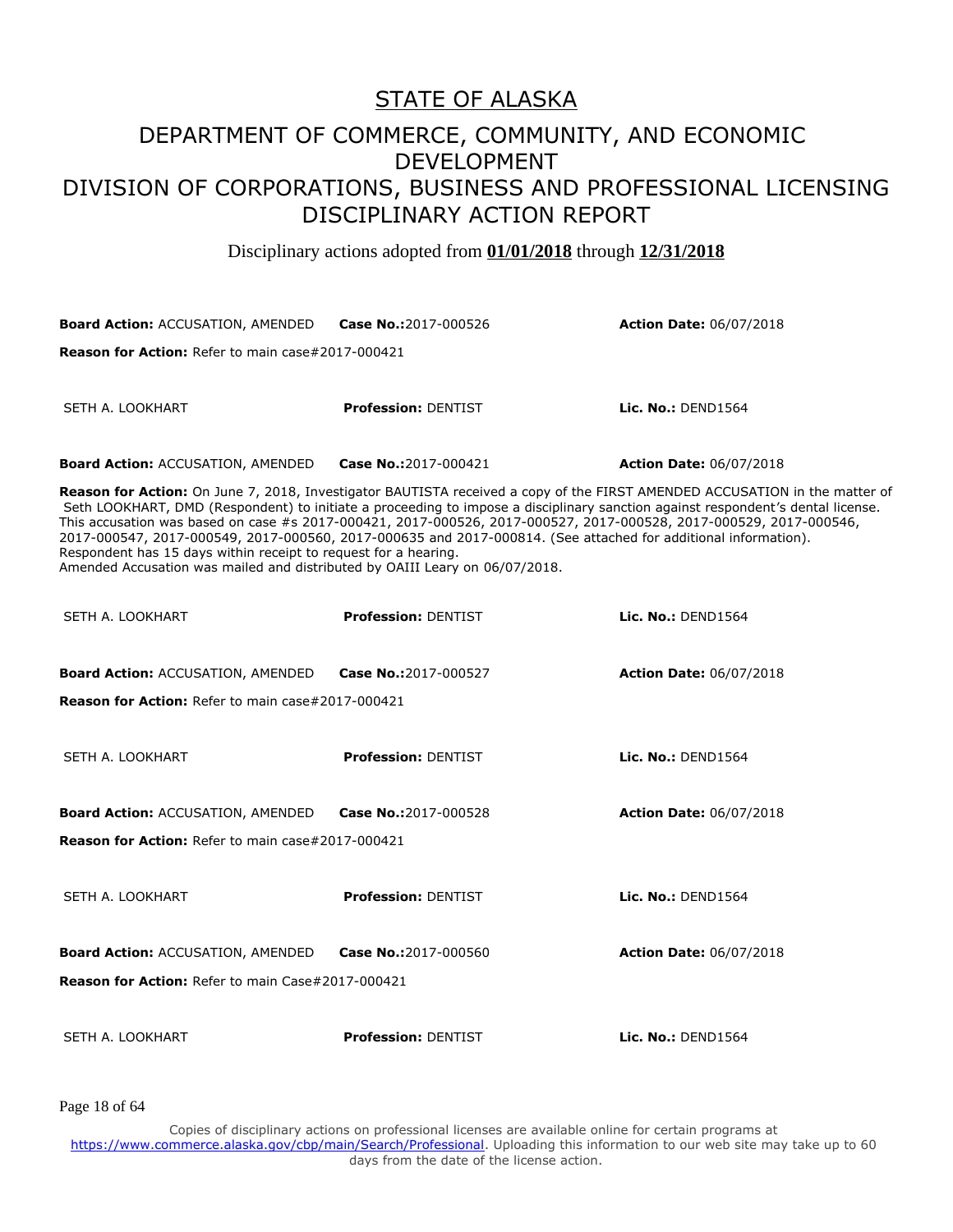Disciplinary actions adopted from **01/01/2018** through **12/31/2018**

| Case No.:2017-000635                                     | <b>Action Date: 06/07/2018</b> |
|----------------------------------------------------------|--------------------------------|
| <b>Reason for Action:</b> Refer to main Case#2017-000421 |                                |
|                                                          |                                |
| <b>Profession: DENTIST</b>                               | Lic. No.: $DEND1564$           |
|                                                          |                                |
| Case No.:2017-000547                                     | <b>Action Date: 06/07/2018</b> |
| <b>Reason for Action: Refer to main Case#2017-000421</b> |                                |
|                                                          |                                |
| <b>Profession: DENTIST</b>                               | Lic. No.: DEND1564             |
|                                                          |                                |
| Case No.:2017-000529                                     | <b>Action Date: 06/07/2018</b> |
| <b>Reason for Action:</b> Refer to main case#2017-000421 |                                |
|                                                          |                                |

#### **Board of Massage Therapists**

| CONNOR STEFANO                                                    | <b>Profession: MASSAGE THERAPIST</b>                                                                                                                                                                                                                             | Lic. No.:                      |
|-------------------------------------------------------------------|------------------------------------------------------------------------------------------------------------------------------------------------------------------------------------------------------------------------------------------------------------------|--------------------------------|
| <b>Board Action: LIC. APPLICATION DENIED Case No.:2019-000074</b> |                                                                                                                                                                                                                                                                  | <b>Action Date: 12/28/2018</b> |
|                                                                   | <b>Reason for Action:</b> On December 28, 2018 the Alaska Board of Massage Therapists denied the application for licensure using<br>authority AS 08.61.030(3)(A) Upon examination of transcripts, it was found that the Respondent did not complete the program. |                                |
| JUN PENG                                                          | <b>Profession: MASSAGE THERAPIST</b>                                                                                                                                                                                                                             | Lic. No.:                      |
| <b>Board Action: LICENSE SURRENDER</b>                            | Case No.:2017-001153                                                                                                                                                                                                                                             | <b>Action Date: 09/11/2018</b> |
|                                                                   | <b>Depens for Astien:</b> On Contember 11, 2010, the Algelia Beard of Macenzo Thoroniste adopted the veluptary licence currendor of                                                                                                                              |                                |

**Reason for Action:** On September 11, 2018, the Alaska Board of Massage Therapists adopted the voluntary license surrender of Jun PENG for failing to disclose disciplinary actions in another state AS 08.01.075, AS 08.61.040(6) and AS 08.61.060 (1).

Page 19 of 64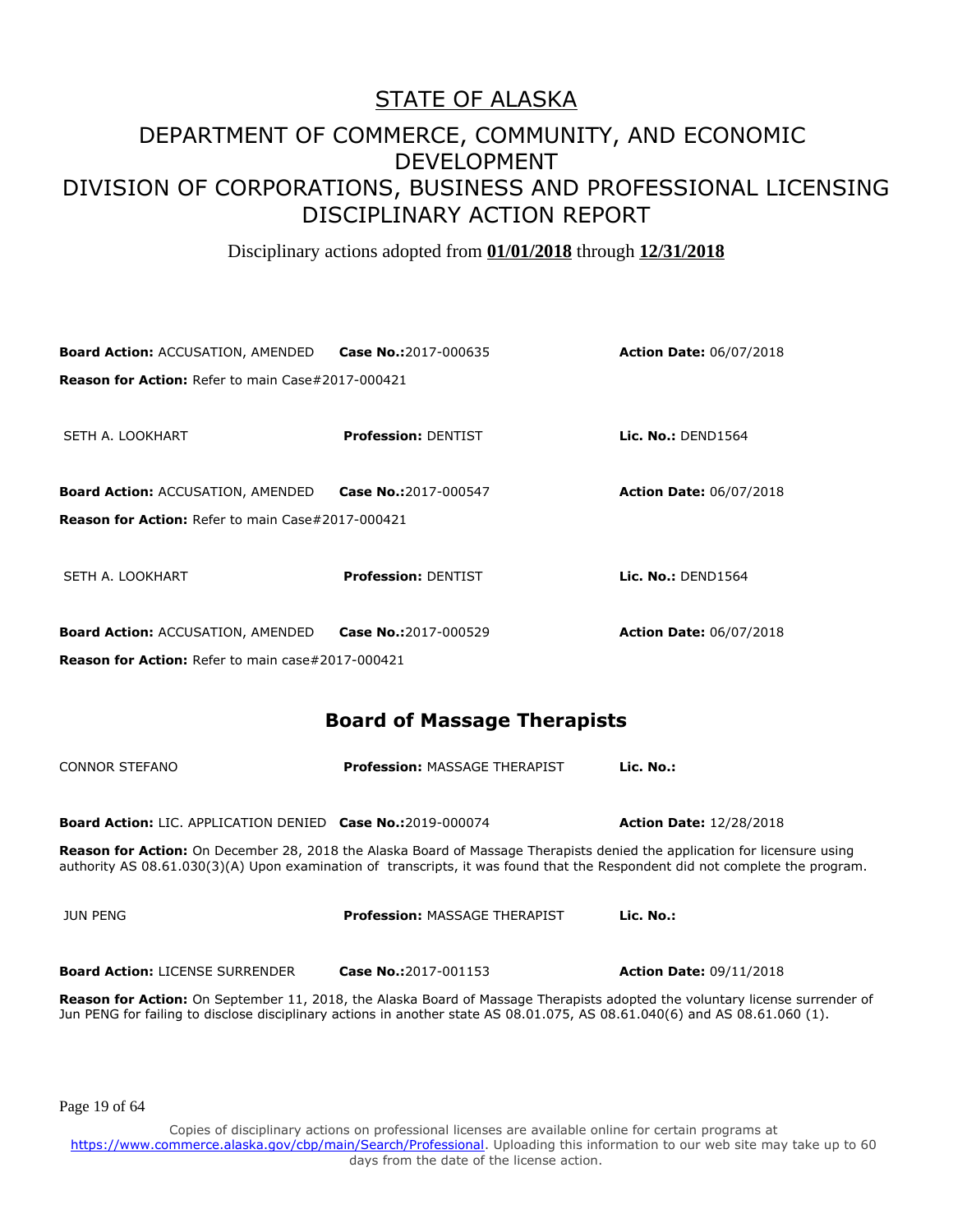Disciplinary actions adopted from **01/01/2018** through **12/31/2018**

| <b>JENNAFER O'FONTANELLA</b>                                                                                                                                                                                                                       | <b>Profession: MASSAGE THERAPIST</b> | Lic. No.: 101886               |
|----------------------------------------------------------------------------------------------------------------------------------------------------------------------------------------------------------------------------------------------------|--------------------------------------|--------------------------------|
|                                                                                                                                                                                                                                                    |                                      |                                |
| <b>Board Action:</b>                                                                                                                                                                                                                               | Case No.:2018-000415                 | <b>Action Date: 09/11/2018</b> |
| Reason for Action: On September 11, 2018, the Alaska Board of Massage Therapists adopted the consent agreement of Jennafer<br>O'FONTANELLA for the unlicensed practice between 10/1/17 and May 11, 2018 per AS 08.01.075, AS 08.61.070.            |                                      |                                |
| LILIAN J. COLOMBO                                                                                                                                                                                                                                  | <b>Profession: MASSAGE THERAPIST</b> | Lic. No.:                      |
| <b>Board Action:</b>                                                                                                                                                                                                                               | Case No.:2018-000277                 | <b>Action Date: 09/11/2018</b> |
| Reason for Action: On September 11, 2018, the Alaska Board of Massage Therapists adopted the consent agreement of Lilian<br>COLOMBO for the unlicensed practice between 6/30/16 and March 9, 2018 per AS 08.01.075, AS 08.61.070.                  |                                      |                                |
| JESSYCA W. BLACKBURN                                                                                                                                                                                                                               | <b>Profession: MASSAGE THERAPIST</b> | Lic. No.: $102000$             |
| <b>Board Action:</b>                                                                                                                                                                                                                               | Case No.:2018-000113                 | <b>Action Date: 09/10/2018</b> |
| Reason for Action: On September 10, 2018, the Board of Massage Therapists adopted a Consent Agreement with conditions<br>affecting the license of Jessyca Blackburn, License No. 102000, Anchorage, AK (\$50 fine, reprimand, 2 mandatory audits). |                                      |                                |
| LORINDA R. HOWARD (WAHRER)                                                                                                                                                                                                                         | <b>Profession: MASSAGE THERAPIST</b> | Lic. No.: 104414               |
| <b>Board Action:</b>                                                                                                                                                                                                                               | Case No.:2018-000853                 | <b>Action Date: 09/10/2018</b> |
| Reason for Action: On September 10, 2018, the Board of Massage Therapists adopted a Consent Agreement with conditions<br>affecting the license of Lorinda Wahrer, License No. 104414, Anchorage, AK (\$300 fine, reprimand, 2 mandatory audits).   |                                      |                                |
| KATHRYN E. POTTS                                                                                                                                                                                                                                   | <b>Profession: MASSAGE THERAPIST</b> | Lic. No.: 106319               |
| <b>Board Action:</b>                                                                                                                                                                                                                               | Case No.:2018-000038                 | <b>Action Date: 09/10/2018</b> |
| Reason for Action: On September 10, 2018, the Board of Massage Therapists adopted a Consent Agreement with conditions<br>affecting the license of Kathryn Potts, License No. 106319, Anchorage, AK (\$300 fine, reprimand, 2 mandatory audits).    |                                      |                                |

Page 20 of 64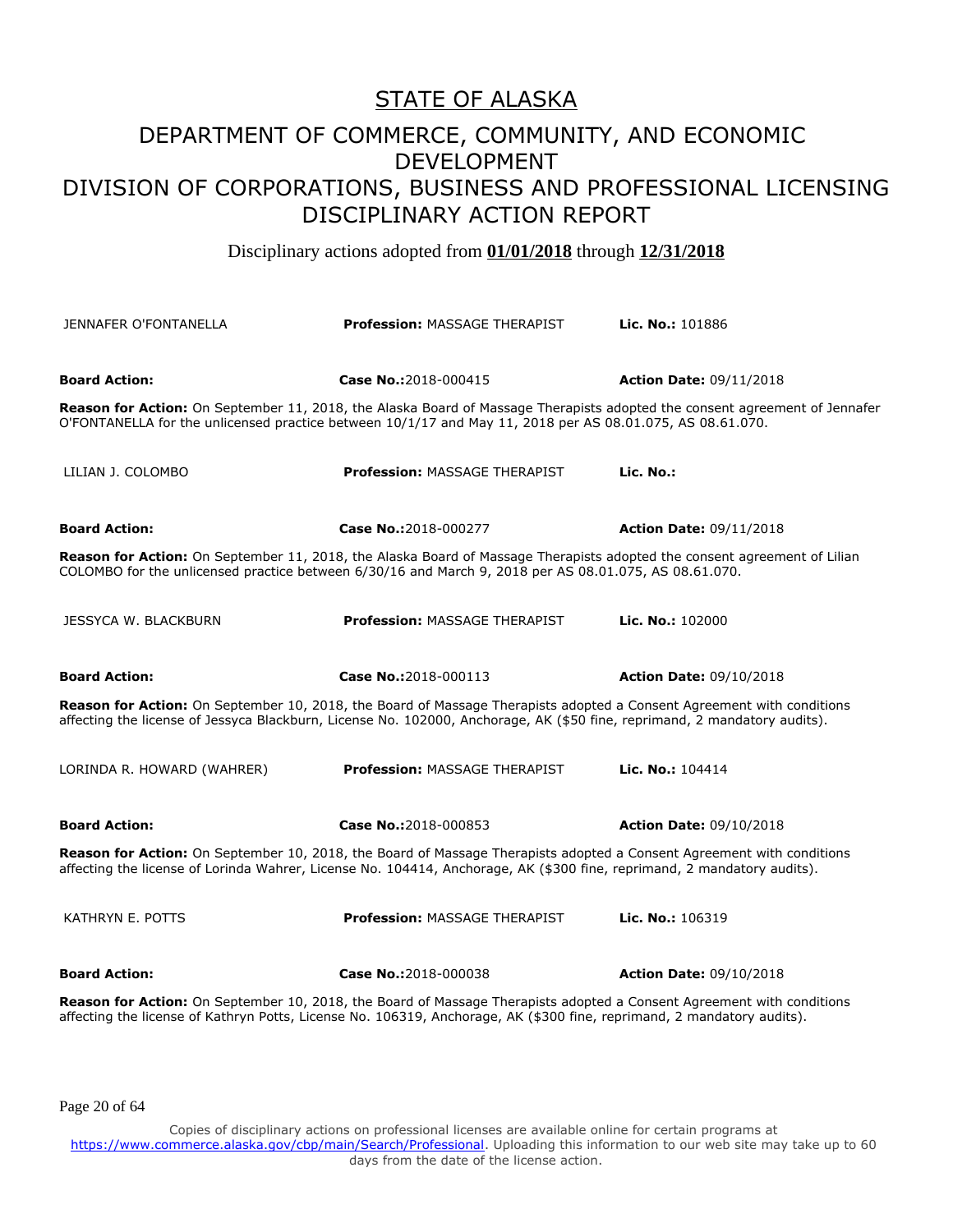Disciplinary actions adopted from **01/01/2018** through **12/31/2018**

| BRITTANY N. STARLING                                        | <b>Profession: MASSAGE THERAPIST</b>                                                                                                                                                                                                                | <b>Lic. No.: 102043</b>        |
|-------------------------------------------------------------|-----------------------------------------------------------------------------------------------------------------------------------------------------------------------------------------------------------------------------------------------------|--------------------------------|
| <b>Board Action: CONSENT AGREEMENT</b>                      | Case No.:2018-000108                                                                                                                                                                                                                                | <b>Action Date: 09/10/2018</b> |
|                                                             | Reason for Action: On September 10, 2018, the Board of Massage Therapists adopted a Consent Agreement with conditions<br>affecting the license of Brittany Starling, License No. 102043, Anchorage, AK (\$200 fine, reprimand, 2 mandatory audits). |                                |
| JENNAFER O'FONTANELLA                                       | <b>Profession: MASSAGE THERAPIST</b>                                                                                                                                                                                                                | Lic. No.: 101886               |
| <b>Board Action:</b>                                        | Case No.:2018-000838                                                                                                                                                                                                                                | <b>Action Date: 09/06/2018</b> |
|                                                             | Reason for Action: On September 6, 2018, the Board adopted a Consent Agreement to reinstate Jennafer O'Fontanella's massage<br>therapist license, No. 101886, Juneau, AK. (Fine - \$300, reprimand, mandatory audits)                               |                                |
| MS. OPAL L. SIDON                                           | <b>Profession: MASSAGE THERAPIST</b>                                                                                                                                                                                                                | Lic. No.: 111430               |
| <b>Board Action:</b>                                        | Case No.:2018-000039                                                                                                                                                                                                                                | <b>Action Date: 06/26/2018</b> |
| license No. 111430 (fine, reprimand, two mandatory audits). | Reason for Action: On June 26, 2018, the Board adopted the Consent Agreement with conditions affecting massage therapist                                                                                                                            |                                |
| SHANNON M. COTHREN                                          | <b>Profession: MASSAGE THERAPIST</b>                                                                                                                                                                                                                | Lic. No.: 102475               |
| <b>Board Action:</b>                                        | Case No.:2018-000104                                                                                                                                                                                                                                | <b>Action Date: 06/26/2018</b> |
| license No. 102475 (fine, reprimand, two mandatory audits). | Reason for Action: On June 26, 2018, the Board adopted the Consent Agreement with conditions affecting massage therapist                                                                                                                            |                                |
| MICHELLE D. KOCAN                                           | <b>Profession: MASSAGE THERAPIST</b>                                                                                                                                                                                                                | Lic. No.: 114948               |
| <b>Board Action:</b>                                        | Case No.:2018-000103                                                                                                                                                                                                                                | <b>Action Date: 06/26/2018</b> |
| license No. 114948 (fine, reprimand, two mandatory audits). | Reason for Action: On June 26, 2018, the Board adopted the Consent Agreement with conditions affecting massage therapist                                                                                                                            |                                |

Page 21 of 64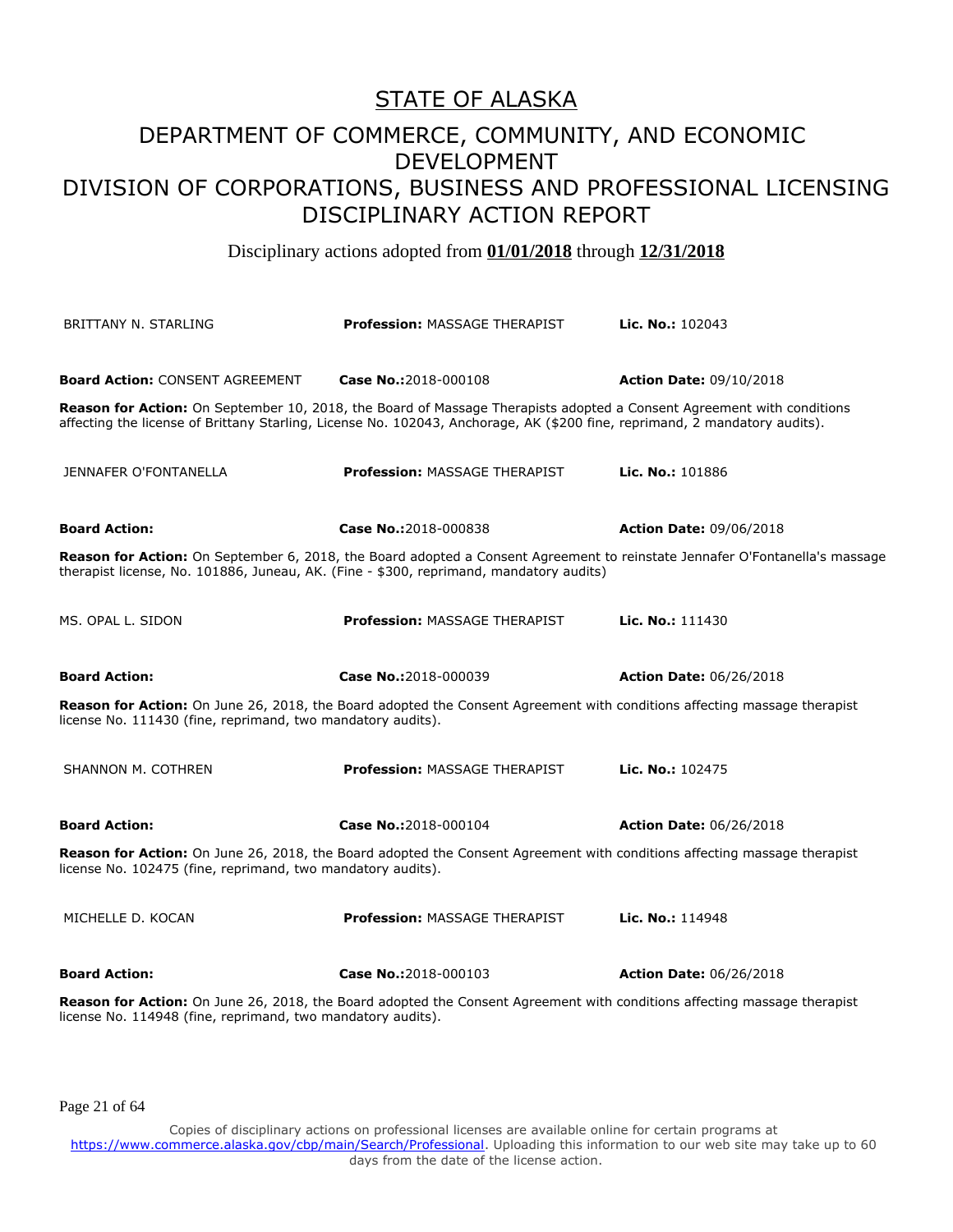Disciplinary actions adopted from **01/01/2018** through **12/31/2018**

| PEGGY SNOW,                                                                                                                                                                                                                                                                                                                                                                                                                                                                              | <b>Profession: MASSAGE THERAPIST</b> | Lic. No.: 114212               |
|------------------------------------------------------------------------------------------------------------------------------------------------------------------------------------------------------------------------------------------------------------------------------------------------------------------------------------------------------------------------------------------------------------------------------------------------------------------------------------------|--------------------------------------|--------------------------------|
| <b>Board Action:</b>                                                                                                                                                                                                                                                                                                                                                                                                                                                                     | Case No.:2018-000290                 | <b>Action Date: 05/20/2018</b> |
| <b>Reason for Action:</b> At its board meeting on March 8-9, 2018, the Board moved to approve a consent agreement for resolution of<br>failed continuing education to reinstate Peggy Snow's massage therapist license. The Consent Agreement was approved by board<br>ballot on May 11, 2018, and the Decision and Order were signed on May 20, 2018. The agreement includes a \$200 fine, a<br>reprimand, and two mandatory audits.                                                    |                                      |                                |
| <b>FAWN PETERSON</b>                                                                                                                                                                                                                                                                                                                                                                                                                                                                     | <b>Profession: MASSAGE THERAPIST</b> | Lic. No.: 113923               |
| <b>Board Action:</b>                                                                                                                                                                                                                                                                                                                                                                                                                                                                     | Case No.:2017-000925                 | <b>Action Date: 03/09/2018</b> |
| Reason for Action: On March 8, 2018, the Alaska Board of Massage Therapists adopted the Consent Agreement in reference to<br>Fawn Peterson for violation of 08.61.070(a)(b). Ms. Peterson worked as a Massage Therapist from June 2016 to August 2017<br>without a license when a license is reguired to work as a Massage Therapist in Alaska. The Board ordered Ms. Peterson to pay a<br>\$2500 (with \$2000 suspended) civil fine to settle the violation and also given a reprimand. |                                      |                                |
| <b>AMY THOMPSON</b>                                                                                                                                                                                                                                                                                                                                                                                                                                                                      | <b>Profession: MASSAGE THERAPIST</b> | Lic. No.: 101576               |
| <b>Board Action:</b>                                                                                                                                                                                                                                                                                                                                                                                                                                                                     | Case No.:2017-000811                 | <b>Action Date: 03/09/2018</b> |
| Reason for Action: On March 8, 2018, the Alaska Board of Massage Therapists adopted the Consent Agreement in reference to<br>Amy Thompson for violation of 08.61.060(7)(B) based upon her three (3) Driving While Intoxicated convictions. The Board ordered<br>any Alaska Massage Therapy license issued to Thompson shall be on probation for four (4) years from the effective date of the<br>board order.                                                                            |                                      |                                |
| <b>MARY CHARLES</b>                                                                                                                                                                                                                                                                                                                                                                                                                                                                      | <b>Profession: MASSAGE THERAPIST</b> | Lic. No.: 106896               |
| <b>Board Action: CONSENT AGREEMENT</b>                                                                                                                                                                                                                                                                                                                                                                                                                                                   | Case No.:2017-000969                 | <b>Action Date: 03/09/2018</b> |
| Reason for Action: On March 8, 2018, the Alaska Board of Massage Therapists adopted the Consent Agreement in reference to<br>Mary Charles for violation of 08.61.070(a)(b). Ms. Charles worked as a Massage Therapist from June 2016 to July 2017 without a<br>license when a license is required to work as a Massage Therapist in Alaska. The Board ordered Ms. Charles to pay a \$2500 (with<br>\$1500 suspended) civil fine and given a reprimand to settle the violation.           |                                      |                                |
| PEGGY . SNOW,                                                                                                                                                                                                                                                                                                                                                                                                                                                                            | <b>Profession: MASSAGE THERAPIST</b> | Lic. No.: 114212               |
| Page 22 of 64                                                                                                                                                                                                                                                                                                                                                                                                                                                                            |                                      |                                |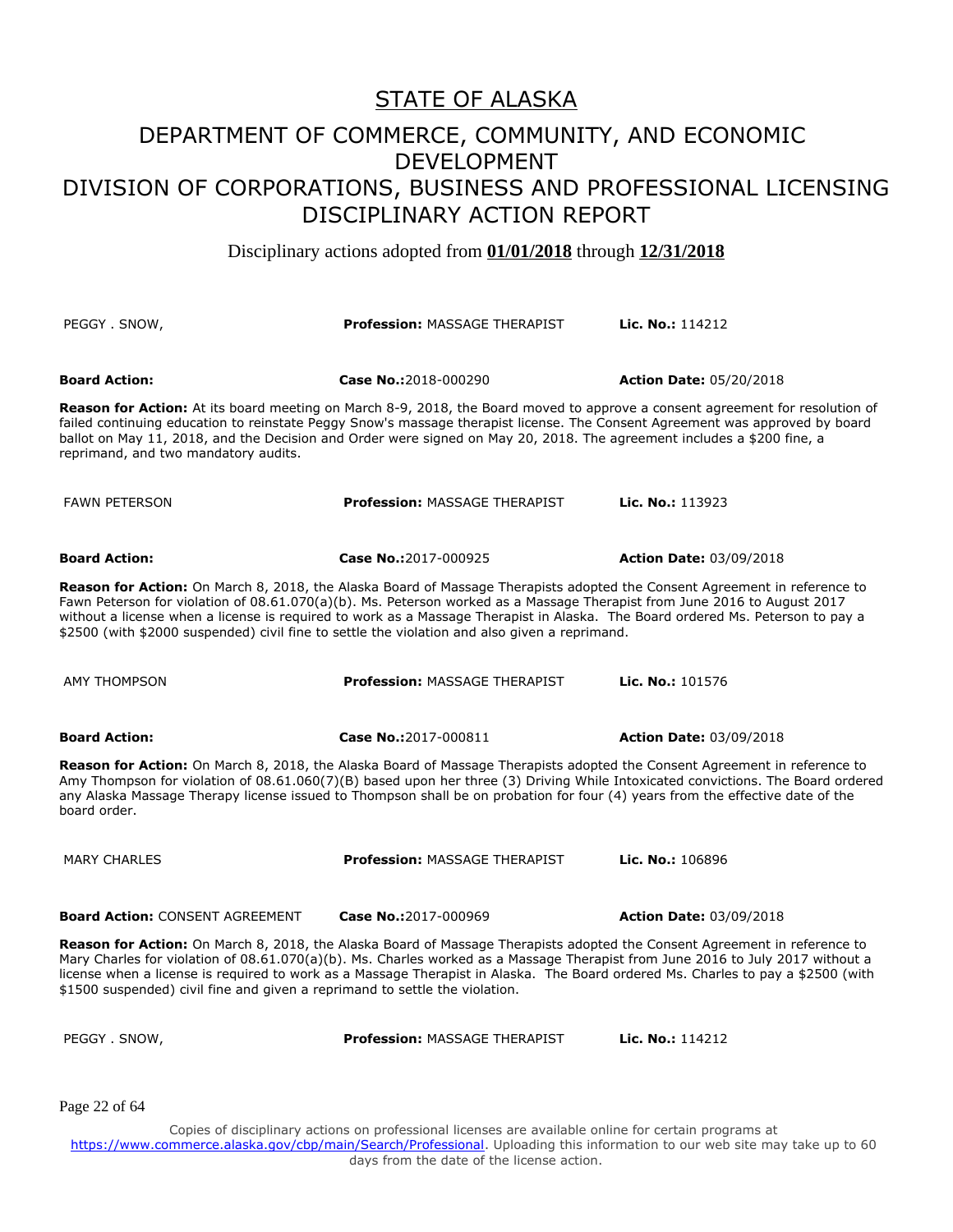Disciplinary actions adopted from **01/01/2018** through **12/31/2018**

**Board Action: Case No.:**2018-000185 **Action Date:** 03/09/2018 **Reason for Action:** On March 8, 2018, the Alaska Board of Massage Therapists adopted the Consent Agreement in reference to Peggy Snow for violation of 08.61.070(a)(b). Ms. Snow worked as a Massage Therapist from October 1, 2017 to February 12, 2018 without a valid license when a license is required to work as a Massage Therapist in Alaska. The Board ordered Ms. Snow to pay a \$500 civil fine and also a reprimand to settle the violation. SARAH T. REICHERT **Profession:** MASSAGE THERAPIST **Lic. No.:** 101994 **Board Action:** CONSENT AGREEMENT **Case No.:**2018-000145 **Action Date:** 03/09/2018 **Reason for Action:** On March 8, 2018, the Alaska Board of Massage Therapists adopted the Consent Agreement in reference to Sarah Reichert for violation of 08.61.070(a)(b). Ms. Reichert worked as a Massage Therapist from June 2016 to September 2017 without a license when a license is required to work as a Massage Therapist in Alaska. The Board ordered Ms. Reichert to pay a \$1000 civil fine and also given a reprimand to settle the violation. JUNG KIM **Profession:** MASSAGE THERAPIST **Lic. No.: Board Action: Case No.:**2018-000037 **Action Date:** 03/08/2018 **Reason for Action:** During their March 8, 2018 meeting, the Board of Massage Therapists voted unanimously to deny licensure to Jung Kim citing 8 U.S. Code § 1621 based upon Ms. Kim not having employment authorization in the United States. SHU H. CAO **Profession:** MASSAGE THERAPIST **Lic. No.: Board Action: Case No.:**2017-001154 **Action Date:** 03/08/2018 **Reason for Action:** During their March 8, 2018 meeting, the Board of Massage Therapists voted unanimously to deny Shu Hua Cao's application for licensure citing Alaska Statute 08.61.030(9) based upon her being convicted of Prostitution. HYE LEE **Profession:** MASSAGE THERAPIST **Lic. No.:** 

Page 23 of 64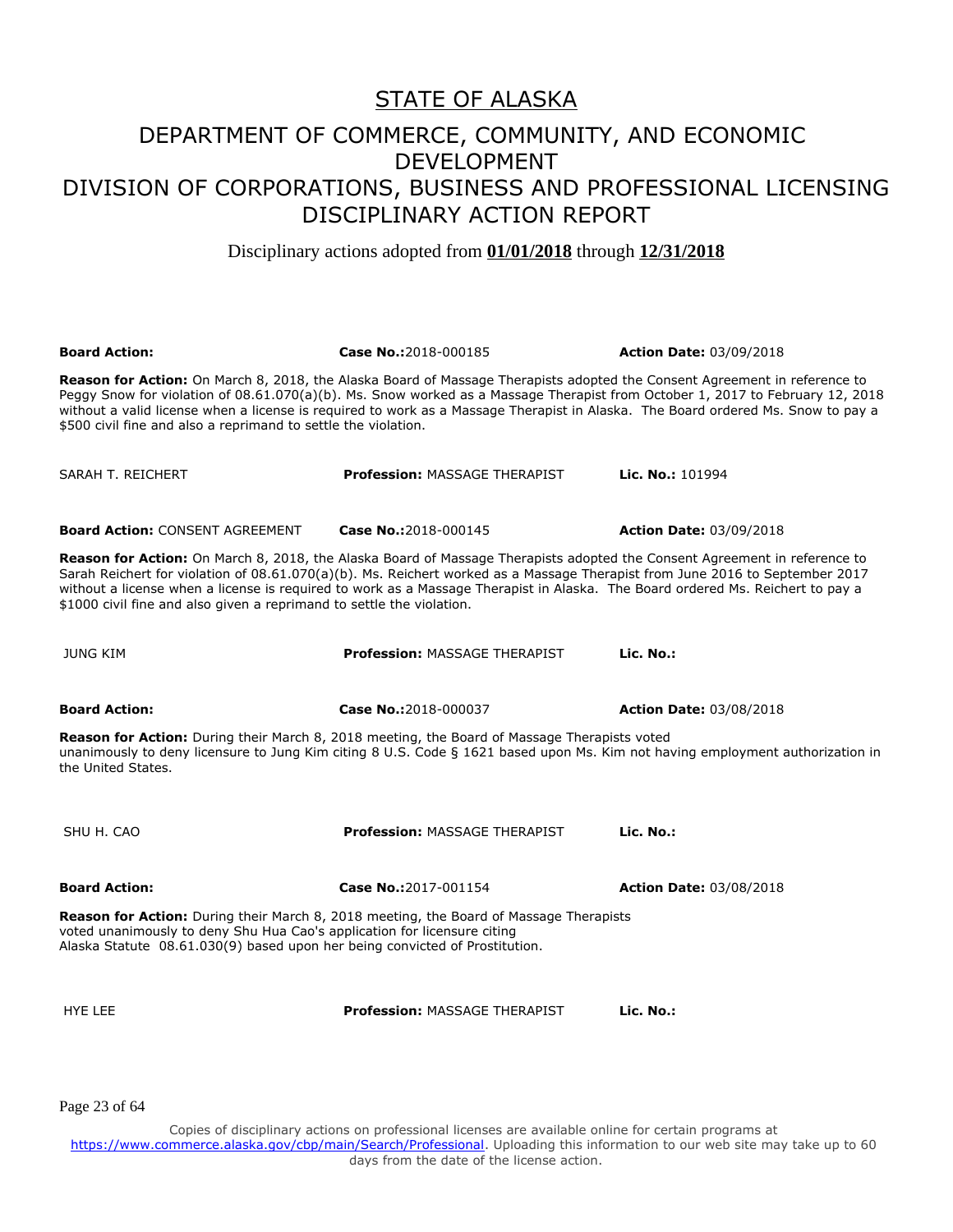Disciplinary actions adopted from **01/01/2018** through **12/31/2018**

**Board Action: Case No.:**2017-000465 **Action Date:** 03/08/2018 **Reason for Action:** During their March 8, 2018 meeting, the Board of Massage Therapists voted unanimously to deny Hye Lee's application for licensure citing Alaska Statute 08.61.030(9) based upon her being convicted of two (2) Prostitution charges. MIN WANG **Profession:** MASSAGE THERAPIST **Lic. No.:** NONE **Board Action: Case No.:**2017-001061 **Action Date:** 01/04/2018 **Reason for Action:** On January 4, 2018, the Division issued and served a Temporary Cease and Desist Order (TCDO) to Min Wang for representing herself as a massage therapist and practicing massage therapy without being licensed as a Massage Therapist in the State of Alaska. Wang's actions are in violation of Alaska Statutes 08.61.070(a) and (b). Wang did not request for a hearing to contest the Cease and Desist Order. LIHUA MENELIK **Profession:** MASSAGE THERAPIST **Lic. No.:** NONE **Board Action: Case No.:**2017-001062 **Action Date:** 01/04/2018 **Reason for Action:** On January 4, 2018, the Division issued and served a Temporary Cease and Desist Order (TCDO) to Lihua Menelik for representing herself as a massage therapist and practiced massage therapy without being licensed as a Massage Therapist in the State of Alaska. Menelik's actions are in violation of Alaska Statutes 08.61.070(a) and (b). Menelik did not request for a hearing to contest the Cease and Desist Order. On January 23, 2018, this Cease and Desist Order became permanent. **Board of Nursing** JENNIFER HURLBUTT **Profession:** ADVANCED NURSE PRACTITIONER **Lic. No.:** NUR U 1202 **Board Action:** LICENSE SURRENDER **Case No.:**2018-000905 **Action Date:** 12/20/2018 **Reason for Action:** On December 20, 2018, the Alaska Board of Nursing adopted the Voluntary Surrender in reference to Jennifer HURLBUTT while under investigation for alleged unprofessional conduct and drug diversion, a violation of AS 08.68.270 (7), 12 AAC 44.770 (1), 12 AAC 44.770 (9), and 12 AAC 44.770 (22).

JENNIFER M. SWIFT **Profession:** ADVANCED NURSE **PRACTITIONER** 

**Lic. No.:** NURU1296

Page 24 of 64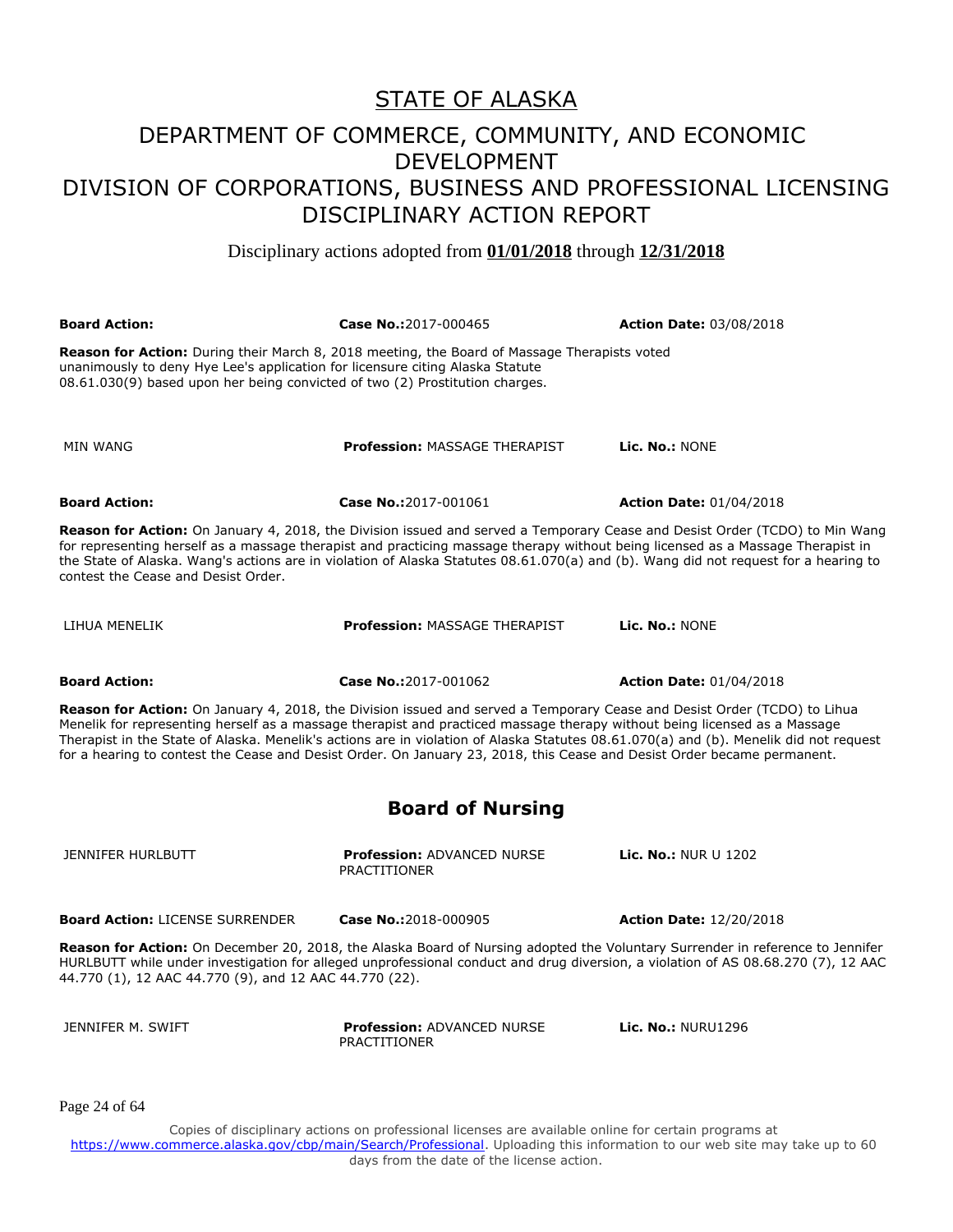Disciplinary actions adopted from **01/01/2018** through **12/31/2018**

| <b>Board Action:</b>             | Case No.:2017-000617                                                                                                                                                                                                                                                                                                                                       | <b>Action Date: 08/07/2018</b>                                                                                                                                                                                                                                                                                                                                                                            |
|----------------------------------|------------------------------------------------------------------------------------------------------------------------------------------------------------------------------------------------------------------------------------------------------------------------------------------------------------------------------------------------------------|-----------------------------------------------------------------------------------------------------------------------------------------------------------------------------------------------------------------------------------------------------------------------------------------------------------------------------------------------------------------------------------------------------------|
|                                  | Jennifer Swift, license No. NURU1296, Girdwood, AK (fine, reprimand, mandatory audits).                                                                                                                                                                                                                                                                    | <b>Reason for Action:</b> On August 7, 2018, the Board of Nursing adopted a Consent Agreement with conditions affecting the license of                                                                                                                                                                                                                                                                    |
| <b>COURTNEY L. RAWLS</b>         | <b>Profession: ADVANCED NURSE</b><br><b>PRACTITIONER</b>                                                                                                                                                                                                                                                                                                   | <b>Lic. No.: NURU1338</b>                                                                                                                                                                                                                                                                                                                                                                                 |
| <b>Board Action:</b>             | Case No.:2017-000577                                                                                                                                                                                                                                                                                                                                       | <b>Action Date: 05/09/2018</b>                                                                                                                                                                                                                                                                                                                                                                            |
|                                  | with regard to her advanced practical registered nurse authorization, No. NURU1338, resulting from Ms. Rawls' failure to complete<br>continuing competency requirements as required by AS 08.68.276 and 12 AAC 44.440(f). The terms of the Consent Agreement<br>include a \$2,500 fine, a reprimand, and mandatory audit for the next two renewal periods. | Reason for Action: On May 9, 2018, the Alaska Board of Nursing adopted a Consent Agreement entered into with Courtney RAWLS                                                                                                                                                                                                                                                                               |
| LISA BENTON                      | <b>Profession: ADVANCED NURSE</b><br>PRACTITIONER                                                                                                                                                                                                                                                                                                          | Lic. No.:                                                                                                                                                                                                                                                                                                                                                                                                 |
| <b>Board Action:</b>             | Case No.:2017-000286                                                                                                                                                                                                                                                                                                                                       | <b>Action Date: 05/09/2018</b>                                                                                                                                                                                                                                                                                                                                                                            |
| date of the adopted board order. | violation of 08.68.270(7) and 12 AAC 44.770(1) based upon unprofessional conduct in failing to use sufficient knowledge, skills or<br>license issued to BENTON shall be subject to 1 (one) year probation, 15 hours of education in Women's Health to include                                                                                              | Reason for Action: On May 9, 2018, the Alaska Board of Nursing adopted the Consent Agreement in reference to Lisa BENTON for<br>nursing judgment in the practice of nursing as defined by the level of licensure. The Board ordered any Advanced Nurse Practitioner<br>contraceptive and hormone replacement therapy, 15 hours of education in Internal Medicine, and a public reprimand effective on the |
| KATHI L. GUNN                    | <b>Profession: ADVANCED NURSE</b><br><b>PRACTITIONER</b>                                                                                                                                                                                                                                                                                                   | Lic. No.: NURU416                                                                                                                                                                                                                                                                                                                                                                                         |
| <b>Board Action:</b>             | Case No.:2017-000481                                                                                                                                                                                                                                                                                                                                       | <b>Action Date: 05/09/2018</b>                                                                                                                                                                                                                                                                                                                                                                            |
|                                  | regard to her advanced practical registered nurse authorization, No. NURU416, resulting from Ms. Gunn's failure to complete<br>continuing competency requirements as required by AS 08.68.276 and 12 AAC 44.440(f). The terms of the Consent Agreement<br>include a \$2,500 fine, a reprimand, and mandatory audit for the next two renewal periods.       | <b>Reason for Action:</b> On May 9, 2018, the Alaska Board of Nursing adopted a Consent Agreement entered into with Kathi GUNN with                                                                                                                                                                                                                                                                       |
| JANET S. KIRSCH                  | Profession: ADVANCED NURSE<br><b>PRACTITIONER</b>                                                                                                                                                                                                                                                                                                          | <b>Lic. No.: NURU1159</b>                                                                                                                                                                                                                                                                                                                                                                                 |
| Page 25 of 64                    |                                                                                                                                                                                                                                                                                                                                                            |                                                                                                                                                                                                                                                                                                                                                                                                           |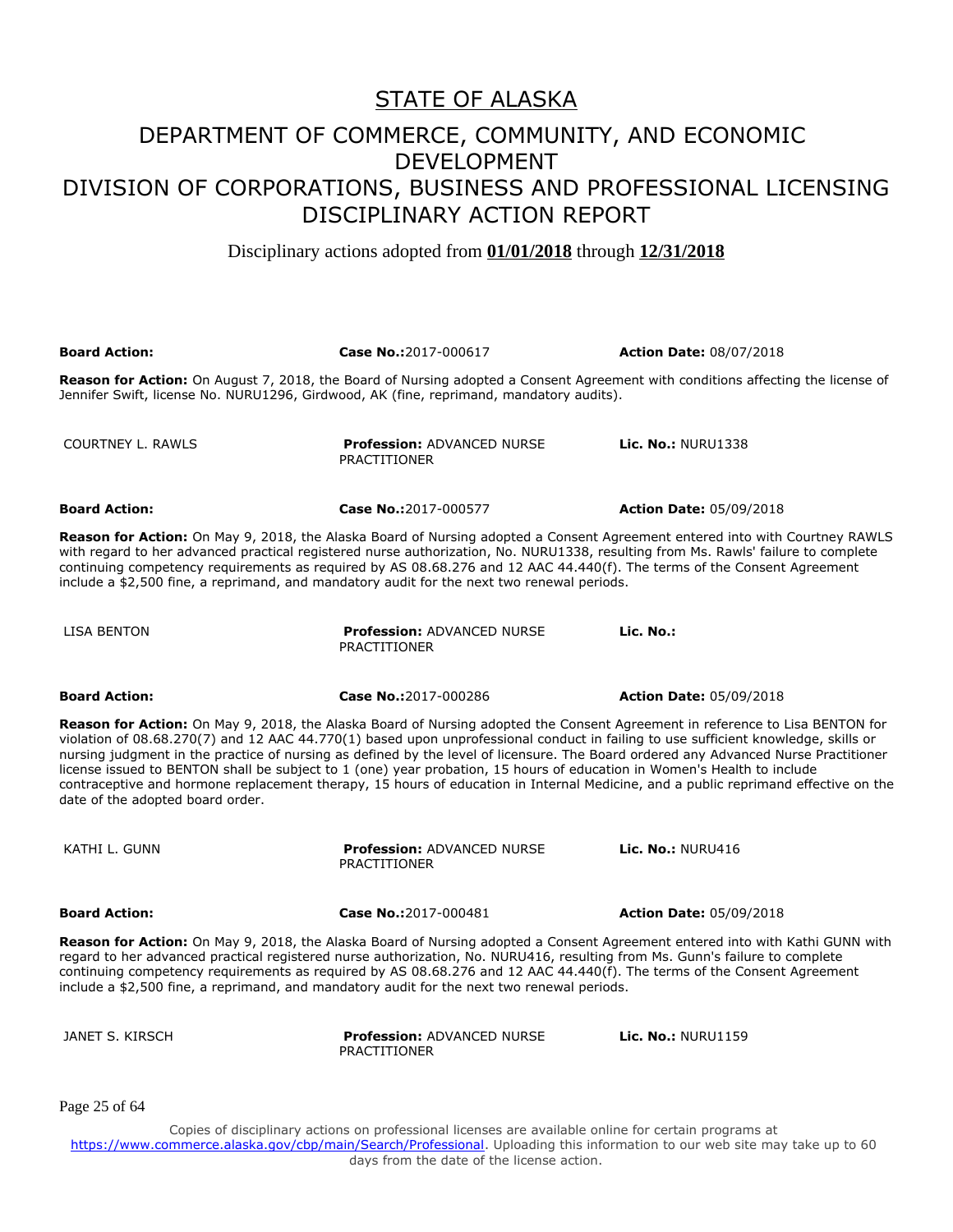#### DEPARTMENT OF COMMERCE, COMMUNITY, AND ECONOMIC DEVELOPMENT DIVISION OF CORPORATIONS, BUSINESS AND PROFESSIONAL LICENSING DISCIPLINARY ACTION REPORT

Disciplinary actions adopted from **01/01/2018** through **12/31/2018**

| <b>Board Action:</b>                                                                                                                                                                                                                                                                                                                                                                                                                                                        | Case No.:2017-000592                                     | <b>Action Date: 05/09/2018</b> |  |
|-----------------------------------------------------------------------------------------------------------------------------------------------------------------------------------------------------------------------------------------------------------------------------------------------------------------------------------------------------------------------------------------------------------------------------------------------------------------------------|----------------------------------------------------------|--------------------------------|--|
| Reason for Action: On May 9, 2018, the Alaska Board of Nursing accepted the voluntary surrender of Kirsch's Advanced Nurse<br>Practitioner Authorization. Kirsch surrendered her authorization in lieu of discipline against her authorization after she failed to verify<br>completion of continuing education<br>activities as claimed on her 2016-2018 authorization renewal following a random audit.                                                                   |                                                          |                                |  |
| STEVEN L. SMALLING                                                                                                                                                                                                                                                                                                                                                                                                                                                          | <b>Profession: ADVANCED NURSE</b><br><b>PRACTITIONER</b> | Lic. No.: NURU854              |  |
| <b>Board Action:</b>                                                                                                                                                                                                                                                                                                                                                                                                                                                        | Case No.:2017-000618                                     | <b>Action Date: 02/08/2018</b> |  |
| <b>Reason for Action:</b> On February 8, 2018, the Alaska Board of Nursing accepted the voluntary surrender of the advanced practice<br>registered nurse authorization of Steven Smalling, lic. no. NURU854, Soldotna, AK. (CE audit / License surrender)                                                                                                                                                                                                                   |                                                          |                                |  |
| ALIA PARKER                                                                                                                                                                                                                                                                                                                                                                                                                                                                 | <b>Profession: ADVANCED NURSE</b><br><b>PRACTITIONER</b> | Lic. No.: 106045               |  |
| <b>Board Action:</b>                                                                                                                                                                                                                                                                                                                                                                                                                                                        | Case No.:2017-000484                                     | <b>Action Date: 02/08/2018</b> |  |
| Reason for Action: On February 8, 2018, the Alaska Board of Nursing adopted a Consent Agreement entered into with ALIA<br>PARKER with regard to her advanced practical registered nurse authorization, No. 106045, resulting from Ms. Parker's failure to<br>complete continuing competency requirements as required by AS 08.68.276 and 12 AAC 44.440(f). The terms of the Consent<br>Agreement include a \$650 fine and mandatory audit for the next two renewal periods. |                                                          |                                |  |
| LAURIE E. STEVENSON                                                                                                                                                                                                                                                                                                                                                                                                                                                         | <b>Profession: ADVANCED NURSE</b><br><b>PRACTITIONER</b> | Lic. No.: NURU917              |  |
| <b>Board Action:</b>                                                                                                                                                                                                                                                                                                                                                                                                                                                        | Case No.:2017-000588                                     | <b>Action Date: 02/08/2018</b> |  |
| <b>Reason for Action:</b> On February 8, 2018, the Alaska Board of Nursing accepted the voluntary surrender of the advanced nurse<br>practictioner authorization of Laurie Stevenson, lic. no. NURU917, Sterling, AK. (CE audit / License surrender)                                                                                                                                                                                                                        |                                                          |                                |  |
| ELAINE A. PONCHIONE                                                                                                                                                                                                                                                                                                                                                                                                                                                         | <b>Profession: ADVANCED NURSE</b><br><b>PRACTITIONER</b> | <b>Lic. No.: NURU1045</b>      |  |
| <b>Board Action:</b>                                                                                                                                                                                                                                                                                                                                                                                                                                                        | Case No.:2017-000593                                     | <b>Action Date: 02/08/2018</b> |  |
| Page 26 of 64                                                                                                                                                                                                                                                                                                                                                                                                                                                               |                                                          |                                |  |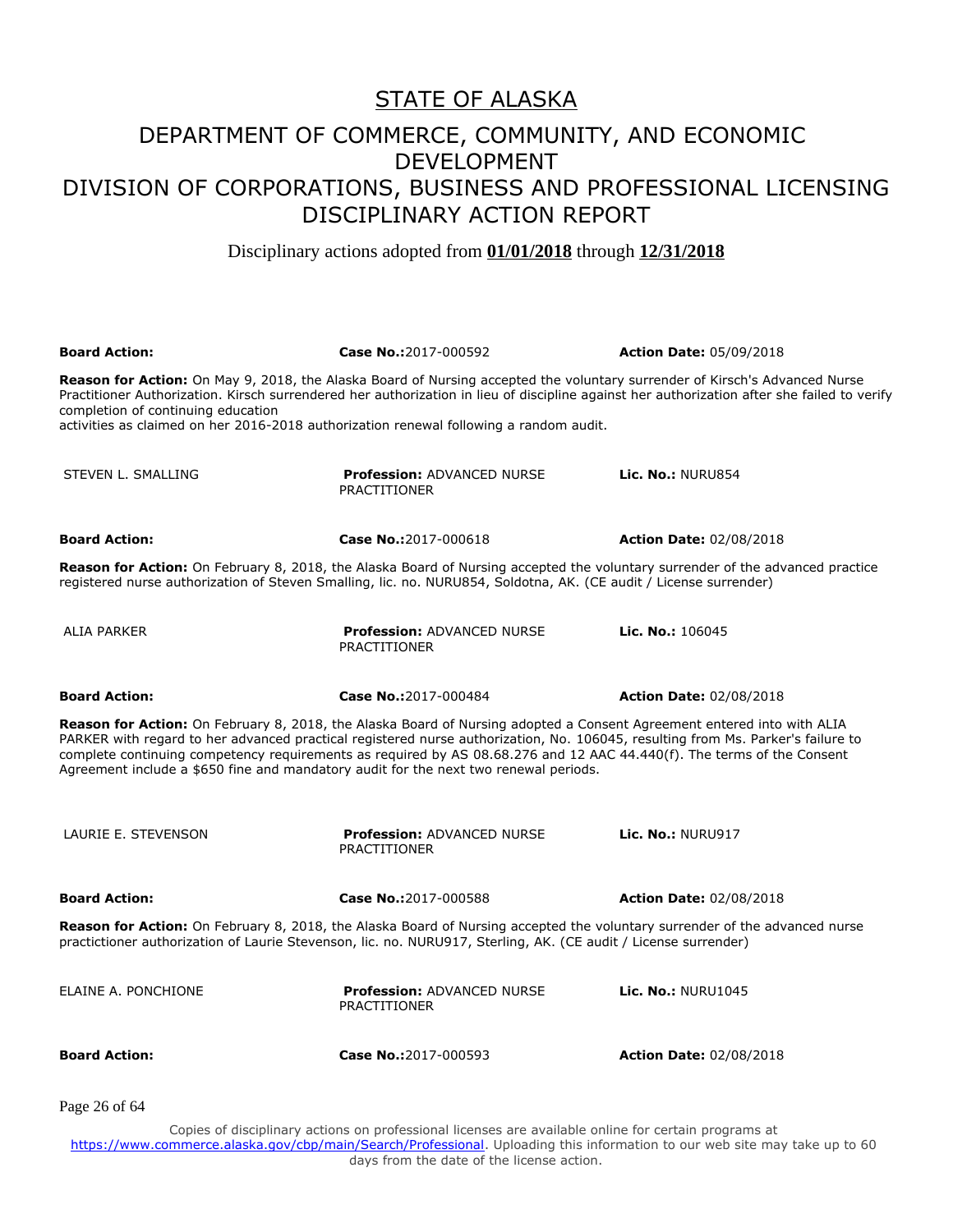Disciplinary actions adopted from **01/01/2018** through **12/31/2018**

**Reason for Action:** On February 8, 2018, the Alaska Board of Nursing adopted a Consent Agreement with conditions affecting the advanced nurse practitioner authorization of Elaine Ponchione, NURU1045, Fairbanks, AK. (CE audit / Fine--\$2,500, Reprimand, Two mandatory continuing education audits, Remedial CE)

| LIANE G. WHITE                                                                                                                                                                                                                                                                                                                                                                                       | Profession: CERTIFIED NURSE AIDE        | <b>Lic. No.: NUAA12311</b>                                                                                                 |  |
|------------------------------------------------------------------------------------------------------------------------------------------------------------------------------------------------------------------------------------------------------------------------------------------------------------------------------------------------------------------------------------------------------|-----------------------------------------|----------------------------------------------------------------------------------------------------------------------------|--|
| <b>Board Action: CONSENT AGREEMENT</b>                                                                                                                                                                                                                                                                                                                                                               | Case No.:2017-001294                    | <b>Action Date: 11/08/2018</b>                                                                                             |  |
| for working as a CNA at YKHC while her CNA certificate (NUAA12311) was lapsed. The terms of the Consent Agreement include a<br>\$1000 civil fine and a reprimand. Violations pursuant to Alaska Statute (AS) 08.01.075, (AS) 08.68.334(6), and 12 AAC 44.870(b)<br>(2). Investigation case #2017-001294 is now closed in our files.                                                                  |                                         | Reason for Action: On November 08, 2018, the Alaska Board of Nursing adopted a Consent Agreement regarding Ms. Liane WHITE |  |
| SHAWNA M. KRUGER                                                                                                                                                                                                                                                                                                                                                                                     | <b>Profession: CERTIFIED NURSE AIDE</b> | Lic. No.: $130313$                                                                                                         |  |
| <b>Board Action: CONSENT AGREEMENT</b>                                                                                                                                                                                                                                                                                                                                                               | Case No.:2018-000281                    | <b>Action Date: 11/08/2018</b>                                                                                             |  |
| Reason for Action: On November 8, 2018, the Alaska Board of Nursing adopted a Consent Agreement regarding Shawna Kruger,<br>CNA for failing to disclose 5 criminal convictions. This constituted a violation of AS 08.68.334(1) by attempting to obtain a license or<br>certificate by fraud or deceit. The terms of the Consent Agreement a \$500 fine with \$500 suspended and a public reprimand. |                                         |                                                                                                                            |  |
| HAUNI M. HART,                                                                                                                                                                                                                                                                                                                                                                                       | <b>Profession: CERTIFIED NURSE AIDE</b> | Lic. No.: 131489                                                                                                           |  |
| <b>Board Action:</b>                                                                                                                                                                                                                                                                                                                                                                                 | Case No.:2018-000647                    | <b>Action Date: 11/08/2018</b>                                                                                             |  |
| Reason for Action: On November 8, 2018, the Alaska Board of Nursing adopted a voluntary Consent Agreement with Ms. HART<br>resulting from her failure to disclose criminal convictions in her application for certified nurse aide by examination, which is a<br>violation of AS 08.68.334(1).                                                                                                       |                                         |                                                                                                                            |  |
| The terms of the Consent Agreement include a civil fine of five-hundred dollars (\$500.00), due within ninety (90) days of the<br>adoption of the agreement, and a public reprimand.                                                                                                                                                                                                                 |                                         |                                                                                                                            |  |
| <b>KAY K. TURNER</b>                                                                                                                                                                                                                                                                                                                                                                                 | <b>Profession: CERTIFIED NURSE AIDE</b> | Lic. No.: 11080                                                                                                            |  |
| <b>Board Action: LICENSE SURRENDER</b>                                                                                                                                                                                                                                                                                                                                                               | Case No.:2017-000829                    | <b>Action Date: 08/07/2018</b>                                                                                             |  |
|                                                                                                                                                                                                                                                                                                                                                                                                      |                                         |                                                                                                                            |  |

Page 27 of 64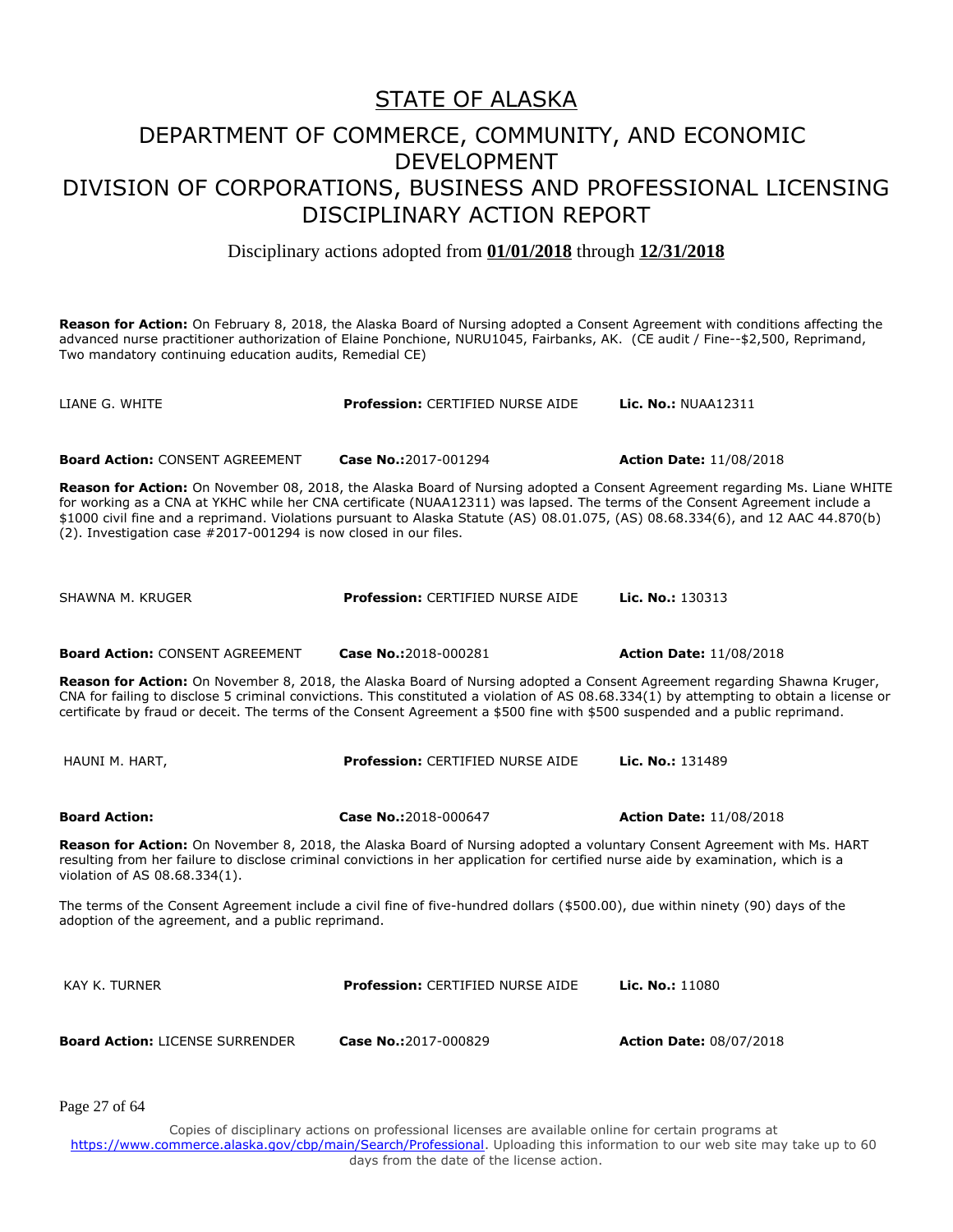Disciplinary actions adopted from **01/01/2018** through **12/31/2018**

**Reason for Action:** On August 07, 2018, the Alaska Board of Nursing adopted the Surrender of License for Kay TURNER after failing to comply with the terms of a Board Order. AS 08.01.075, 12 AAC 44.720(a)(2), AS 08.68.334(6), 12 AAC 44.875. Refer to main case #2017-000467

| Profession: CERTIFIED NURSE AIDE                                                                                                                                                                                                                                                                                                                                                                                                                                                                                            | Lic. No.: NUAA11080            |  |
|-----------------------------------------------------------------------------------------------------------------------------------------------------------------------------------------------------------------------------------------------------------------------------------------------------------------------------------------------------------------------------------------------------------------------------------------------------------------------------------------------------------------------------|--------------------------------|--|
| Case No.:2017-000467                                                                                                                                                                                                                                                                                                                                                                                                                                                                                                        | <b>Action Date: 08/07/2018</b> |  |
| Reason for Action: On August 07, 2018, the Alaska Board of Nursing adopted the Surrender of License for Kay TURNER after<br>failing to comply with the terms of a Board Order. AS 08.01.075, 12 AAC 44.720(a)(2), AS 08.68.334(6), 12 AAC 44.875                                                                                                                                                                                                                                                                            |                                |  |
| <b>Profession: CERTIFIED NURSE AIDE</b>                                                                                                                                                                                                                                                                                                                                                                                                                                                                                     | Lic. No.:                      |  |
| Case No.:2017-001242                                                                                                                                                                                                                                                                                                                                                                                                                                                                                                        | <b>Action Date: 05/14/2018</b> |  |
| Reason for Action: On May 9, 2018, the Alaska Board of Nursing adopted a voluntary Consent Agreement with Ms. Mayville Lic<br>#127350 resulting from her failure to disclose criminal convictions in her initial application for certification as a Certified Nurse Aide,<br>which is a violation of AS 08.68.334(1). The above actions provide grounds for disciplinary sanctions pursuant to AS 08.01.075, AS<br>08.68.334(1), and AS 08.68.334(6) (Probation 2 renewal cycles/Fine \$500 with \$500 suspended/Reprimand) |                                |  |
| Profession: CERTIFIED NURSE AIDE                                                                                                                                                                                                                                                                                                                                                                                                                                                                                            | Lic. No.:                      |  |
| Case No.:2017-001226                                                                                                                                                                                                                                                                                                                                                                                                                                                                                                        | <b>Action Date: 05/09/2018</b> |  |
| Reason for Action: On May 9, 2018, the Alaska Board of Nursing adopted the Consent Agreement in reference to Eunique REESE<br>for violation of 08.68.334(1) based upon her failure to disclose a 2015 conviction for DUI on her application for Certified Nurse Aide<br>in August, 2017. The Board ordered any Certified Nurse Aide certificate issues to REESE shall be subject to a \$500 (five hundred<br>dollar) fine. effective on the date of the adopted board order.                                                |                                |  |
| <b>Profession: CERTIFIED NURSE AIDE</b>                                                                                                                                                                                                                                                                                                                                                                                                                                                                                     | Lic. No.:                      |  |
| Case No.:2017-001296                                                                                                                                                                                                                                                                                                                                                                                                                                                                                                        | <b>Action Date: 05/09/2018</b> |  |
|                                                                                                                                                                                                                                                                                                                                                                                                                                                                                                                             |                                |  |

Page 28 of 64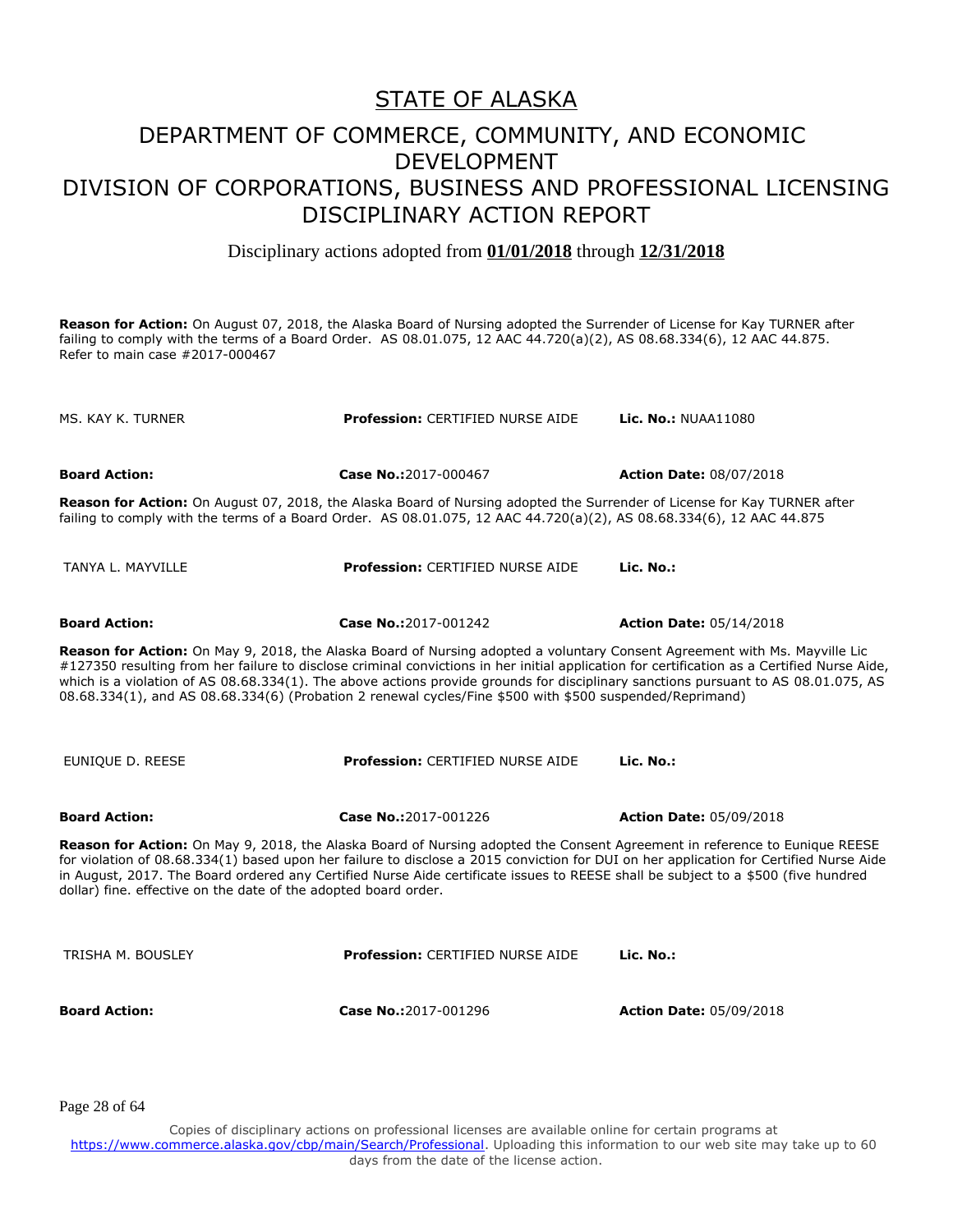Disciplinary actions adopted from **01/01/2018** through **12/31/2018**

**Reason for Action:** On May 9, 2018, the Alaska Board of Nursing adopted the Consent Agreement in reference to Trisha BOUSLEY for violation of 08.68.334(1) based upon her failure to disclose a 2003 conviction for Minor on Licensed Premises in Ketchikan, AK on her application for Certified Nurse Aide in November, 2017. The Board ordered any Certified Nurse Aide certificate issued to BOUSLEY shall be subject to a \$500 (five hundred dollar) fine effective on the date of the adopted board order.

LONA R. GEFFE **Profession:** CERTIFIED NURSE AIDE **Lic. No.:** NUAA13527 **Board Action: Case No.:**2017-000837 **Action Date:** 05/09/2018 **Reason for Action:** On May 09, 2018, the Alaska Board of Nursing adopted the Surrender of License for Lona GEFFE after failing to comply with the terms of a Board Order. AS 08.01.075, 12 AAC 44.720(a)(2), AS 08.68.334(6), 12 AAC 44.875. RACHAEL M. GEARY **Profession:** CERTIFIED NURSE AIDE **Lic. No.:** 120640 **Board Action: Case No.:**2017-000454 **Action Date:** 02/27/2018 **Reason for Action:** On February 8, 2018, the Alaska Board of Nursing adopted a Consent Agreement regarding Rachael Geary, CNA for failing to disclose two criminal convictions of Driving Under the Influence in 2007 and 2010 this constituted a violation of AS 08.68.334(1) and 12 AAC 44.720 by attempting to obtain a license or certificate by fraud or deceit. The terms of the Consent Agreement a \$500 fine with \$500 suspended and a public reprimand. AMBER L. LEATHAM **Profession:** CERTIFIED NURSE AIDE **Lic. No.:** 117401 **Board Action: Case No.:**2017-000830 **Action Date:** 02/16/2018 **Reason for Action:** On February 08, 2018 the Alaska Board of Nursing adopted the Voluntary Surrender of License for Amber LEATHAM after violating the terms of a Board Order. Ms. LEATHAM has not adhered to the conditions set forth which is a violation of her 2017 Consent Agreement. AS 08.01.075, 12 AAC 44.875. ANGELINE HORN **Profession:** CERTIFIED NURSE AIDE **Lic. No.:** NUAA14638 **Board Action: Case No.:**2017-000989 **Action Date:** 02/08/2018

Page 29 of 64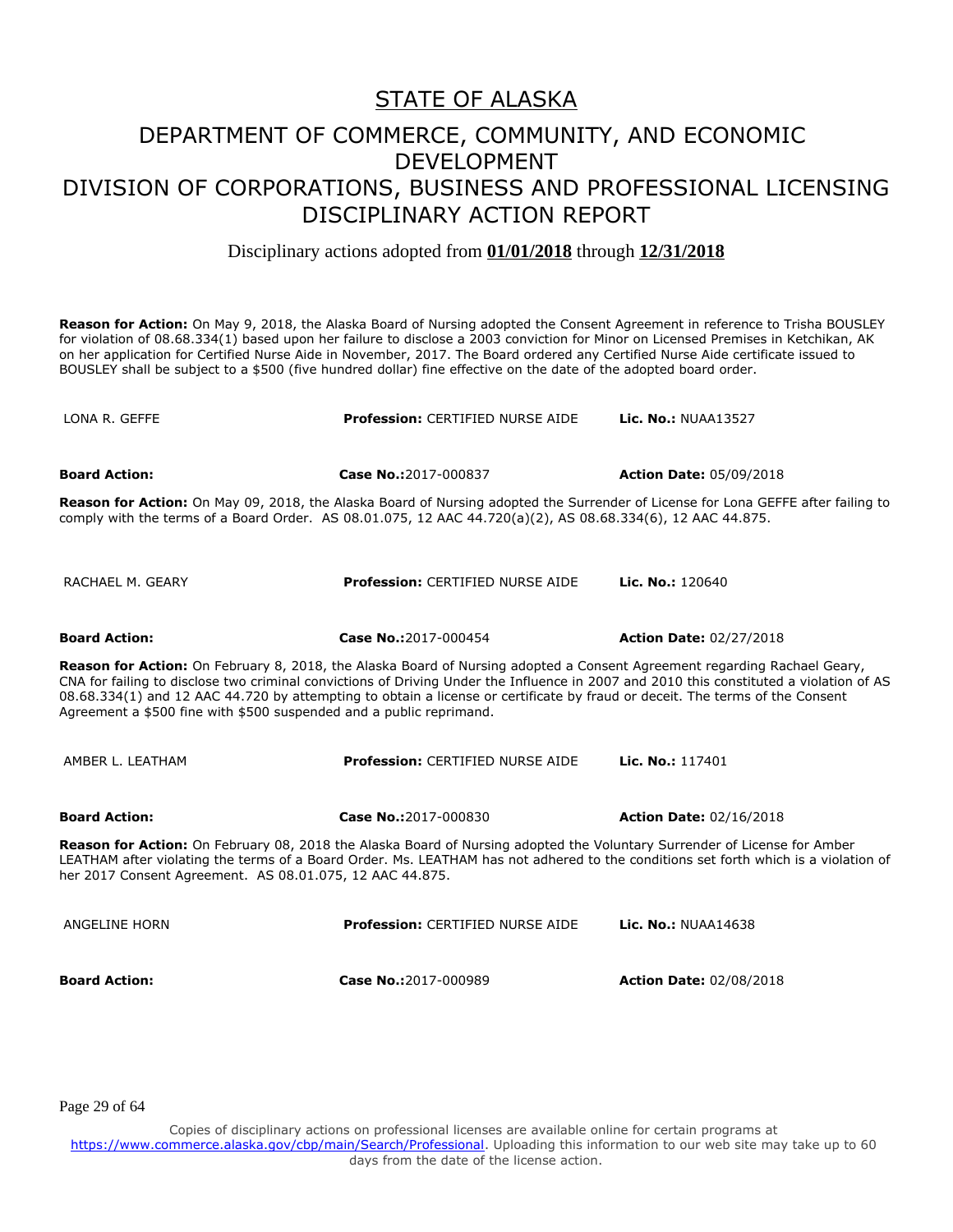#### DEPARTMENT OF COMMERCE, COMMUNITY, AND ECONOMIC DEVELOPMENT DIVISION OF CORPORATIONS, BUSINESS AND PROFESSIONAL LICENSING DISCIPLINARY ACTION REPORT

Disciplinary actions adopted from **01/01/2018** through **12/31/2018**

**Reason for Action:** On February 8, 2018, the Alaska Board of Nursing adopted the Voluntary Surrender of Certificate for Angeline HORN. HORN signed the surrender while facing allegations she committed two counts of sexual misconduct involving a patient (August 2017 and on or about September 16, 2017). The above actions provide grounds for suspension, revocation or other disciplinary sanctions pursuant to Alaska Statutes (AS) 08.01.075, AS 08.68.100(b) and AS 08.68.331(b), and 12 AAC 44.870(b) (18).

BRANDALYN ADAMS **Profession:** CERTIFIED NURSE AIDE **Lic. No.:** NUAA9586

**Board Action: Case No.:**2017-001053 **Action Date:** 02/08/2018

**Reason for Action:** On February 8, 2017, the Alaska Board of Nursing adopted a voluntary Consent Agreement with Ms. Adams resulting from her failure to report observed sexual misconduct, which is a violation of 12 AAC 44.870(17).

The terms of the Consent Agreement include a civil fine of five-hundred dollars (\$500.00) with two-hundred-fifty dollars (\$250.00) suspended and due within ninety (90) days of the adoption of the agreement; shall attend and satisfactorily complete the Residents Rights in Nursing Homes course within one calendar year of the effective date of order; and a public reprimand.

GLS CLOSURE CODE: Consent Order ACTION CODES: 1125 - Probation of License; 1140 - Reprimand or Censure; 1173 - Civil Money Penalty WELFARE OF PATIENT: Yes SCHOOL ATTENDED: AVTEC STATE: Alaska YEAR: 2005

The terms of the Consent Agreement include a civil fine of five-hundred dollars (\$500.00) with two-hundred-fifty dollars (\$250.00) suspended and due within ninety (90) days of the adoption of the agreement; shall attend and satisfactorily complete the Residents Rights in Nursing Homes course within one calendar year of the effective date of order; and a public reprimand.

MICHAEL B. ROSE **Profession:** CERTIFIED NURSE AIDE **Lic. No.:** 122872

**Board Action: Case No.:**2017-000662 **Action Date:** 02/08/2018

**Reason for Action:** On February 8, 2018, the Alaska Board of Nursing adopted a Consent Agreement regarding Michael Rose, CNA for failing to disclose a criminal conviction of Reckless Endangerment from 2013 this constituted a violation of AS 08.68.334(1) and 12 AAC 44.720 by attempting to obtain a license or certificate by fraud or deceit. The terms of the Consent Agreement a \$500 fine with \$500 suspended and a public reprimand. GLS CLOSURE CODE: License Action BASIS CODE: E4 Fraud, Deceit or Material Omission in Obtaining License or Credentials ACTION CODE: 1140 Reprimand or Censure EFFECTIVE DATE: February 8, 2018 SCHOOL: Caregiver Training Academy STATE: AK YEAR: 2017

JURIEL A. WILLIAMS **Profession:** CERTIFIED NURSE AIDE **Lic. No.:** 126883

Page 30 of 64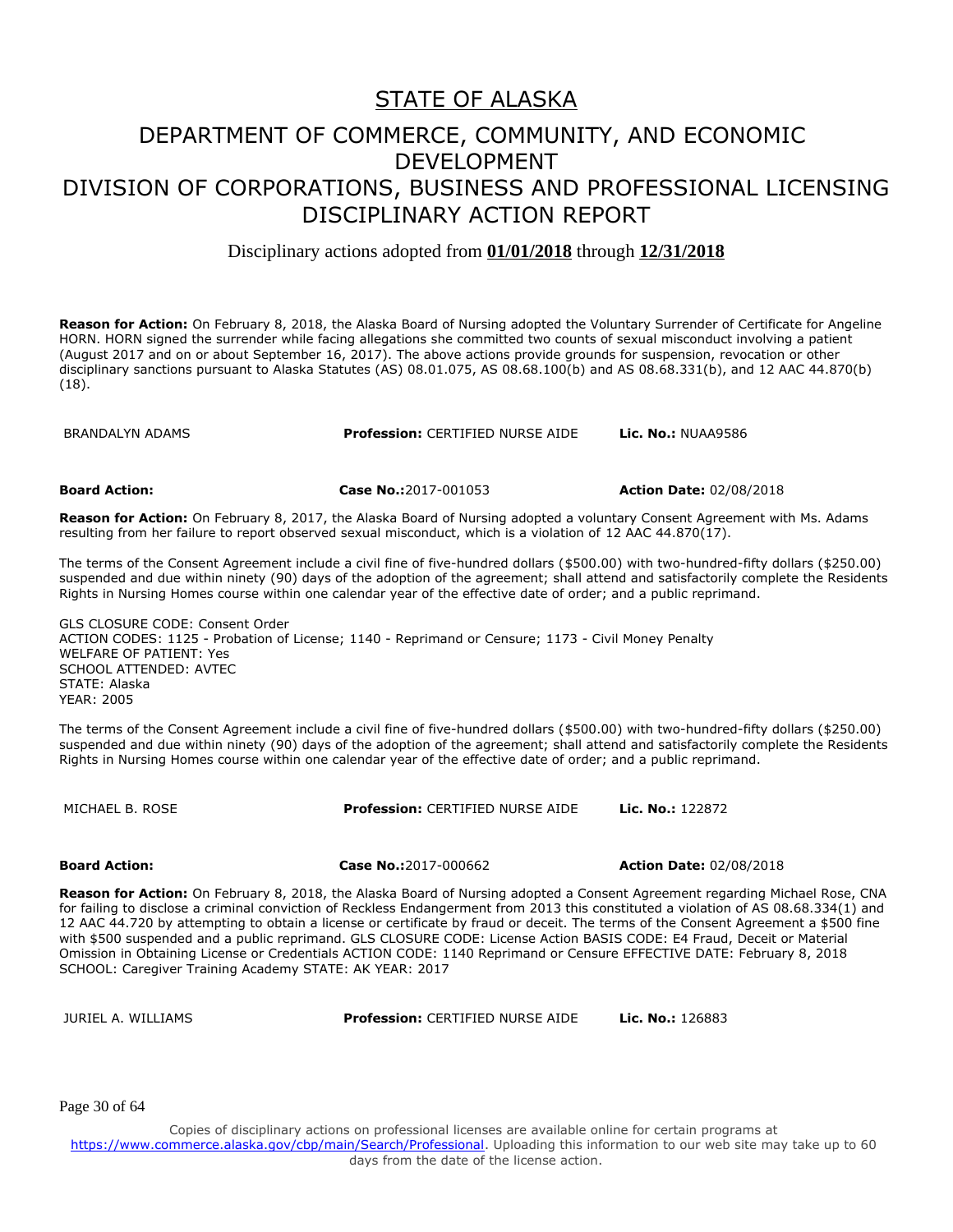Disciplinary actions adopted from **01/01/2018** through **12/31/2018**

| <b>Board Action:</b>                                                                                                                                                                                                                                                                                                                                                                                                                                                                          | Case No.:2017-001127                                                                                                     | <b>Action Date: 02/08/2018</b> |  |
|-----------------------------------------------------------------------------------------------------------------------------------------------------------------------------------------------------------------------------------------------------------------------------------------------------------------------------------------------------------------------------------------------------------------------------------------------------------------------------------------------|--------------------------------------------------------------------------------------------------------------------------|--------------------------------|--|
| Reason for Action: On February 8, 2018, the Alaska Board of Nursing adopted a Consent Agreement regarding Juriel Williams,<br>CNA for failing to disclose a criminal conviction of Driving Under the Influence from 2016 this constituted a violation of AS 08.68.334<br>(1) and 12 AAC 44.720 by attempting to obtain a license or certificate by fraud or deceit. The terms of the Consent Agreement a<br>\$500 fine with \$500 suspended and a public reprimand.                           |                                                                                                                          |                                |  |
| SAJNE JOHNSON                                                                                                                                                                                                                                                                                                                                                                                                                                                                                 | <b>Profession: LICENSED PRACTICAL</b><br><b>NURSE</b>                                                                    | <b>Lic. No.: NUR P 6017</b>    |  |
| <b>Board Action:</b>                                                                                                                                                                                                                                                                                                                                                                                                                                                                          | Case No.:2018-000150                                                                                                     | <b>Action Date: 05/09/2018</b> |  |
| Reason for Action: On May 9, 2018, the Alaska Board of Nursing adopted a consent agreement to resolve the continuing education<br>audit Sajne JOHNSON failed following the renewal of her license for the 2014-2016 licensing period. It calls for a \$1,500 fine,<br>reprimand, and requirement for mandatory audit for the next two times Ms. Johnson renews her Alaska Registered Nurse license.<br>The agreement remains in effect until she successfully completes two mandatory audits. |                                                                                                                          |                                |  |
| ROBERTA L. VALANDRA                                                                                                                                                                                                                                                                                                                                                                                                                                                                           | <b>Profession: LICENSED PRACTICAL</b><br><b>NURSE</b>                                                                    | <b>Lic. No.: NUR P 5322</b>    |  |
| <b>Board Action:</b>                                                                                                                                                                                                                                                                                                                                                                                                                                                                          | Case No.:2017-000346                                                                                                     | <b>Action Date: 02/08/2018</b> |  |
| Reason for Action: On February 8, 2018, the Alaska Board of Nursing accepted the voluntary surrender of the practical nurse<br>license of Roberta Valandra, NURP5322, Anchorage, AK. (CE audit / License surrender)                                                                                                                                                                                                                                                                           |                                                                                                                          |                                |  |
| BETTY J. COOLEY                                                                                                                                                                                                                                                                                                                                                                                                                                                                               | <b>Profession: LICENSED PRACTICAL</b><br><b>NURSE</b>                                                                    | <b>Lic. No.: NURP6442</b>      |  |
| <b>Board Action:</b>                                                                                                                                                                                                                                                                                                                                                                                                                                                                          | Case No.:2017-000348                                                                                                     | <b>Action Date: 02/08/2018</b> |  |
|                                                                                                                                                                                                                                                                                                                                                                                                                                                                                               | rean fau Aetian: On February 0, 2010, the Alaelia Deaud of Numeine revolved Detty Caelevia Drastical Nume liegues number |                                |  |

**Reason for Action:** On February 8, 2018, the Alaska Board of Nursing revoked Betty Cooley's Practical Nurse license number NURP6442 after a Default proceeding in accordance with AS 44.62.530.

On October 31, 2017, the Division filed an Accusation against Ms. Cooley's license alleging violation of AS 08.68.276, 12 AAC 02.960(e) and 12 AAC 44.600 et. seq. The central issue of the Accusation was Ms. Cooley's failure to complete continuing competency as required and her failure to comply with the requirements of a random audit. The Accusation was properly served on November 7, 2017, in accordance with AS 44.62.380. Ms. Cooley failed to respond within 15 days of service as required by AS 44.62.390, and the Division proceeded to present its case on December 30, 2017.

In accordance with AS 44.62.550 and 12 AAC 44.785, Ms. Cooley may apply to reinstate her license after one year from the effective date of its revocation.

Page 31 of 64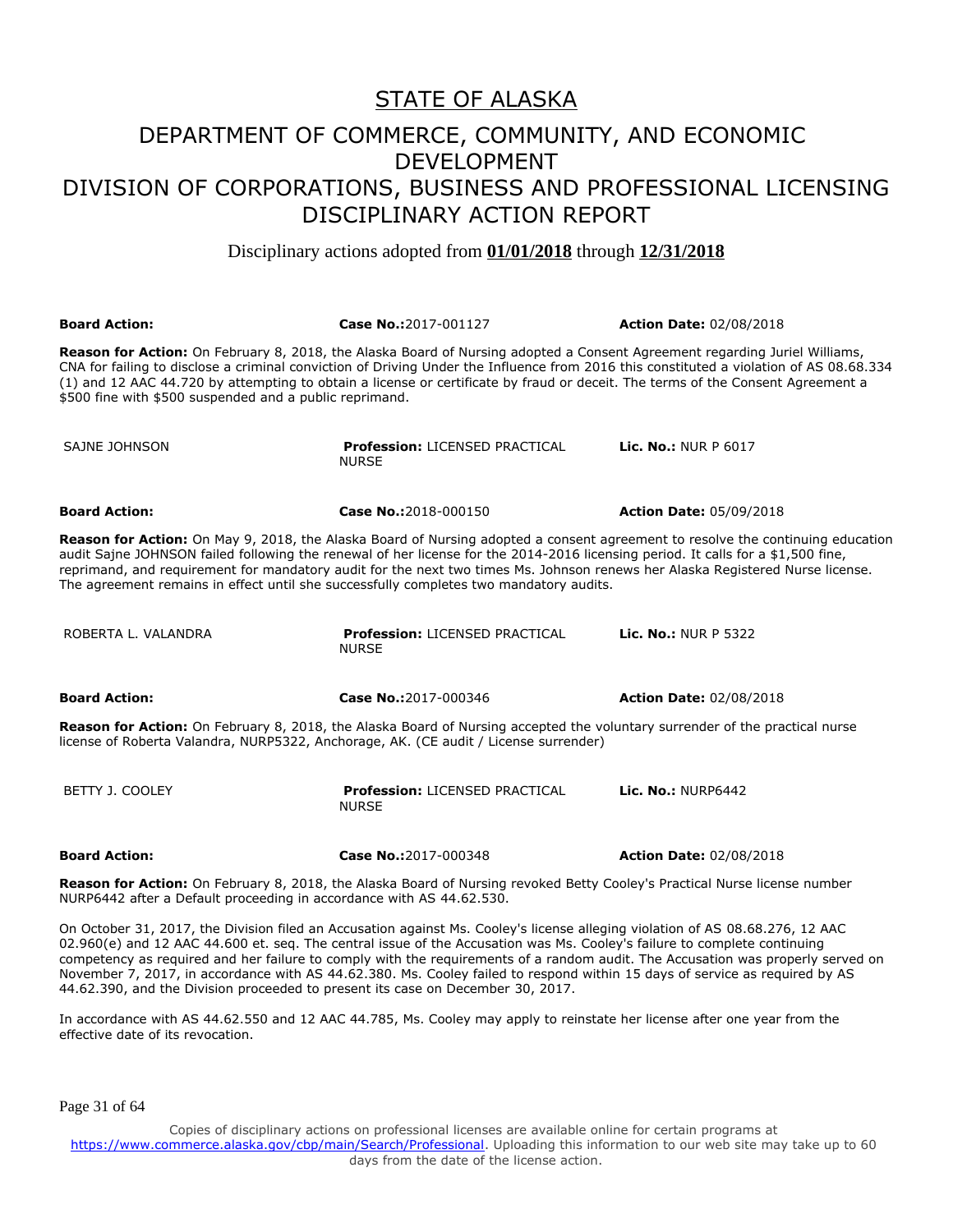Disciplinary actions adopted from **01/01/2018** through **12/31/2018**

| <b>JOSEPH WATTS</b>                                                                                                                                                                                                                                                                                                                                       | <b>Profession: REGISTERED NURSE</b>                                                                                           | Lic. No.: NURR20412                                                                                                                     |  |
|-----------------------------------------------------------------------------------------------------------------------------------------------------------------------------------------------------------------------------------------------------------------------------------------------------------------------------------------------------------|-------------------------------------------------------------------------------------------------------------------------------|-----------------------------------------------------------------------------------------------------------------------------------------|--|
| <b>Board Action:</b>                                                                                                                                                                                                                                                                                                                                      | Case No.:2017-000658                                                                                                          | <b>Action Date: 12/20/2018</b>                                                                                                          |  |
| 12 AAC 44.720 (4).                                                                                                                                                                                                                                                                                                                                        | Reason for Action: On December 20, 2018, the Alaska Board of Nursing adopted a voluntary Surrender of license with Joseph     | Watts, Registered Nurse, as a result of Mr. Watts convictions for five criminal felony offenses, a violation of AS 08.68.270 (2)(7) and |  |
| <b>JENNIFER HURLBUTT</b>                                                                                                                                                                                                                                                                                                                                  | <b>Profession: REGISTERED NURSE</b>                                                                                           | <b>Lic. No.: NUR U 1202</b>                                                                                                             |  |
| <b>Board Action: LICENSE SURRENDER</b>                                                                                                                                                                                                                                                                                                                    | Case No.:2018-001320                                                                                                          | <b>Action Date: 12/20/2018</b>                                                                                                          |  |
| HURLBUTT while under investigation for alleged unprofessional conduct and drug diversion, a violation of AS 08.68.270 (7), 12 AAC<br>44.770 (1), 12 AAC 44.770 (9), and 12 AAC 44.770 (22). SEE CASE # 2018-000905                                                                                                                                        | Reason for Action: On December 20, 2018, the Alaska Board of Nursing adopted the Voluntary Surrender in reference to Jennifer |                                                                                                                                         |  |
| MARILYN W. MORGAN                                                                                                                                                                                                                                                                                                                                         | <b>Profession: REGISTERED NURSE</b>                                                                                           | <b>Lic. No.: NURR8861</b>                                                                                                               |  |
| <b>Board Action:</b>                                                                                                                                                                                                                                                                                                                                      | Case No.:2017-000495                                                                                                          | <b>Action Date: 11/09/2018</b>                                                                                                          |  |
| of Marilyn Morgan, registered nurse license No. NURR8861, Anchorage, AK (\$2000 fine, reprimand, mandatory audits).                                                                                                                                                                                                                                       |                                                                                                                               | Reason for Action: On November 9, 2018, the Board of Nursing adopted a Consent Agreement with conditions affecting the license          |  |
| <b>VIVA ESQUIBEL</b>                                                                                                                                                                                                                                                                                                                                      | <b>Profession: REGISTERED NURSE</b>                                                                                           | <b>Lic. No.: NURR21696</b>                                                                                                              |  |
| <b>Board Action:</b>                                                                                                                                                                                                                                                                                                                                      | Case No.:2018-000249                                                                                                          | <b>Action Date: 09/05/2018</b>                                                                                                          |  |
| Reason for Action: On September 5, 2018, the Alaska Board of Nursing adopted a Voluntary License Surrender for Viva<br>ESQUIBEL's Registered Nurse License, NURR21696, for allegations of drug diversion from her workplace and substance abuse, which<br>constitutes a violation of AS 08.68.270(3), (5), (6), (7), (8) and 12 AAC 44.770(8), (9), (22). |                                                                                                                               |                                                                                                                                         |  |
| <b>WENDY PERKINS</b>                                                                                                                                                                                                                                                                                                                                      | <b>Profession: REGISTERED NURSE</b>                                                                                           | <b>Lic. No.: NURR25315</b>                                                                                                              |  |
| <b>Board Action:</b>                                                                                                                                                                                                                                                                                                                                      | Case No.:2017-000810                                                                                                          | <b>Action Date: 08/07/2018</b>                                                                                                          |  |

Page 32 of 64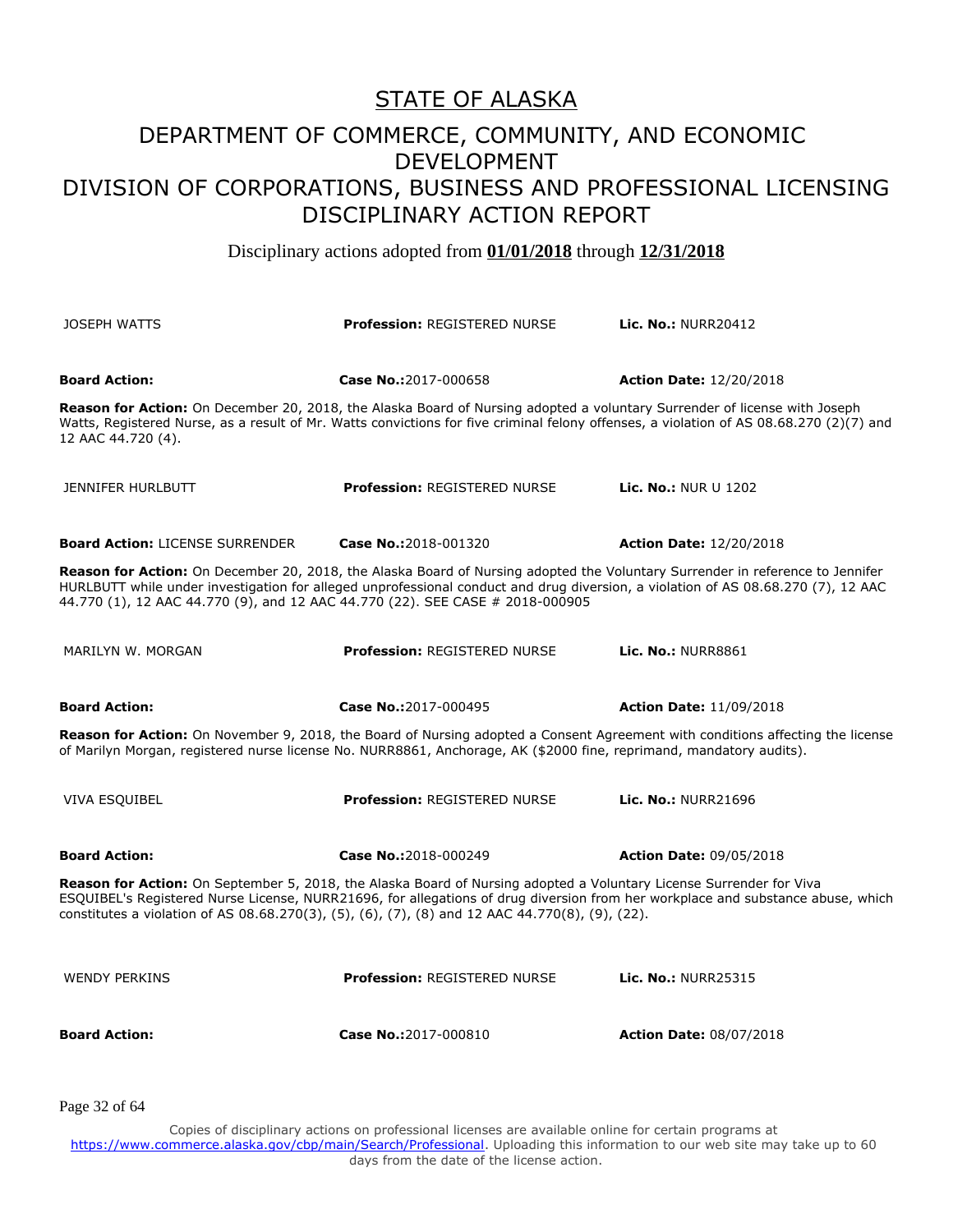#### Disciplinary actions adopted from **01/01/2018** through **12/31/2018**

**Reason for Action:** On August 7, 2018, the Alaska Board of Nursing adopted a Consent Agreement regarding Wendy Perkins, RN for self reporting drug diversion of Dilaudid from her employer for personal use this constituted a violation of AS 08.68.270(3) illegal use of controlled substance, AS 08.68.270(7) unprofessional conduct, 12 AAC 44.720(8) using alcohol or other drugs to the extent that it interferes with nursing functions, 12 AAC 44.720(9) violating state or federal laws regulating drugs, and 12 AAC 44.720(22) intentionally misappropriating medications, property, supplies, equipment or other resources of the client or agency for personal or unauthorized use. The terms of the Consent Agreement include a one (1) year license suspension, five (5) year probation with the standard substance abuse conditions, and a public reprimand.

KELLY L. OLSON **Profession:** REGISTERED NURSE **Lic. No.:** NURR24904

**Board Action: Case No.:**2017-000500 **Action Date:** 08/07/2018

**Reason for Action:** On August 7, 2018, the Board of Nursing adopted a Consent Agreement with conditions affecting the license of Kelly Olson, license No. NURR24904, Ward Cove, AK (fine, reprimand, mandatory audits).

CAROL GROSS **Profession:** REGISTERED NURSE **Lic. No.:** NURR36964

**Board Action:** CONSENT AGREEMENT **Case No.:**2017-000251 **Action Date:** 08/07/2018

**Reason for Action:** On August 7, 2018, the Alaska Board of Nursing adopted a Consent Agreement regarding Carol Gross, RN for accessing patient records without authorization. This constituted a violation of AS 08.68.270(7) unprofessional conduct, 12 AAC 44.770(6) violating the confidentiality of information or knowledge concerning a client, and 12 AAC 44.770(22) intentionally misappropriating medications, property, supplies, equipment or other resources of the client or agency for personal or unauthorized use. The terms of the Consent Agreement include a fine of \$500 payable within 90 days, eight (8) hours continuing education in HIPAA regulations or Ethics, and a public reprimand.

**Board Action:** CONSENT AGREEMENT **Case No.:**2017-000543 **Action Date:** 08/07/2018

**Reason for Action:** On August 7, 2018, the Alaska Board of Nursing adopted a Consent Agreement regarding Florence Burton, RN for self-reporting substance abuse. This constituted a violation of AS 08.68.270(3), AS 08.68.270(7) unprofessional conduct, and 12 AAC 44.720(8). Ms. Burton has since moved to South Dakota, contacted the South Dakota Board of Nursing and has signed a Consent Agreement with them for a five year Healthcare Professional Assistance Program. The terms of the State of Alaska Consent Agreement state that Ms. Burton must maintain compliance with the South Dakota Consent Agreement and should she fail the program or leave South Dakota prior to completion, she would immediately be subject to the AK standard substance abuse conditions found under 12 AAC 44.740(1-5).

Page 33 of 64

Copies of disciplinary actions on professional licenses are available online for certain programs at https://www.commerce.alaska.gov/cbp/main/Search/Professional</u>. Uploading this information to our web site may take up to 60 days from the date of the license action.

FLORENCE S. BURTON **Profession:** REGISTERED NURSE **Lic. No.:**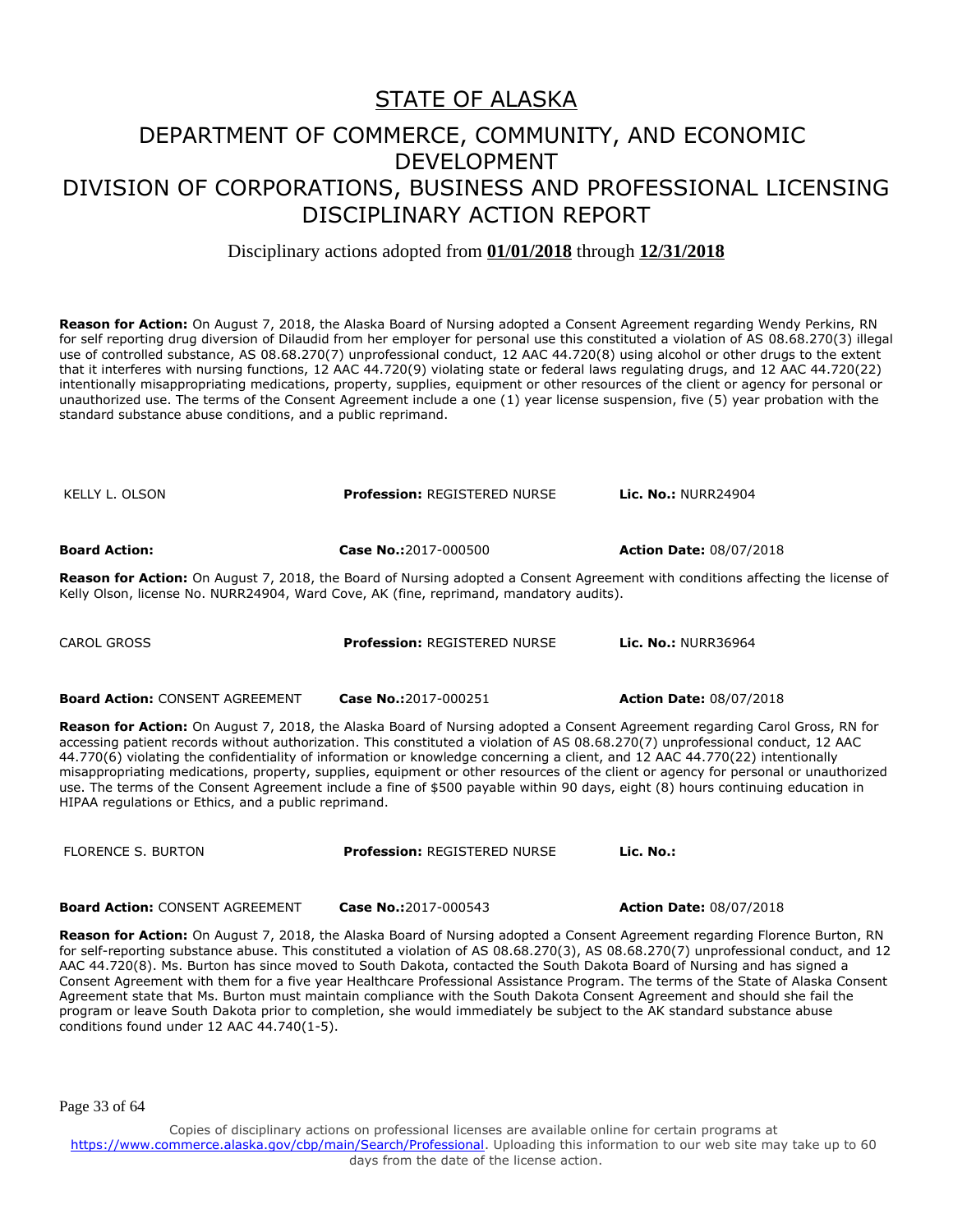Disciplinary actions adopted from **01/01/2018** through **12/31/2018**

| APRIL D. HICKS                                                                                                                                                                                                                                                                                                                                              | <b>Profession: REGISTERED NURSE</b>                                                                                       | <b>Lic. No.: 104703</b>        |
|-------------------------------------------------------------------------------------------------------------------------------------------------------------------------------------------------------------------------------------------------------------------------------------------------------------------------------------------------------------|---------------------------------------------------------------------------------------------------------------------------|--------------------------------|
| <b>Board Action: BOARD OR</b><br><b>COMMISSIONER ORDER</b>                                                                                                                                                                                                                                                                                                  | Case No.:2017-000512                                                                                                      | <b>Action Date: 07/29/2018</b> |
| Reason for Action: On June 25, 2018, the Board of Nursing adopted an Order of Default revoking April Hicks' registered nurse<br>license, No. 104703, effective thirty days after mailing or delivery of Order (revocation).                                                                                                                                 |                                                                                                                           |                                |
| <b>GLORIA B. PUCAY</b>                                                                                                                                                                                                                                                                                                                                      | <b>Profession: REGISTERED NURSE</b>                                                                                       | <b>Lic. No.: NURR11452</b>     |
| <b>Board Action:</b>                                                                                                                                                                                                                                                                                                                                        | Case No.:2017-000521                                                                                                      | <b>Action Date: 07/05/2018</b> |
| Reason for Action: Order of Default adopted by the Board on May 9, 2018, and delivered to Pucay on June 5, 2018. The<br>revocation was effective 30 days after delivery.                                                                                                                                                                                    |                                                                                                                           |                                |
| ANGELA CHRISTMAS                                                                                                                                                                                                                                                                                                                                            | <b>Profession: REGISTERED NURSE</b>                                                                                       | <b>Lic. No.: NUR R 25546</b>   |
| <b>Board Action:</b>                                                                                                                                                                                                                                                                                                                                        | Case No.:2016-001009                                                                                                      | <b>Action Date: 06/25/2018</b> |
| Reason for Action: On June 25, 2018 the Alaska Board of Nursing adopted an Order of Revocation by Default for Angela<br>Christmas, RN, while under investigation for alleged substance abuse dependency, a violation of AS 08.68.270 (1)(3) and the<br>alleged misappropriating of medication a violation of AS 08.68.270 (7) and 12 AAC 44.770 (1)(9)(22). |                                                                                                                           |                                |
| <b>ALLISON KAYLOR</b>                                                                                                                                                                                                                                                                                                                                       | <b>Profession: REGISTERED NURSE</b>                                                                                       | Lic. No.:                      |
| <b>Board Action:</b>                                                                                                                                                                                                                                                                                                                                        | Case No.:2016-000836                                                                                                      | <b>Action Date: 06/25/2018</b> |
| Kaylor while under investigation for alleged substance abuse dependency, a violation of AS 08.68.270 (1)(3) and 12 AAC 44.770<br>(9).                                                                                                                                                                                                                       | Reason for Action: On June 25, 2018, the Alaska Board of Nursing adopted a Voluntary Surrender of RN License with Allison |                                |
| KIMBERLY M. KIRKUP                                                                                                                                                                                                                                                                                                                                          | <b>Profession: REGISTERED NURSE</b>                                                                                       | Lic. No.: NURR38518            |
| <b>Board Action:</b>                                                                                                                                                                                                                                                                                                                                        | Case No.:2017-000514                                                                                                      | <b>Action Date: 06/25/2018</b> |

Page 34 of 64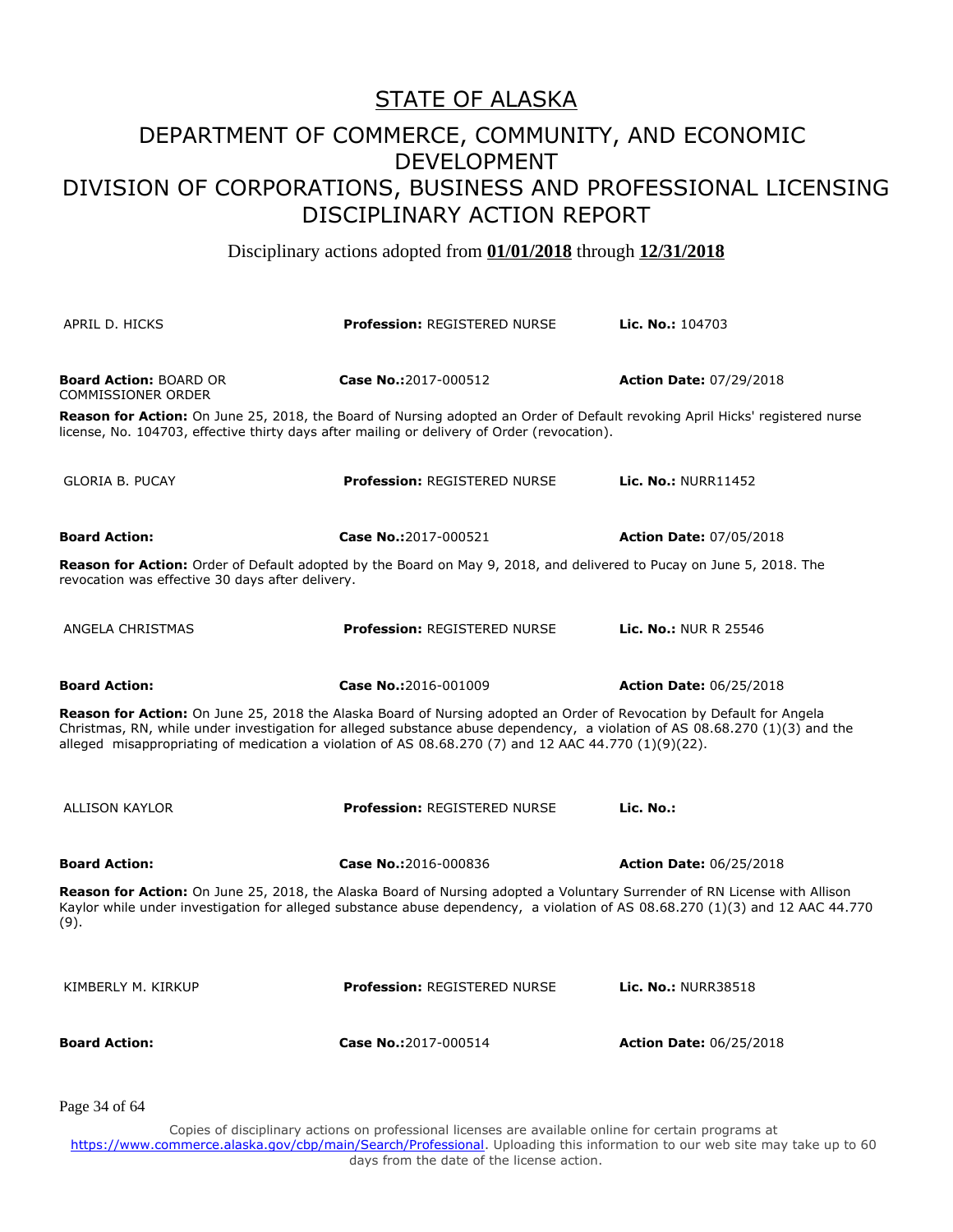Disciplinary actions adopted from **01/01/2018** through **12/31/2018**

**Reason for Action:** On June 25, 2018, the Board of Nursing adopted an Order of Default revoking Kimberly Kirkup's registered nurse license, No. NURR38518, Bay Shore, NY (Continuing education / Revocation / fine - \$2,000, two mandatory audits).

| <b>BREANNA MACK</b>                                                                                                                                                                                                                                                                                                                                                                                                                                                                                 | <b>Profession: REGISTERED NURSE</b>                                                                                                                                                                                                                            | <b>Lic. No.: NURR33266</b>     |  |
|-----------------------------------------------------------------------------------------------------------------------------------------------------------------------------------------------------------------------------------------------------------------------------------------------------------------------------------------------------------------------------------------------------------------------------------------------------------------------------------------------------|----------------------------------------------------------------------------------------------------------------------------------------------------------------------------------------------------------------------------------------------------------------|--------------------------------|--|
| <b>Board Action:</b>                                                                                                                                                                                                                                                                                                                                                                                                                                                                                | Case No.:2017-000716                                                                                                                                                                                                                                           | <b>Action Date: 05/18/2018</b> |  |
|                                                                                                                                                                                                                                                                                                                                                                                                                                                                                                     | <b>Reason for Action:</b> On May 18, 2018, the Board of Nursing issued an Order of Default revoking the registered nurse license of<br>Breanna Mack for failure to respond to an Accusation filed against her license after failed continuing education audit. |                                |  |
| SUZANNE R. CAUDLE                                                                                                                                                                                                                                                                                                                                                                                                                                                                                   | <b>Profession: REGISTERED NURSE</b>                                                                                                                                                                                                                            | Lic. No.:                      |  |
| <b>Board Action:</b>                                                                                                                                                                                                                                                                                                                                                                                                                                                                                | Case No.:2017-001249                                                                                                                                                                                                                                           | <b>Action Date: 05/09/2018</b> |  |
|                                                                                                                                                                                                                                                                                                                                                                                                                                                                                                     | Reason for Action: On May 9, 2018, the Alaska Board of Nursing adopted the Voluntary Surrender in reference to Suzanne<br>CAUDLE while under investigation for alleged unprofessional conduct, a violation of AS 08.68.270 (7) and 12 AAC 44.770 (1).          |                                |  |
| <b>HEATHER M. HOTALING</b>                                                                                                                                                                                                                                                                                                                                                                                                                                                                          | <b>Profession: REGISTERED NURSE</b>                                                                                                                                                                                                                            | <b>Lic. No.: NURR30962</b>     |  |
| <b>Board Action:</b>                                                                                                                                                                                                                                                                                                                                                                                                                                                                                | Case No.:2017-000714                                                                                                                                                                                                                                           | <b>Action Date: 05/09/2018</b> |  |
| Reason for Action: On May 9, 2018, the Alaska Board of Nursing accepted the voluntary surrender of Heather HOTALING's Alaska<br>registered nurse license. Ms. Hotaling surrendered her license in lieu of discipline against her license after she failed to verify<br>completion of continuing education<br>activities as claimed on her 2016-2018 authorization renewal following a random audit.                                                                                                 |                                                                                                                                                                                                                                                                |                                |  |
| ROBERT B. MALVIN                                                                                                                                                                                                                                                                                                                                                                                                                                                                                    | <b>Profession: REGISTERED NURSE</b>                                                                                                                                                                                                                            | Lic. No.: NURR22533            |  |
| <b>Board Action:</b>                                                                                                                                                                                                                                                                                                                                                                                                                                                                                | Case No.:2017-000518                                                                                                                                                                                                                                           | <b>Action Date: 05/09/2018</b> |  |
| Reason for Action: On May 9, 2018, the Alaska Board of Nursing adopted a consent agreement to resolve the continuing education<br>audit Robert MALVIN failed following the renewal of his license for the 2016-2018 licensing period. It calls for a \$2,000 fine,<br>reprimand, and requirement for mandatory audit for the next two times Mr. Malvin renews his Alaska Registered Nurse license. The<br>agreement remains in effect until Mr. Malvin successfully completes two mandatory audits. |                                                                                                                                                                                                                                                                |                                |  |
| JESSICA A. SWANER                                                                                                                                                                                                                                                                                                                                                                                                                                                                                   | <b>Profession: REGISTERED NURSE</b>                                                                                                                                                                                                                            | Lic. No.: 129468               |  |
| Page 35 of 64                                                                                                                                                                                                                                                                                                                                                                                                                                                                                       |                                                                                                                                                                                                                                                                |                                |  |
|                                                                                                                                                                                                                                                                                                                                                                                                                                                                                                     | Copies of disciplinary actions on professional licenses are available online for certain programs at                                                                                                                                                           |                                |  |

https://www.commerce.alaska.gov/cbp/main/Search/Professional</u>. Uploading this information to our web site may take up to 60 days from the date of the license action.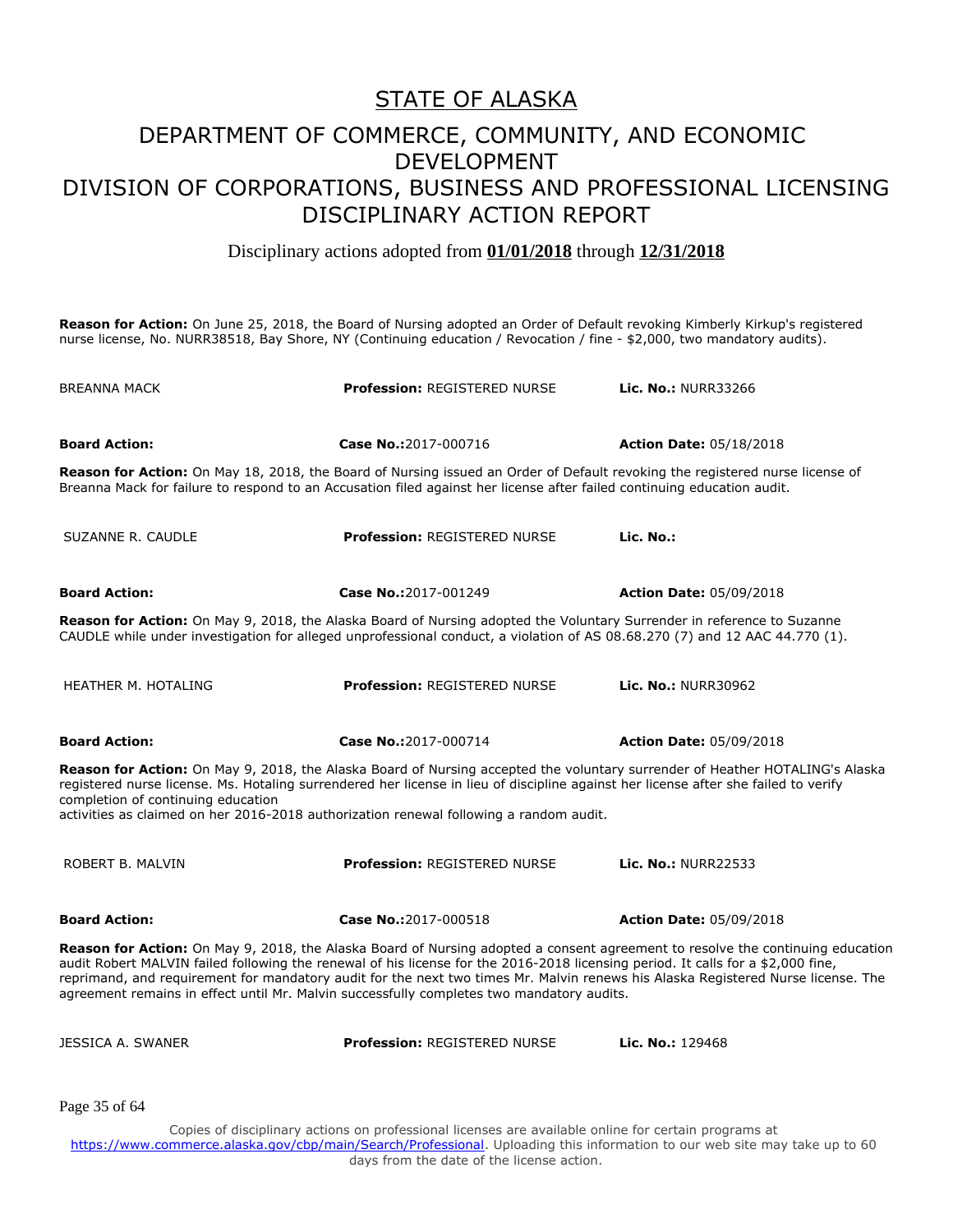Disciplinary actions adopted from **01/01/2018** through **12/31/2018**

| <b>Board Action:</b>                                                                                                                                                                                                                                                                                                                                                                                                                                                                                                                                                                                                                                                                                                                                                                                                                                                                                                                                                                                                                                                                                                                                                                                                                                                                                                                                                                                                                                            | Case No.:2018-000226                                                                                                                                                                                                                                                                                                                                                    | <b>Action Date: 05/09/2018</b> |  |
|-----------------------------------------------------------------------------------------------------------------------------------------------------------------------------------------------------------------------------------------------------------------------------------------------------------------------------------------------------------------------------------------------------------------------------------------------------------------------------------------------------------------------------------------------------------------------------------------------------------------------------------------------------------------------------------------------------------------------------------------------------------------------------------------------------------------------------------------------------------------------------------------------------------------------------------------------------------------------------------------------------------------------------------------------------------------------------------------------------------------------------------------------------------------------------------------------------------------------------------------------------------------------------------------------------------------------------------------------------------------------------------------------------------------------------------------------------------------|-------------------------------------------------------------------------------------------------------------------------------------------------------------------------------------------------------------------------------------------------------------------------------------------------------------------------------------------------------------------------|--------------------------------|--|
| Reason for Action: On May 9, 2018, the Alaska Board of Nursing adopted a Consent Agreement for RN Jessica SWANER as a<br>continuation of the probation and agreement she had with Tennessee. Ms. SWANER submitted an initial application for licensure in<br>January 2018. Ms. SWANER has a previous license action in Tennessee due to her being under the influence of oxycodone and<br>benzodiazepines on duty in July 2013. Ms. SWANER entered into an agreement and treatment program Professional Assistance<br>Program (TnPAP) on December 19, 2013. She remained fully compliant with the program and was released on June 23, 2016. On<br>December 5, 2014, the Tennessee Board of Nursing adopted a Consent Agreement with Ms. SWANER to run concurrent with her<br>TnPAP Agreement, but no less than three years. The Tennessee Board of Nursing released Ms. SWANER from their Consent<br>Agreement on December 3, 2017 as fully compliant. The Alaska Board of Nursing requires 5 years of documented sobriety before<br>issuing an unrestricted license. The Board agreed to give Ms. SWANER credit from the time she signed an agreement with the TnPAP<br>(December 19, 2013). Ms. SWANER's probation under her Consent Agreement with the Alaska Board of Nursing will end on<br>December 19, 2018. The Board agreed to these terms and adopted a standard substance abuse Consent Agreement under AS<br>08.64.270(3)(7) and 12 AAC 44.770(8). |                                                                                                                                                                                                                                                                                                                                                                         |                                |  |
| DORIS A. MAIN                                                                                                                                                                                                                                                                                                                                                                                                                                                                                                                                                                                                                                                                                                                                                                                                                                                                                                                                                                                                                                                                                                                                                                                                                                                                                                                                                                                                                                                   | <b>Profession: REGISTERED NURSE</b>                                                                                                                                                                                                                                                                                                                                     | <b>Lic. No.: NURR19432</b>     |  |
| <b>Board Action:</b>                                                                                                                                                                                                                                                                                                                                                                                                                                                                                                                                                                                                                                                                                                                                                                                                                                                                                                                                                                                                                                                                                                                                                                                                                                                                                                                                                                                                                                            | Case No.:2017-001028                                                                                                                                                                                                                                                                                                                                                    | <b>Action Date: 05/09/2018</b> |  |
|                                                                                                                                                                                                                                                                                                                                                                                                                                                                                                                                                                                                                                                                                                                                                                                                                                                                                                                                                                                                                                                                                                                                                                                                                                                                                                                                                                                                                                                                 | Reason for Action: On May 9, 2018, the Alaska Board of Nursing adopted the Voluntary Surrender in reference to Doris MAIN<br>while under investigation for alleged practice while afflicted with a physical or mental illness, deterioration, or disability that<br>interferes with the individual's performance of nursing functions, a violation of AS 08.68.270 (6). |                                |  |
| TRACI A. PHILLIPS                                                                                                                                                                                                                                                                                                                                                                                                                                                                                                                                                                                                                                                                                                                                                                                                                                                                                                                                                                                                                                                                                                                                                                                                                                                                                                                                                                                                                                               | <b>Profession: REGISTERED NURSE</b>                                                                                                                                                                                                                                                                                                                                     | <b>Lic. No.: NURR17797</b>     |  |
| <b>Board Action:</b>                                                                                                                                                                                                                                                                                                                                                                                                                                                                                                                                                                                                                                                                                                                                                                                                                                                                                                                                                                                                                                                                                                                                                                                                                                                                                                                                                                                                                                            | Case No.:2017-000520                                                                                                                                                                                                                                                                                                                                                    | <b>Action Date: 05/09/2018</b> |  |
| Reason for Action: On May 9, 2018, the Alaska Board of Nursing adopted a consent agreement to resolve the continuing education<br>audit Traci PHILLIPS failed following the renewal of her license for the 2016-2018 licensing period. It calls for a \$2,000 fine,<br>reprimand, and requirement for mandatory audit for the next two times Ms. Phillips renews her Alaska Registered Nurse license. The<br>agreement remains in effect until she successfully completes two mandatory audits.                                                                                                                                                                                                                                                                                                                                                                                                                                                                                                                                                                                                                                                                                                                                                                                                                                                                                                                                                                 |                                                                                                                                                                                                                                                                                                                                                                         |                                |  |
| <b>WENDI GONZALES</b>                                                                                                                                                                                                                                                                                                                                                                                                                                                                                                                                                                                                                                                                                                                                                                                                                                                                                                                                                                                                                                                                                                                                                                                                                                                                                                                                                                                                                                           | <b>Profession: REGISTERED NURSE</b>                                                                                                                                                                                                                                                                                                                                     | Lic. No.:                      |  |
| <b>Board Action:</b>                                                                                                                                                                                                                                                                                                                                                                                                                                                                                                                                                                                                                                                                                                                                                                                                                                                                                                                                                                                                                                                                                                                                                                                                                                                                                                                                                                                                                                            | Case No.:2017-000693                                                                                                                                                                                                                                                                                                                                                    | <b>Action Date: 05/09/2018</b> |  |

Page 36 of 64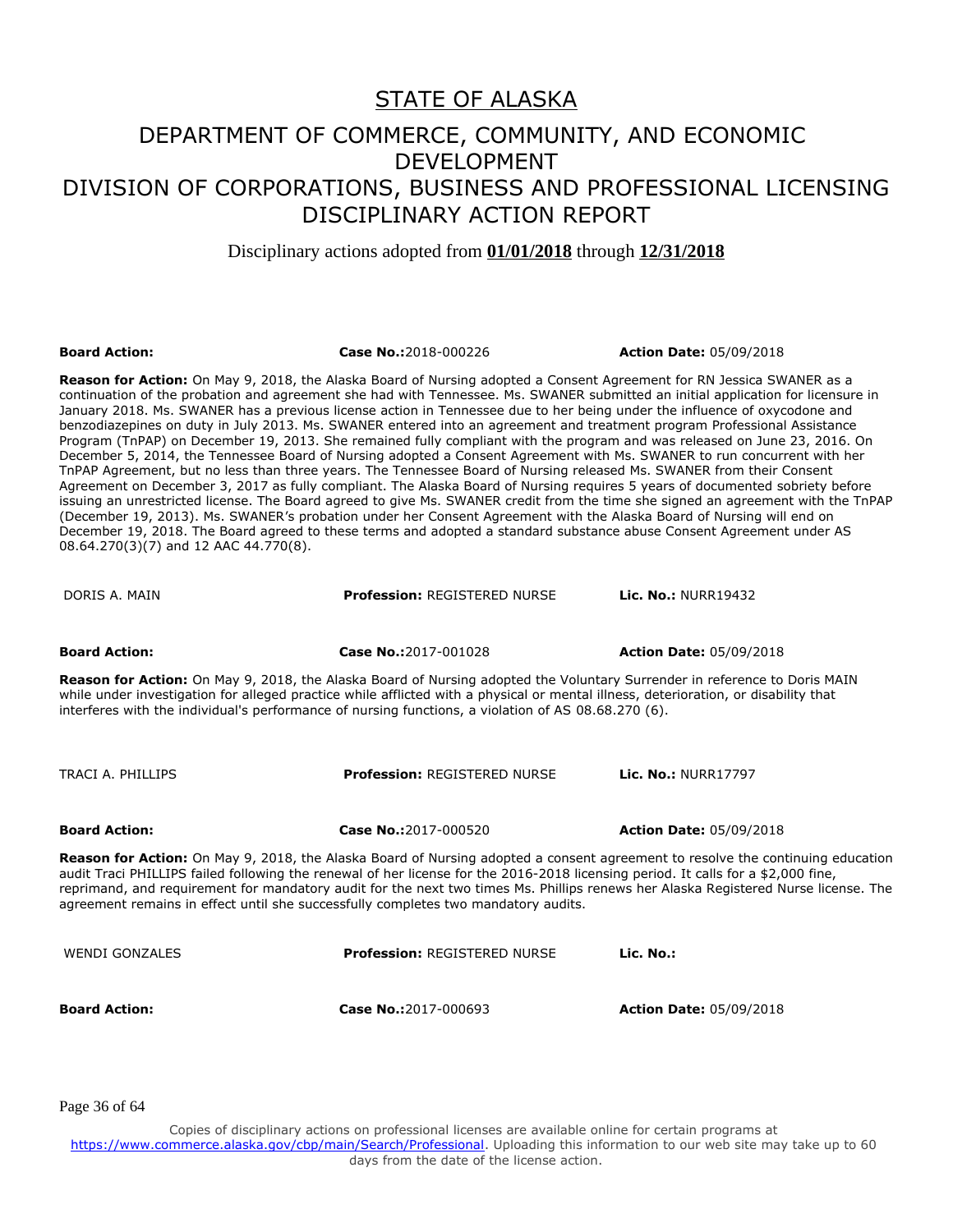Disciplinary actions adopted from **01/01/2018** through **12/31/2018**

**Reason for Action:** On May 9, 2018, the Alaska Board of Nursing adopted the Voluntary Surrender in reference to Wendi GONZALES while under investigation for obtaining a license by fraud, deceit or misrepresentation, a violation of AS 08.68.270 (1) and 12 AAC 44.770(a)(3).

JUDITH L. SNOW-ROSANDER **Profession:** REGISTERED NURSE **Lic. No.:** NURR3713

**Board Action: Case No.:**2017-000504 **Action Date:** 05/09/2018

**Reason for Action:** On May 9, 2018, the Alaska Board of Nursing adopted a consent agreement to resolve the continuing education audit Snow-Rosander failed following the renewal of her license for the 2016-2018 licensing period. It calls for a \$2,000 fine, reprimand, and requirement for mandatory audit for the next two times Snow-Rosander renews her Alaska Registered Nurse license. The agreement remains in effect until Snow-Rosander successfully completes two mandatory audits.

| LYNN NORTHROP | <b>Profession: REGISTERED NURSE</b> | <b>Lic. No.: NURR36668</b> |
|---------------|-------------------------------------|----------------------------|
|               |                                     |                            |

**Board Action:** LIC. APPLICATION DENIED **Case No.:**2018-000629 **Action Date:** 05/09/2018

**Reason for Action:** On May 9, 2018, the Board of Nursing denied the reinstatement application of the Respondent. The Board gave the reasoning for denial due to Respondent being under investigation at the Louisiana Board of Nursing for an unknown reason. According to the Alaska Board, the Respondent has not met the requirements for reinstatement of her license under 12 AAC 44.317(b)(4) because she has not provided verification that all of your licenses in order jurisdictions are unencumbered, as the term is defined in 12 AAC 44.990(31)(B).

| MARGARET HUGHES                                                                                                                                                                                                                                                                                                                                                                                                                                                      | <b>Profession: REGISTERED NURSE</b> | Lic. No.: NURR34644            |
|----------------------------------------------------------------------------------------------------------------------------------------------------------------------------------------------------------------------------------------------------------------------------------------------------------------------------------------------------------------------------------------------------------------------------------------------------------------------|-------------------------------------|--------------------------------|
| <b>Board Action: CONSENT AGREEMENT</b>                                                                                                                                                                                                                                                                                                                                                                                                                               | Case No.:2017-000924                | <b>Action Date: 02/08/2018</b> |
| Reason for Action: On February 08, 2018, the Alaska Board of Nursing adopted a Consent Agreement regarding Margaret Hughes<br>for substance abuse. The terms of the Consent Agreement include a one year license suspension (with nine months stayed), a five<br>year probation term, rehabilitative counseling, UA testing, and a reprimand. Violations pursuant to Alaska Statute (AS) 08.01.075,<br>$(AS)$ 08.68.270(3), (AS) 08.68.270(7), and 12 AAC 44.770(8). |                                     |                                |
| LANI L. JACKSON                                                                                                                                                                                                                                                                                                                                                                                                                                                      | <b>Profession: REGISTERED NURSE</b> | <b>Lic. No.: NURR17211</b>     |
| <b>Board Action:</b>                                                                                                                                                                                                                                                                                                                                                                                                                                                 | Case No.:2017-000930                | <b>Action Date: 02/08/2018</b> |

Page 37 of 64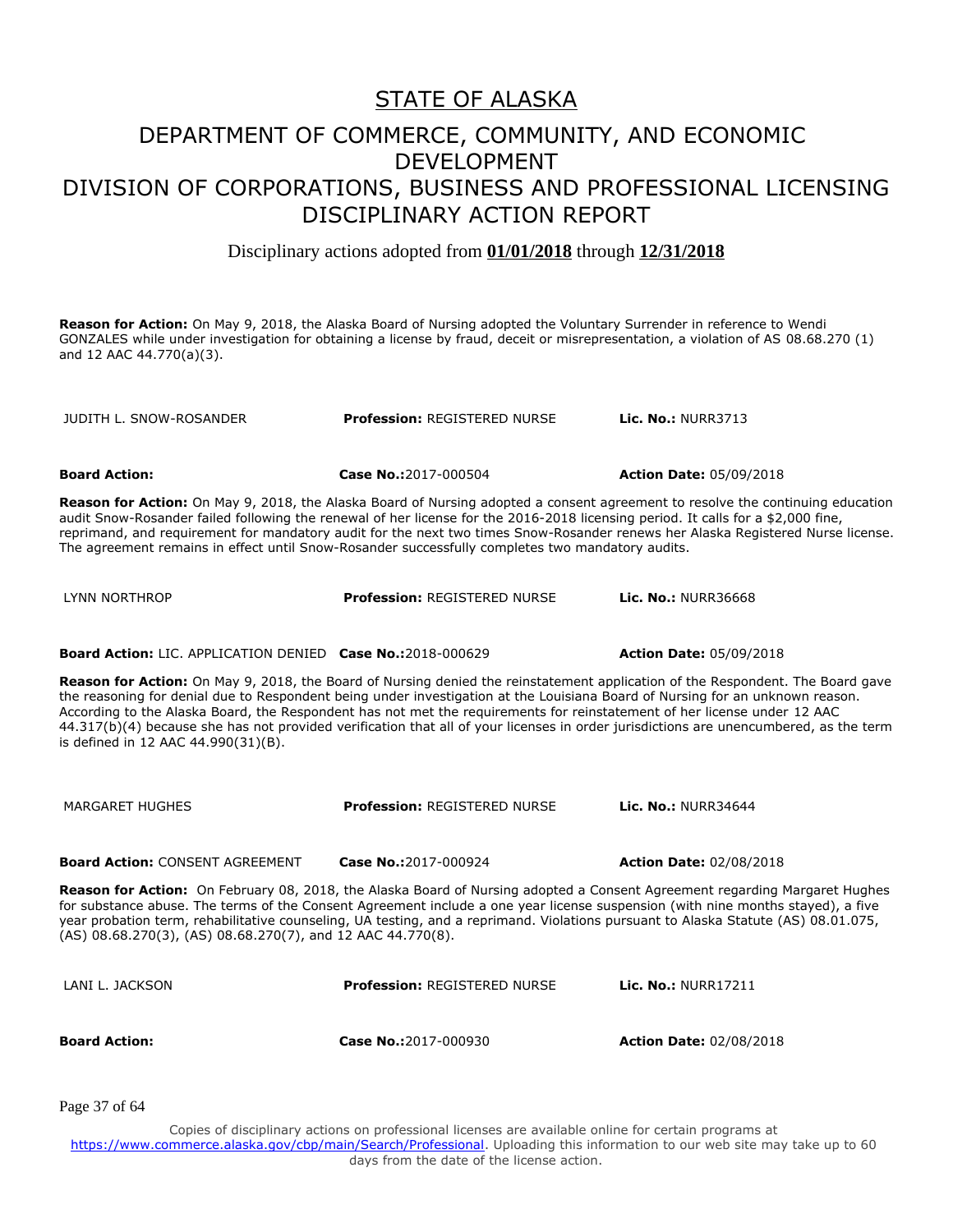Disciplinary actions adopted from **01/01/2018** through **12/31/2018**

**Reason for Action:** On February 8, 2018, the Alaska Board of Nursing accepted the voluntary surrender of the registered nurse license of Lani Jackson, lic. no. NURR17211, Ocean Shores, WA. (CE audit / License surrender)

JOE BASS **Profession:** REGISTERED NURSE **Lic. No.:** NURR27066 **Board Action: Case No.:**2018-000125 **Action Date:** 02/08/2018 **Reason for Action:** On February 8, 2018, the Alaska Board of Nursing adopted a Consent Agreement for RN Joseph BASS as a continuation of his probation and agreement he currently has with Louisiana. Mr. BASS submitted an application for re-instatement of his license in September 2017. Mr. BASS has license actions in California, Texas, and Louisiana due to him being under the influence of alcohol while on duty at Memorial Medical Center - Medesto in May 2014. The Louisiana State Board of Nursing stated Mr. BASS has been compliant with their program and would release Mr. BASS from his agreement with them if Alaska entered into a similar agreement with Mr. BASS for the remainder of his probation, which is scheduled to end on September 23, 2019. The Board agreed to these terms and adopted a standard substance abuse Consent Agreement under AS 08.64.270(3)(7) and 12 AAC 44.770 (8). MARK R. MESSNER **Profession:** REGISTERED NURSE **Lic. No.:** NURR29523 **Board Action: Case No.:**2017-000499 **Action Date:** 02/08/2018 **Reason for Action:** On February 8, 2018, the Alaska Board of Nursing accepted the voluntary surrender of the registered nurse license of Mark Messner, lic. no. NURR29523, Anchorage, AK. (CE audit / License surrender) ELIZABETH A. STARK, RN **Profession:** REGISTERED NURSE **Lic. No.:** NURR9367 **Board Action: Case No.:**2015-001305 **Action Date:** 02/08/2018 **Reason for Action:** On February 08, 2018 the Alaska Board of Nursing adopted the Surrender of License for Elizabeth STARK after violating the terms of a Board Order. Ms. STARK tested positive for Cocaine after submitting a urinalysis sample on September 22, 2017, which is a violation of her 2015 Consent Agreement. AS 08.01.075, 12 AAC 44.720(a)(2),12 AAC 44.730(2), 12 AAC 44.740  $(a)(4)$ FAYE J. ROBERTS **Profession:** REGISTERED NURSE **Lic. No.:** NURR23838 **Board Action: Case No.:**2017-000503 **Action Date:** 02/08/2018 **Reason for Action:** On February 8, 2018, the Alaska Board of Nursing accepted the voluntary surrender of the registered nurse license of Faye Robert, lic. no. NURR23838, Lehigh Acres, FL. (CE audit / License surrender)

Page 38 of 64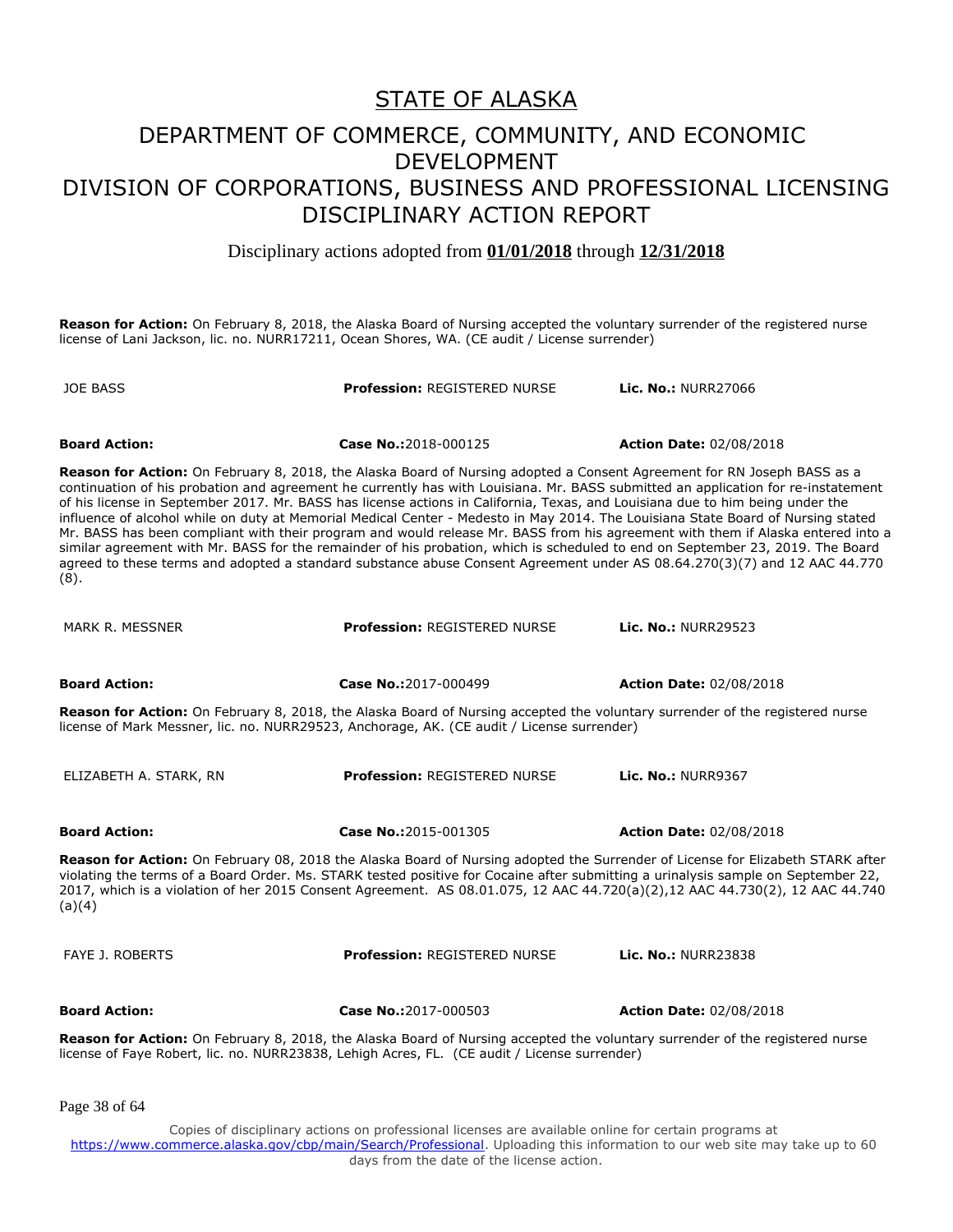Disciplinary actions adopted from **01/01/2018** through **12/31/2018**

#### **Board of Pharmacy**

| <b>REX C. MALCOM</b>                                                                                                                                                                                                                                                                                                                                                                                                                                                                                                                     | <b>Profession: PHARMACIST</b>          | Lic. No.: PHAP1523             |  |
|------------------------------------------------------------------------------------------------------------------------------------------------------------------------------------------------------------------------------------------------------------------------------------------------------------------------------------------------------------------------------------------------------------------------------------------------------------------------------------------------------------------------------------------|----------------------------------------|--------------------------------|--|
|                                                                                                                                                                                                                                                                                                                                                                                                                                                                                                                                          |                                        |                                |  |
| <b>Board Action:</b>                                                                                                                                                                                                                                                                                                                                                                                                                                                                                                                     | Case No.:2017-000724                   | <b>Action Date: 09/11/2018</b> |  |
| Reason for Action: On August 30, 2018, the Board of Pharmacy adopted the Consent Agreement, Decision and Order, signed on<br>September 11, 2018, in the matter of Rex Malcom, pharmacist license No. PHAP1523, Palmer, AK (CE audit/\$300 fine, reprimand,<br>mandatory audits).                                                                                                                                                                                                                                                         |                                        |                                |  |
| <b>JOSHUA FILLIBLE</b>                                                                                                                                                                                                                                                                                                                                                                                                                                                                                                                   | Profession: PHARMACIST                 | Lic. $No.:$ PHAP2124           |  |
| <b>Board Action:</b>                                                                                                                                                                                                                                                                                                                                                                                                                                                                                                                     | Case No.:2017-000557                   | <b>Action Date: 05/10/2018</b> |  |
| Reason for Action: On May 10, 2018, the Alaska Board of Pharmacy adopted the Surrender of license. Joshua Fillible Pharmacist<br>license #PHAP2124. (Diversion of Controlled Substance)                                                                                                                                                                                                                                                                                                                                                  |                                        |                                |  |
| OMRO PHARMACY (LICENSE DENIAL)                                                                                                                                                                                                                                                                                                                                                                                                                                                                                                           | <b>Profession: PHARMACY</b>            | Lic. No.:                      |  |
| <b>Board Action:</b>                                                                                                                                                                                                                                                                                                                                                                                                                                                                                                                     | Case No.:2018-000963                   | <b>Action Date: 08/07/2018</b> |  |
| Reason for Action: At the May-10-11, 2018 meeting, the Alaska Board of Pharmacy (Board) denied Omro's application for<br>registration based on two felony convictions by its owner. This case was opened to monitor the Request for Defense submitted by<br>the Respondent. A case referral notice was initiated by this office and referred to OAH for further disposition. Case is being<br>monitored for the administrative hearing purposes; Debra Roesch is the licensing examiner who sent the denial notice to the<br>Respondent. |                                        |                                |  |
| JAMIE M. BELL                                                                                                                                                                                                                                                                                                                                                                                                                                                                                                                            | <b>Profession: PHARMACY TECHNICIAN</b> | Lic. No.: PHAC844              |  |
| <b>Board Action: CONSENT AGREEMENT</b>                                                                                                                                                                                                                                                                                                                                                                                                                                                                                                   | Case No.:2018-001074                   | <b>Action Date: 11/29/2018</b> |  |
| Reason for Action: On November 29, 2018, the Board of Pharmacy adopted an Order amending the Order of Default adopted<br>February 29, 2018, allowing Jamie Bell to reinstate her revoked pharmacy technician license, License No. PHAC844, Wasilla, AK<br>(Continuing education / \$500 fine, reprimand, two mandatory audits.                                                                                                                                                                                                           |                                        |                                |  |

Page 39 of 64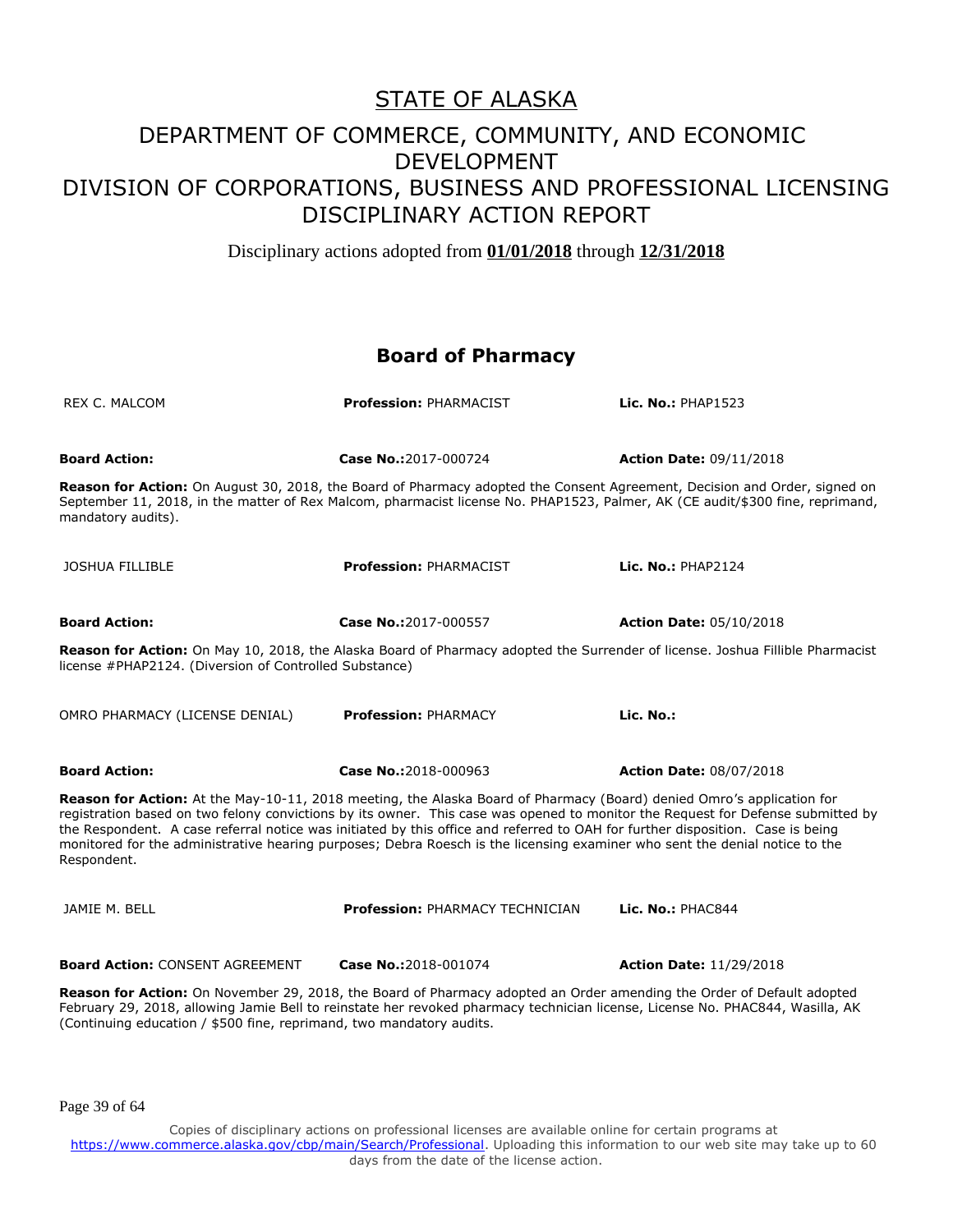#### DEPARTMENT OF COMMERCE, COMMUNITY, AND ECONOMIC DEVELOPMENT DIVISION OF CORPORATIONS, BUSINESS AND PROFESSIONAL LICENSING DISCIPLINARY ACTION REPORT

Disciplinary actions adopted from **01/01/2018** through **12/31/2018**

| <b>WALTER IBARDO</b>      | <b>Profession: PHARMACY TECHNICIAN</b>                                                                                                                                                                                                                                  | <b>Lic. No.:</b> HAD M $16642$ |
|---------------------------|-------------------------------------------------------------------------------------------------------------------------------------------------------------------------------------------------------------------------------------------------------------------------|--------------------------------|
| <b>Board Action:</b>      | Case No.:2018-000160                                                                                                                                                                                                                                                    | <b>Action Date: 04/09/2018</b> |
| audits.                   | <b>Reason for Action:</b> On April 9, 2018, the Board of Pharmacy adopted the Consent Agreement entered into with Walter Ibardo to<br>satisfy the audit of continuing education for his pharmacy technician license, No. PHAC2282 (\$250 fine, reprimand, two mandatory |                                |
| TARNISHA D. BEDWARD-DAVIS | <b>Profession: PHARMACY TECHNICIAN</b>                                                                                                                                                                                                                                  | Lic. No.: $PHAC3495$           |

**Board Action: Case No.:**2017-000451 **Action Date:** 02/28/2018

**Reason for Action:** On February 28, 2018, the Board of Pharmacy adopted the Voluntary Surrender of the pharmacy technician license of Tarnisha Bedward-Davis, Lic. No. PHAC3495, Kotzebue, AK. (Failed continuing education audit / License surrender.

#### **Board of Physical Therapy & Occupational Therapy**

| DEVRA D. NORLING | <b>Profession: OCCUPATIONAL THERAPY</b> | Lic. No.: $PHYT1427$ |
|------------------|-----------------------------------------|----------------------|
|                  | ASSISTANT                               |                      |
|                  |                                         |                      |

**Board Action: Case No.:**2017-001087 **Action Date:** 10/04/2018

**Reason for Action:** On October 4, 2018, the Board of Physical Therapy and Occupational Therapy adopted a Consent Agreement with conditions affecting the license of Devra NORLING, Occupational Therapy Assistant License No. PHYT1427, North Pole, AK (Fine-\$600, reprimand, mandatory audits).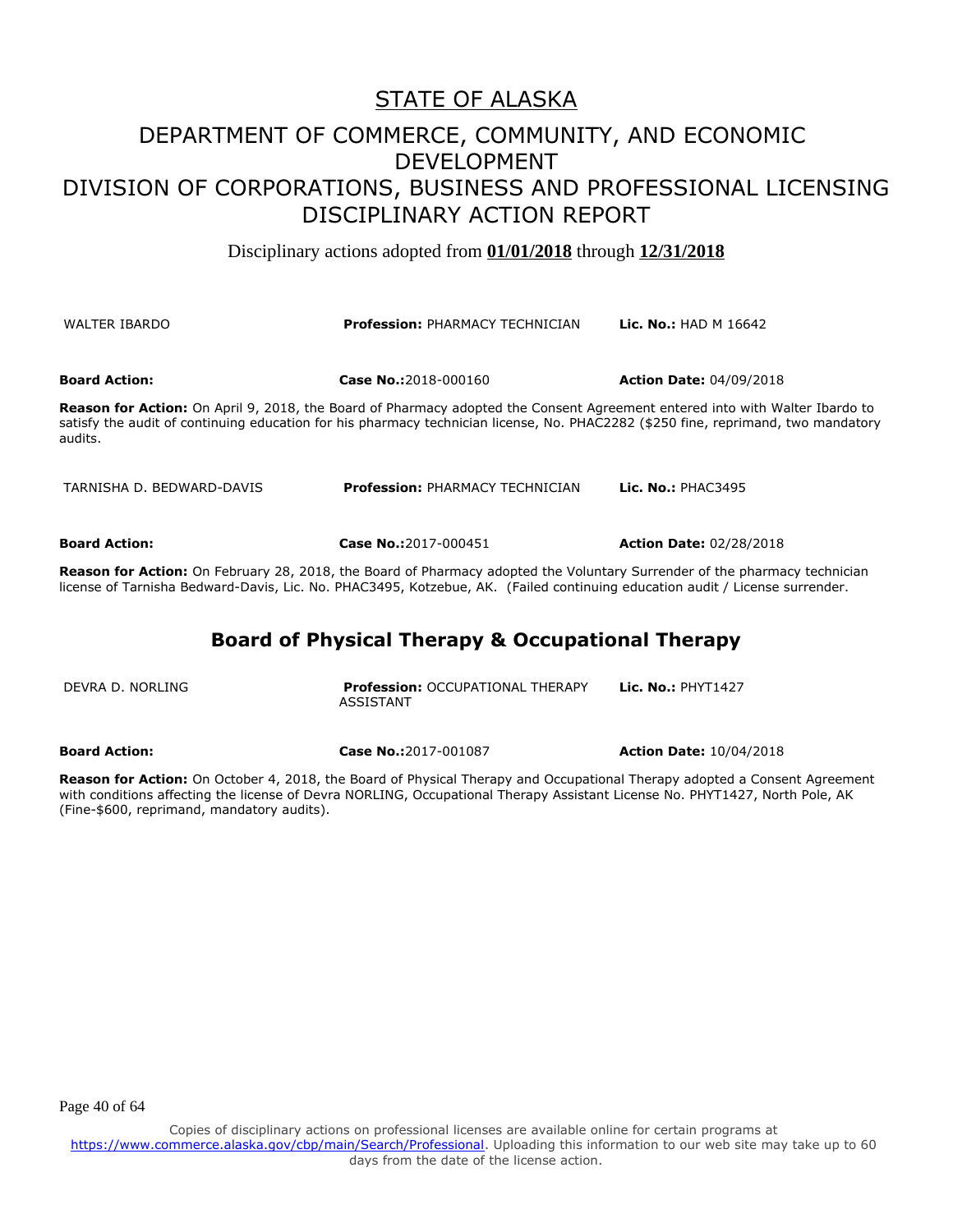Disciplinary actions adopted from **01/01/2018** through **12/31/2018**

#### **Board of Professional Counselors**

JENNIFER L. CROSS **Profession:** PROFESSIONAL COUNSELOR **Lic. No.:** PCOP424

suspended and six (6) hours of additional education dealing w/ ethics.

KATRINA CARNEY **Profession:** CERTIFIED PUBLIC

ACCOUNTANT

**Board Action: Case No.:**2018-000539 **Action Date:** 12/14/2018

**Reason for Action:** On December 14, 2018, the Alaska Board of Professional Counselors adopted the Consent Agreement for Jennifer L. Cross (PCOP424). Ms. Cross' license lapsed on October 31, 2017 and self-reported she worked from November 1, 2017 -May 18, 2018 in an unlicensed capacity. Ms. Cross canceled all of her appointments and arranged to reimburse clients for sessions occurring while unlicensed. Ms. Cross' license was renewed on July17, 2018. Consent Agreement calls for a \$2000 fine w/ \$1000

**Board of Psychologist and Psychological Associate**

| RUSSELL . CHERRY                                                                                                       | <b>Profession: PSYCHOLOGIST</b>                                                                              | Lic. No.: $PSY P 524$                                                                                                                                                      |
|------------------------------------------------------------------------------------------------------------------------|--------------------------------------------------------------------------------------------------------------|----------------------------------------------------------------------------------------------------------------------------------------------------------------------------|
| <b>Board Action: LICENSE SURRENDER</b>                                                                                 | Case No.:2018-000649<br>unprofessional conduct involving criminal matters AS 08.86.070(5) and 12 AAC 60.185. | <b>Action Date: 07/12/2018</b><br><b>Reason for Action:</b> On July 12, 2018, the Alaska Board of Psychology adopted the voluntary license surrender of Russell Cherry for |
|                                                                                                                        | <b>Board of Public Accountancy</b>                                                                           |                                                                                                                                                                            |
| SCOTT T. MATHESON,                                                                                                     | <b>Profession: CERTIFIED PUBLIC</b><br><b>ACCOUNTANT</b>                                                     | Lic. $No.:$ CAPI2046                                                                                                                                                       |
| <b>Board Action: CONSENT AGREEMENT</b><br>meeting on November 15, 2018, and the Order was signed on November 16, 2018. | Case No.: 2018-000606                                                                                        | <b>Action Date: 11/16/2018</b><br><b>Reason for Action:</b> The Board of Public Accountancy adopted the Consent Agreement entered into with Scott Matheson at its board    |

Page 41 of 64

Copies of disciplinary actions on professional licenses are available online for certain programs at https://www.commerce.alaska.gov/cbp/main/Search/Professional</u>. Uploading this information to our web site may take up to 60 days from the date of the license action.

**Lic. No.:** CPAI1355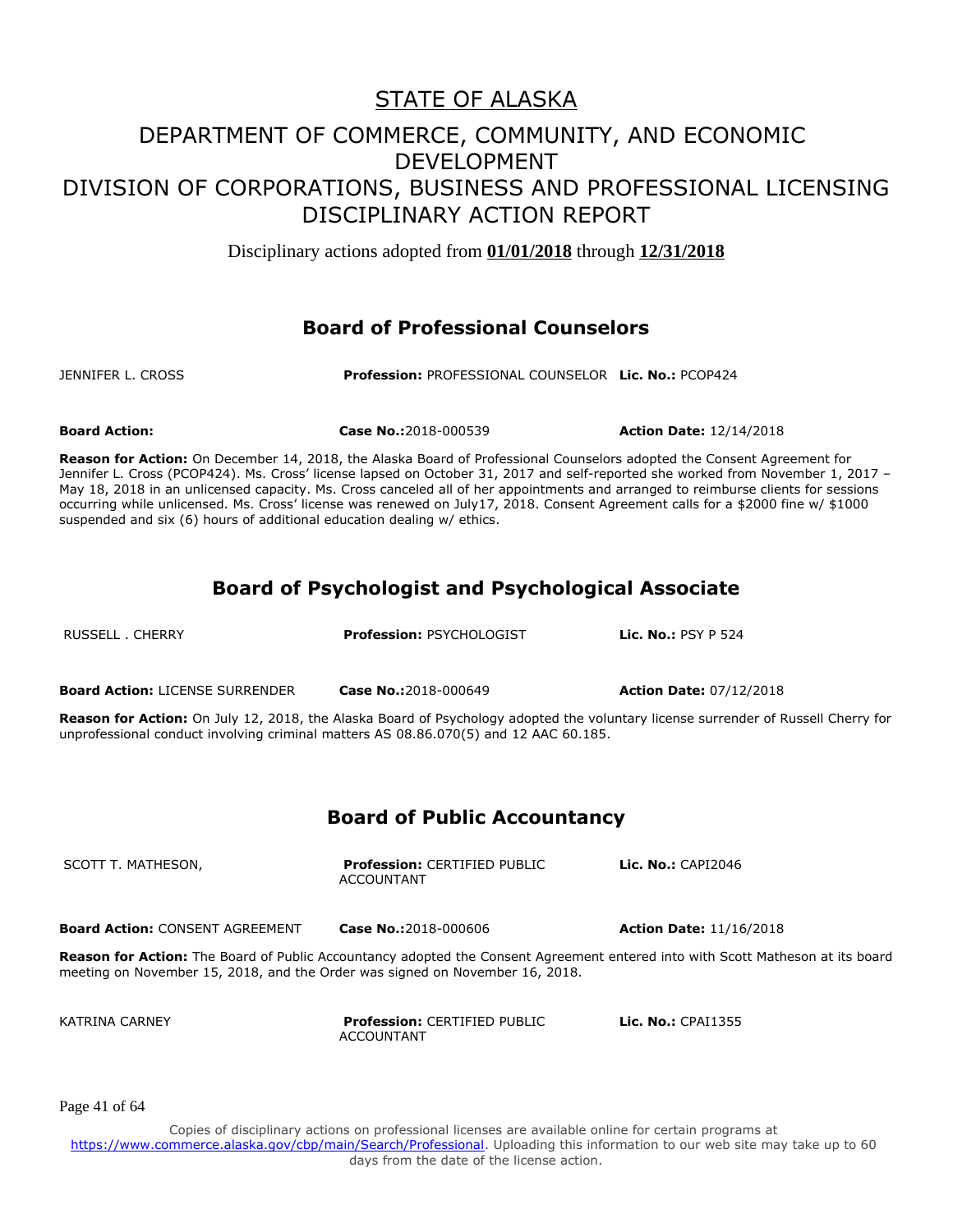Disciplinary actions adopted from **01/01/2018** through **12/31/2018**

**Board Action:** CONSENT AGREEMENT **Case No.:**2018-000294 **Action Date:** 11/16/2018 **Reason for Action:** The Consent Agreement entered into with Katrina Carney was adopted by the Board of Public Accountancy for continuing education on November 15, 2018. CAROL . WIGEN, **Profession:** CERTIFIED PUBLIC ACCOUNTANT **Lic. No.:** CPAI1188 **Board Action: Case No.:**2018-000292 **Action Date:** 11/16/2018 **Reason for Action:** The Voluntary Surrender signed by Carol Wigen was adopted by the Board of Public Accountancy at its board meeting on November 15, 2018, and the Order was signed on November 16, 2018. MICHELLE D. DELLACROCE **Profession:** CERTIFIED PUBLIC ACCOUNTANT **Lic. No.:** CPAI2703 **Board Action:** CONSENT AGREEMENT **Case No.:**2018-000875 **Action Date:** 11/16/2018 **Reason for Action:** On November 16, 2018, the Board of Public Accountancy adopted a Consent Agreement with conditions affecting Michelle DellaCroce's clinical social worker license, No. CPAI2703, Anchorage, AK (Continuing education / Fine - \$800, reprimand, mandatory audits). PETER I. BARBER, **Profession:** CERTIFIED PUBLIC ACCOUNTANT **Lic. No.:** CPAI2161 **Board Action: Case No.:**2018-000607 **Action Date:** 08/03/2018 **Reason for Action:** On August 3, 2018, the Board of Public Accountancy adopted a Consent Agreement to resolve a failed continuing education audit of Peter Barber, certified public accountant license No. CPAI2161, Anchorage, AK (fine, reprimand, two mandatory audits). RUTH WENDLER **Profession:** CERTIFIED PUBLIC ACCOUNTANT **Lic. No.:** CPAI2005 **Board Action:** IMPOSITION OF CIVIL FINE **Case No.:**2018-000271 **Action Date:** 08/02/2018 **Reason for Action:** On August 2, 2018 the Board of Public Accountancy adopted the Imposition of Civil to Ruth Wendler, lic.no. CPAI2005, Fairbanks, AK (From 01/01/2018-03/09/2018 was operating with an lapsed license. \$250 Fine)

Page 42 of 64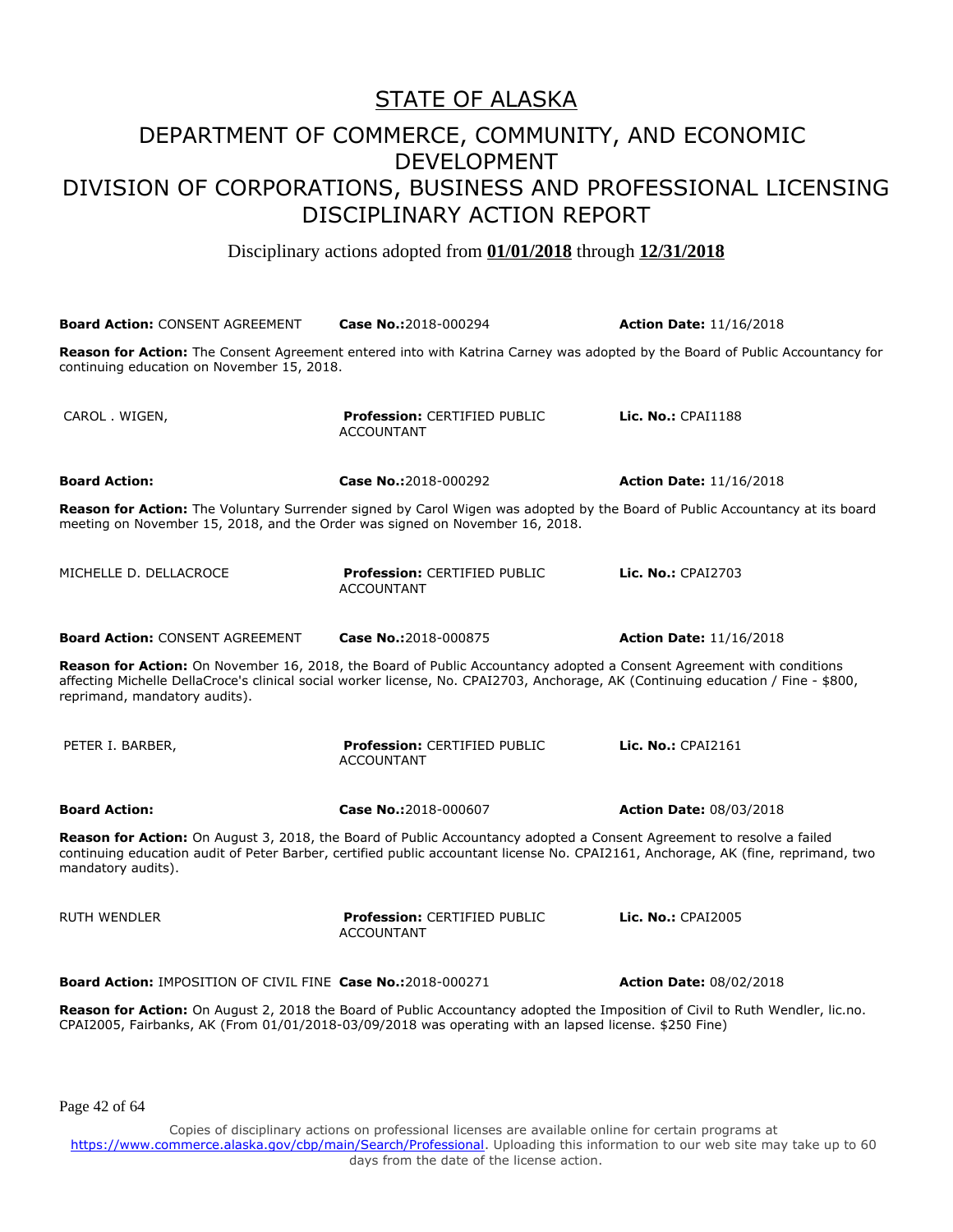Disciplinary actions adopted from **01/01/2018** through **12/31/2018**

| ANDREW MEINERS,                                                                                                                                                                                                                                                                                                                                                                                                                                                                                                                     | <b>Profession: CERTIFIED PUBLIC</b><br><b>ACCOUNTANT</b>                                                                                                                                                                                               | Lic. No.: CPAI1676             |
|-------------------------------------------------------------------------------------------------------------------------------------------------------------------------------------------------------------------------------------------------------------------------------------------------------------------------------------------------------------------------------------------------------------------------------------------------------------------------------------------------------------------------------------|--------------------------------------------------------------------------------------------------------------------------------------------------------------------------------------------------------------------------------------------------------|--------------------------------|
| <b>Board Action:</b>                                                                                                                                                                                                                                                                                                                                                                                                                                                                                                                | Case No.:2018-000295                                                                                                                                                                                                                                   | <b>Action Date: 06/01/2018</b> |
| audits.)                                                                                                                                                                                                                                                                                                                                                                                                                                                                                                                            | Reason for Action: On June 1, 2018, the Board of Public Accountancy adopted a Consent Agreement regarding a continuing<br>education audit of Andrew MEINERS, Certified Public Accountant License No. CPAI1676. (\$1,100 fine, reprimand, two mandatory |                                |
| MILNER, HOWARD & PALMER, CPAS, PC                                                                                                                                                                                                                                                                                                                                                                                                                                                                                                   | <b>Profession: CERTIFIED PUBLIC</b><br><b>ACCOUNTANT</b>                                                                                                                                                                                               | Lic. $No.:$ CPAS113            |
| <b>Board Action:</b>                                                                                                                                                                                                                                                                                                                                                                                                                                                                                                                | Case No.:2018-000209                                                                                                                                                                                                                                   | <b>Action Date: 05/31/2018</b> |
| Reason for Action: On May 31, 2018, the Alaska Board of Public Accountancy adopted an Imposition of Civil Fine without Censure<br>or Reprimand agreed to by the firm of MILNER, HOWARD, PALMER & EDWARDS, CPAs, PC for violations of AS 08.04.240.(b)(7); AS<br>08.04.510.; AS 08.04.600. and 12 AAC 04.250.(b). These actions followed an investigation which revealed the firm held itself out<br>and continued to operate from January 1 to February 5, 2018, while their permit was lapsed. FINE: \$500.00 DUE: August 29, 2018 |                                                                                                                                                                                                                                                        |                                |
| KARN AND ASSOCIATES, PC                                                                                                                                                                                                                                                                                                                                                                                                                                                                                                             | <b>Profession: CERTIFIED PUBLIC</b><br><b>ACCOUNTANT</b>                                                                                                                                                                                               | <b>Lic. No.: CPAS233</b>       |
| <b>Board Action:</b>                                                                                                                                                                                                                                                                                                                                                                                                                                                                                                                | Case No.:2018-000177                                                                                                                                                                                                                                   | <b>Action Date: 05/31/2018</b> |
| Reason for Action: On May 31, 2018, the Alaska Board of Public Accountancy adopted an Imposition of Civil Fine without Censure<br>or Reprimand agreed to by the firm of KARN & ASSOCIATES, PC for violations of AS 08.04.240.(b)(7); AS 08.04.510.; AS<br>08.04.600. and 12 AAC 04.250.(b). These actions followed an investigation which revealed the firm held itself out and continued to<br>operate from January 1 to February 5, 2018, while their permit was lapsed. FINE: \$500.00 DUE: August 29, 2018                      |                                                                                                                                                                                                                                                        |                                |
| ARNOLD & COULTER, CERTIFIED PUBLIC<br>ACCOUNTANTS, APC                                                                                                                                                                                                                                                                                                                                                                                                                                                                              | Profession: CERTIFIED PUBLIC<br><b>ACCOUNTANT</b>                                                                                                                                                                                                      | Lic. $No.:$ CPAS102            |
| <b>Board Action:</b>                                                                                                                                                                                                                                                                                                                                                                                                                                                                                                                | Case No.:2018-000176                                                                                                                                                                                                                                   | <b>Action Date: 05/31/2018</b> |
| Reason for Action: On May 31, 8, the Alaska Board of Public Accountancy adopted an Imposition of Civil Fine without Censure or<br>Reprimand agreed to by the firm of Arnold & Coulter CPAs APC for violations of AS 08.04.240.(b)(7); AS 08.04.510.; AS 08.04.600<br>and 12 AAC 04.520(b). These actions followed an investigation which revealed the firm held themselves out and continued to<br>operate from January 1 - 31, 2018, while their permit was lapsed. \$500.00 Fine                                                  |                                                                                                                                                                                                                                                        |                                |

Page 43 of 64

Due: August 29, 2018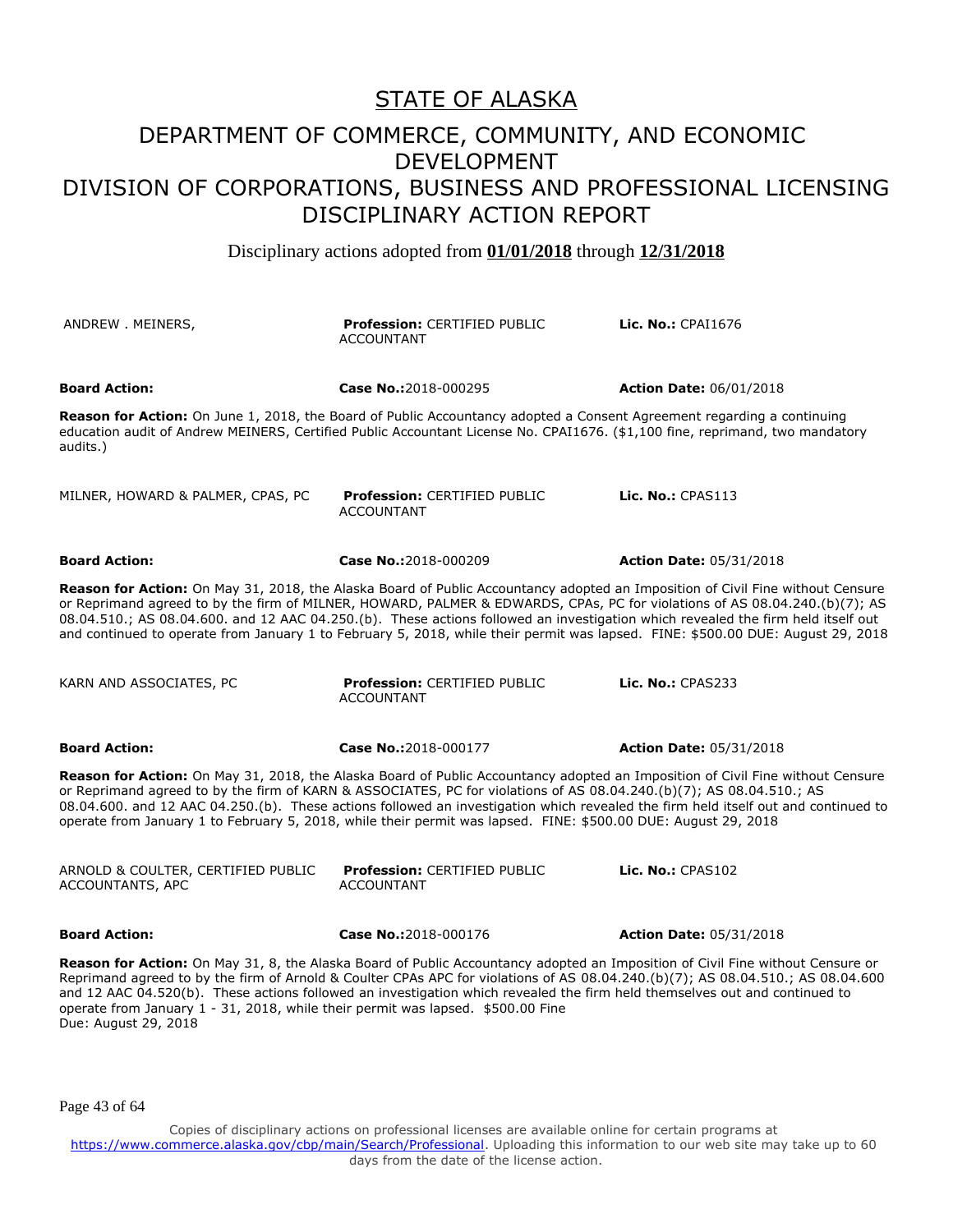Disciplinary actions adopted from **01/01/2018** through **12/31/2018**

| TRIMBLE/GLOVER, CPAS, A PROFESSIONAL Profession: CERTIFIED PUBLIC<br>CORPORATION                                                                                                                                                                                                                                                                                                                                                                                                                      | <b>ACCOUNTANT</b>                                        | Lic. No.:                      |
|-------------------------------------------------------------------------------------------------------------------------------------------------------------------------------------------------------------------------------------------------------------------------------------------------------------------------------------------------------------------------------------------------------------------------------------------------------------------------------------------------------|----------------------------------------------------------|--------------------------------|
| <b>Board Action:</b>                                                                                                                                                                                                                                                                                                                                                                                                                                                                                  | Case No.:2018-000086                                     | <b>Action Date: 05/31/2018</b> |
| Reason for Action: On May 31, 2018, the Alaska Board of Public Accountancy adopted an Imposition of Civil Fine without Censure<br>or Reprimand agreed to by the firm of TRIMBLE/GLOVER CPAs, PC for violations of AS 08.04.240.(b)(7); AS 08.04.510.; AS<br>08.04.600. and 12 AAC 04.250.(b). These actions followed an investigation which revealed the firm held itself out and continued to<br>operate from January 1-10, 2018, while their permit was lapsed. FINE: \$500.00 DUE: August 29, 2018 |                                                          |                                |
| DIMITRI YIMGA                                                                                                                                                                                                                                                                                                                                                                                                                                                                                         | <b>Profession: CERTIFIED PUBLIC</b><br><b>ACCOUNTANT</b> | Lic. No.: CPAI2583             |
| <b>Board Action:</b>                                                                                                                                                                                                                                                                                                                                                                                                                                                                                  | Case No.:2018-000132                                     | <b>Action Date: 05/31/2018</b> |
| Reason for Action: On May 31, 2018, the Alaska Board of Public Accountancy adopted an Imposition of Civil Fine without Censure<br>or Reprimand agreed to by Dimitri YIMGA for violations of AS 08.04.500.; AS 08.04.560.; AS 08.04.600.; and AS 08.04.650. This<br>followed an investigation which revealed ADAMS held herself out and continued to operate as a licensed CPA from January 1 - 28,<br>2016, while her license was lapsed. FINE: \$250.00 DUE: August 29, 2018                         |                                                          |                                |
| <b>TRUVIM LLC</b>                                                                                                                                                                                                                                                                                                                                                                                                                                                                                     | <b>Profession: CERTIFIED PUBLIC</b><br><b>ACCOUNTANT</b> | Lic. No.: CPAL251              |
| <b>Board Action:</b>                                                                                                                                                                                                                                                                                                                                                                                                                                                                                  | Case No.:2018-000136                                     | <b>Action Date: 05/31/2018</b> |
| Reason for Action: On May 31, 2018, the Alaska Board of Public Accountancy adopted an Imposition of Civil Fine without Censure<br>or Reprimand agreed to by the firm of TRUVIM, LLC for violations of AS 08.04.240.(b)(7); AS 08.04.510.; AS 08.04.600. and 12<br>AAC 04.250.(b). These actions followed an investigation which revealed the firm held itself out and continued to operate from<br>January 1-25, 2018, while their permit was lapsed. FINE: \$500.00<br>DUE: August 29, 2018          |                                                          |                                |
| <b>NANCY ADAMS</b>                                                                                                                                                                                                                                                                                                                                                                                                                                                                                    | <b>Profession: CERTIFIED PUBLIC</b><br><b>ACCOUNTANT</b> | Lic. No.: CPA I 1327           |
| <b>Board Action:</b>                                                                                                                                                                                                                                                                                                                                                                                                                                                                                  | Case No.:2018-000118                                     | <b>Action Date: 05/31/2018</b> |

Page 44 of 64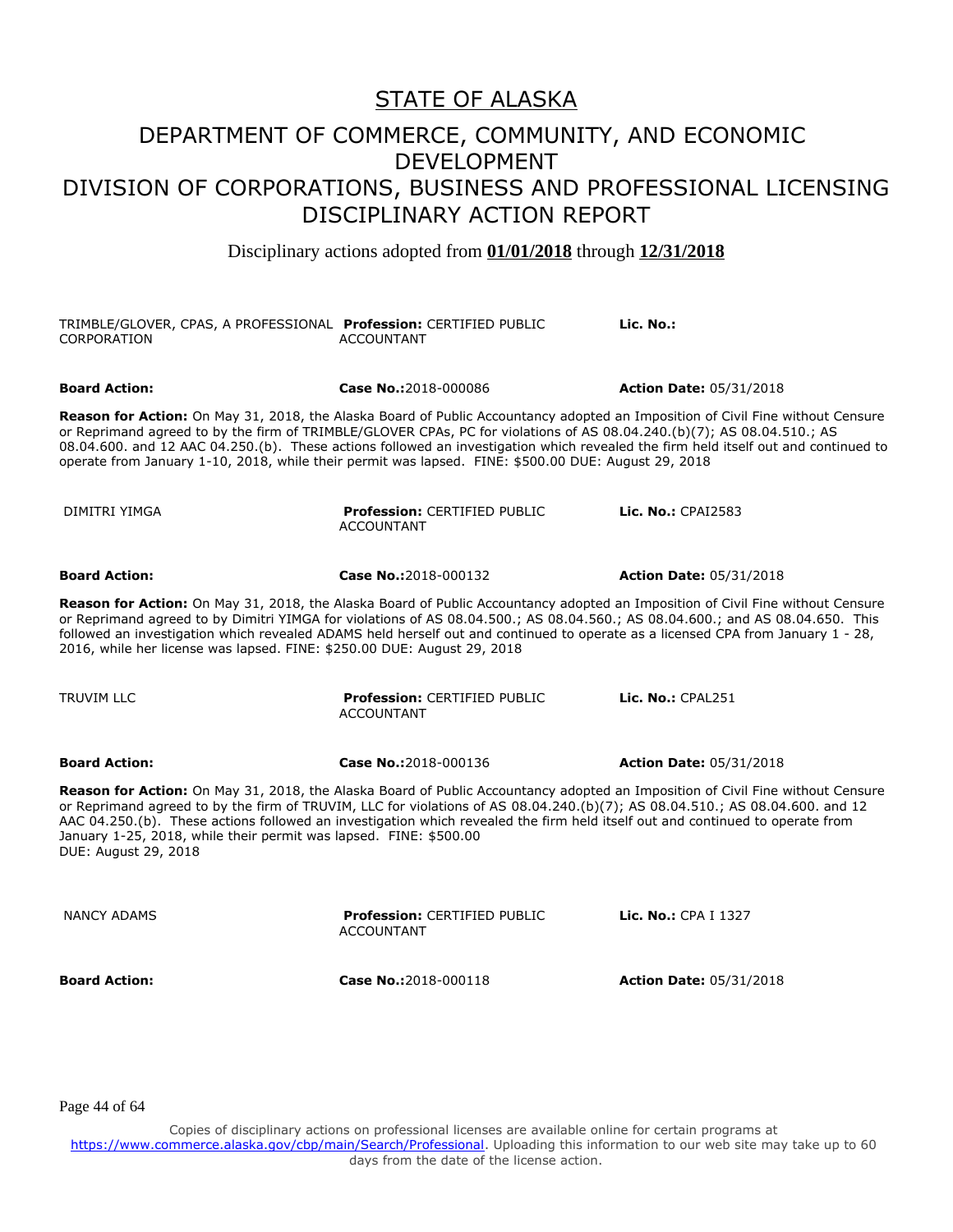Disciplinary actions adopted from **01/01/2018** through **12/31/2018**

**Reason for Action:** On May 31, 2018, the Alaska Board of Public Accountancy adopted an Imposition of Civil Fine without Censure or Reprimand agreed to by Nancy ADAMS for violations of AS 08.04.500.; AS 08.04.560.; AS 08.04.600.; and AS 08.04.650. This followed an investigation which revealed ADAMS held herself out and continued to operate as a licensed CPA from January 1 - 16, 2016, while her license was lapsed. FINE: \$250.00 DUE: August 29, 2018

DONOVAN RULIEN **Profession:** CERTIFIED PUBLIC ACCOUNTANT **Lic. No.:** CPA I 1388 **Board Action: Case No.:**2018-000053 **Action Date:** 03/21/2018 **Reason for Action:** On March 21, 2018, the Alaska Board of Public Accountancy adopted an Imposition of Civil Fine for \$250 without censure or reprimand agreed to by Donovan Rulien for violations of AS 08.04.500, AS 08.04.560 & AS 08.04.650. This action follows an investigation which revealed Donovan RULIEN, held himself out and continued to practice public accounting while his license lapsed between January 1, 2018 and January 7, 2018. LANCE BODEEN **Profession:** CERTIFIED PUBLIC ACCOUNTANT **Lic. No.: Board Action: Case No.:**2018-000049 **Action Date:** 03/21/2018 **Reason for Action:** On March 21, 2018, the Alaska Board of Public Accountancy adopted an Imposition of Civil Fine for \$250 without censure or reprimand agreed to by Lance BODEEN for violations of AS 08.04.500, AS 08.04.560 & AS 08.04.650. This action follows an investigation which revealed Lance BODEEN, held himself out and continued to practice public accounting while his license lapsed between January 1, 2018 and January 7, 2018. SWAN CHING **Profession:** CERTIFIED PUBLIC ACCOUNTANT **Lic. No.:** CPAI423 **Board Action: Case No.:**2016-001199 **Action Date:** 03/21/2018 **Reason for Action:** On March 21, 2018, The Board of Public Accountancy accepted the voluntary surrender of license to hold himself out as a CPA of Swan T. Ching, lic. no. CPAI423, Anchorage, AK (Individual posing as a certified public accountant/License Surrender) RULIEN & ASSOCIATES **Profession:** CERTIFIED PUBLIC ACCOUNTANT **Lic. No.: Board Action: Case No.:**2018-000057 **Action Date:** 03/21/2018

Page 45 of 64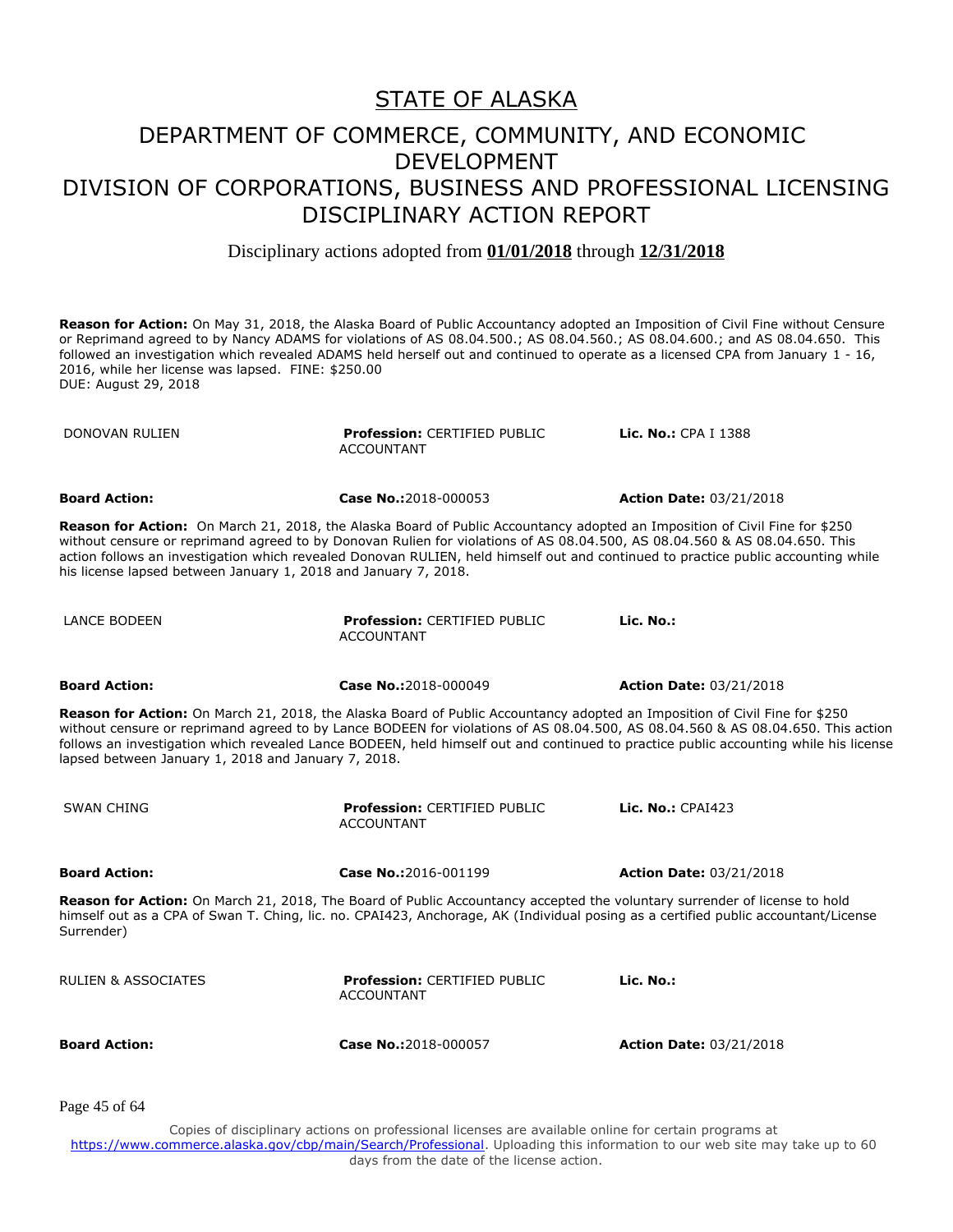Disciplinary actions adopted from **01/01/2018** through **12/31/2018**

**Reason for Action:** On March 21, 2018, the Alaska Board of Public Accountancy adopted an Imposition of Civil Fine for \$500 without censure or reprimand agreed to by Rulien & Associates for violations of AS 08.04.510 & AS 08.04.595. This action follows an investigation which revealed Rulien & Associates, LLC, held themselves out and continued to practice public accounting while their permit lapsed between January 1, 2018 and January 7, 2018.

KATRINA CARNEY **Profession:** CERTIFIED PUBLIC ACCOUNTANT **Lic. No.:** CPAI1355 **Board Action:** IMPOSITION OF CIVIL FINE **Case No.:**2018-000175 **Action Date:** 03/21/2018 **Reason for Action:** On March 21, 2018, the Alaska Board of Public Accountancy adopted an Imposition of Civil Fine to Katrina CARNEY for violations of AS 08.04.500, AS 08.04.560, AS 08.04.600 & AS 08.04.650. Unlicensed practice. Case 2018-000175 PORTER & ALLISON, INC. **Profession:** CERTIFIED PUBLIC ACCOUNTANT **Lic. No.:** 106072 **Board Action: Case No.:**2018-000084 **Action Date:** 03/21/2018 **Reason for Action:** On March 21, 2018, the Alaska Board of Public Accountancy adopted an Imposition of Civil Fine for \$500 without censure or reprimand agreed to by Porter & Allison, Inc for violations of AS 08.04.240(b)(7), AS 08.04.510, AS 08.04.600 & 12 AAC 04.250(b). This action follows an investigation which revealed Porter & Allison, Inc., held themselves out and continued to practice public accounting while their permit lapsed between January 1, 2018 and January 8, 2018. KATRINA CARNEYCARNEY AND ASSOCIATES LLC **Profession:** CPA REGISTRATION **Lic. No.:** CPAI1355 **Board Action:** IMPOSITION OF CIVIL FINE **Case No.:**2018-000301 **Action Date:** 11/16/2018 **Reason for Action:** On November 16, 2018, the Alaska Board of Public Accountancy adopted an Imposition of Civil Fine without Censure or Reprimand for violations of AS 08.04.610. This followed an investigation which revealed Carney and Associates LLC was operating without a firm permit. BAKER TILLY VIRCHOW KRAUSE, LLP **Profession:** CPA REGISTRATION **Lic. No.:** 137040 **Board Action: Case No.:**2018-000770 **Action Date:** 11/16/2018

Page 46 of 64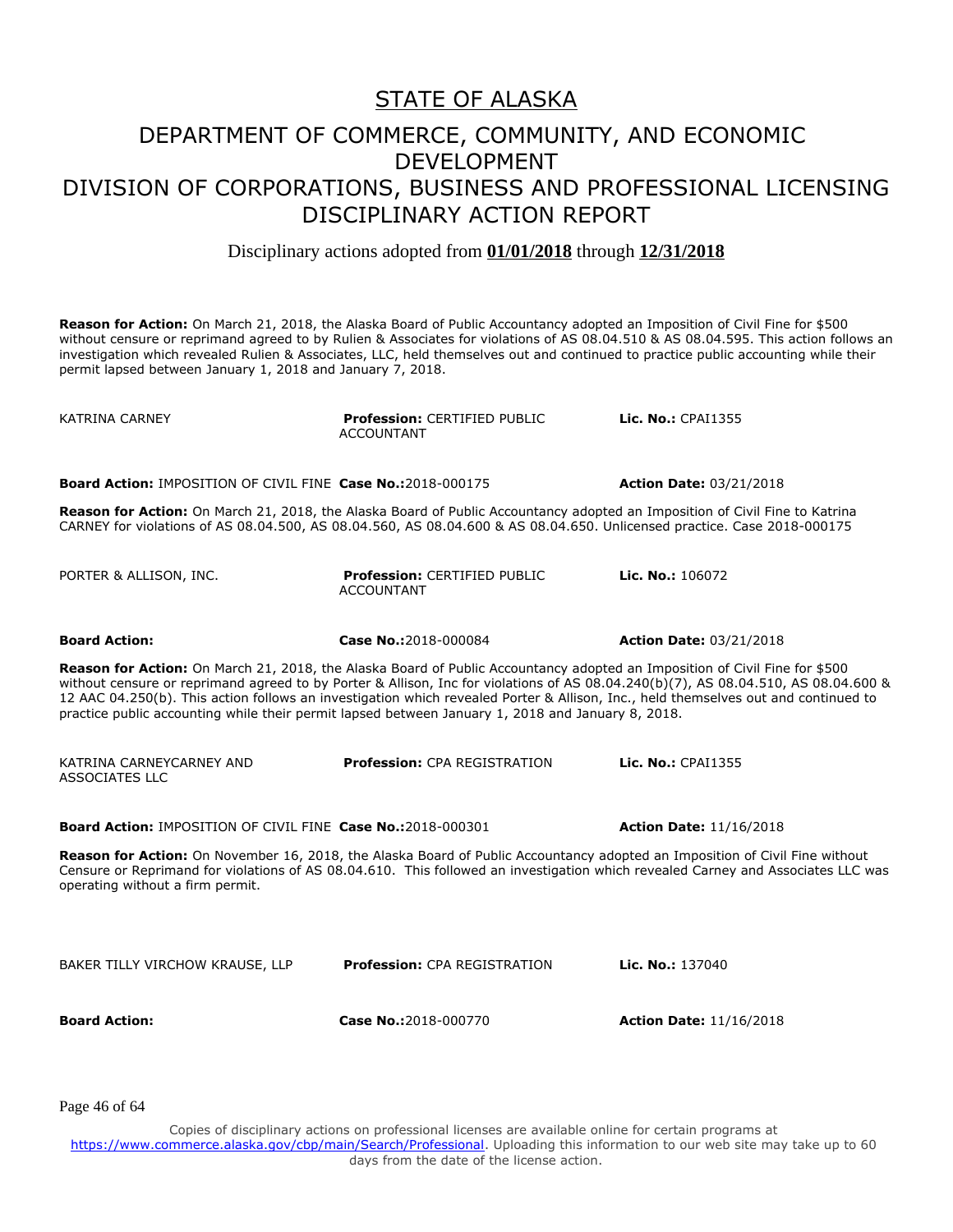Disciplinary actions adopted from **01/01/2018** through **12/31/2018**

**Reason for Action:** On November 16, 2018, the Alaska Board of Public Accountancy adopted an Imposition of Civil Fine without Censure or Reprimand for violations of AS 08.04.610. This followed an investigation which revealed BAKER TILLY VIRCHOW KRAUSE LLP was operating without a firm permit.

SHANNON M. TITZELACCOUNTING ADVENTURES LLC **Profession:** CPA REGISTRATION **Lic. No.:** 138554 **Board Action: Case No.:**2018-000678 **Action Date:** 11/16/2018 **Reason for Action:** On November 16, 2018, the Alaska Board of Public Accountancy adopted an Imposition of Civil Fine without Censure or Reprimand for violations of AS 08.04.610. This followed an investigation which revealed ACCOUNTING ADVENTURES LLC was operating without a firm permit. CHRISTOPHER L. HOUDE, CPA LLC **Profession:** CPA REGISTRATION **Lic. No.:** 137145 **Board Action: Case No.:**2018-000771 **Action Date:** 11/16/2018 **Reason for Action:** On November 16, 2018, the Alaska Board of Public Accountancy adopted an Imposition of Civil Fine without Censure or Reprimand for violations of AS 08.04.610. This followed an investigation which revealed CHRISTOPHER L. HOUDE, CPA, LLC was operating without a firm permit. FINE: \$500.00 DUE: February 14, 2019 TOM E. BLICKENSTAFFTOM BLICKENSTAFF, CPA, LLC **Profession:** CPA REGISTRATION **Lic. No.:** 140221 **Board Action: Case No.:**2018-000781 **Action Date:** 11/16/2018 **Reason for Action:** On November 16, 2018, the Alaska Board of Public Accountancy adopted an Imposition of Civil Fine without Censure or Reprimand for violations of AS 08.04.610. This followed an investigation which revealed TOM BLICKENSTAFF, CPA LLC was operating without a firm permit. RON MORGAN, EA, CPA & ASSOCIATES,  $\sqcup$  C **Profession:** CPA REGISTRATION **Lic. No.:** 137804 **Board Action: Case No.:**2018-000779 **Action Date:** 11/16/2018

Page 47 of 64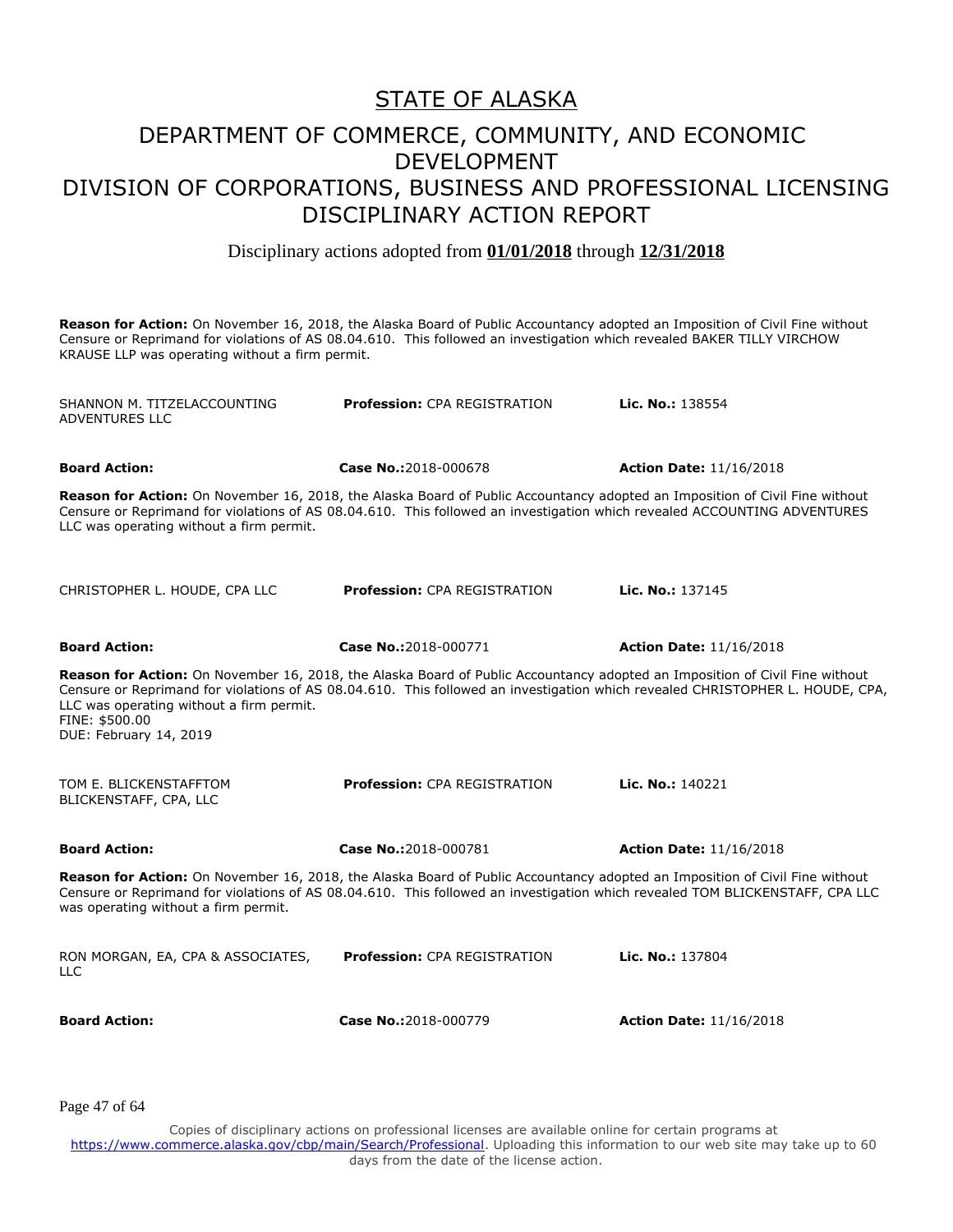Disciplinary actions adopted from **01/01/2018** through **12/31/2018**

**Reason for Action:** On November 16, 2018, the Alaska Board of Public Accountancy adopted an Imposition of Civil Fine without Censure or Reprimand for violations of AS 08.04.610. This followed an investigation which revealed RON MORGAN, EA, CPA & ASSOCIATES LLC was operating without a firm permit. FINE: \$500.00 DUE: February 14, 2019

KIMURA AND ASSOCIATES CORPORATION **Profession:** CPA REGISTRATION **Lic. No.:** 73288D

**Board Action:** IMPOSITION OF CIVIL FINE **Case No.:**2018-000776 **Action Date:** 11/16/2018

**Reason for Action:** On November 16, 2018, the Alaska Board of Public Accountancy adopted an Imposition of Civil Fine without Censure or Reprimand for violations of AS 08.04.610. This followed an investigation which revealed KIMURA AND ASSOCIATES, INC. was operating without a firm permit.

CLAY TABLET ACCOUNTING LLC **Profession:** CPA REGISTRATION **Lic. No.:** 112799

**Board Action: Case No.:**2018-000385 **Action Date:** 08/02/2018

**Reason for Action:** On August 2, 2018, the Board of Public Accountancy adopted a Imposition of Civil Fine to Clay Tablet Accounting LLC, BL no. 1008139, Prof. lic.no CPA I 1935, Anchorage, AK (Operating without obtaining a firm permit from 6/26/14- 08/21/2016. \$500 fine)

#### **Board of Social Work Examiners**

DENNIS . HOJNA, **Profession:** CLINICAL SOCIAL WORKER **Lic. No.:** CSWS372

**Board Action: Case No.:**2018-001099 **Action Date:** 12/17/2018

**Reason for Action:** On December 17, 2018, the Board of Social Work Examiners signed the Consent Agreement, December and Order against Dennis Hojna's clinical social worker license, CSWS372, Fairbanks, AK (Continuing education/Fine \$400, reprimand, 2 mandatory audits).

DONNA J. SCARBOROUGH **Profession:** CLINICAL SOCIAL WORKER **Lic. No.:** CSWS646

**Board Action: Case No.:**2017-000718 **Action Date:** 12/17/2018

Page 48 of 64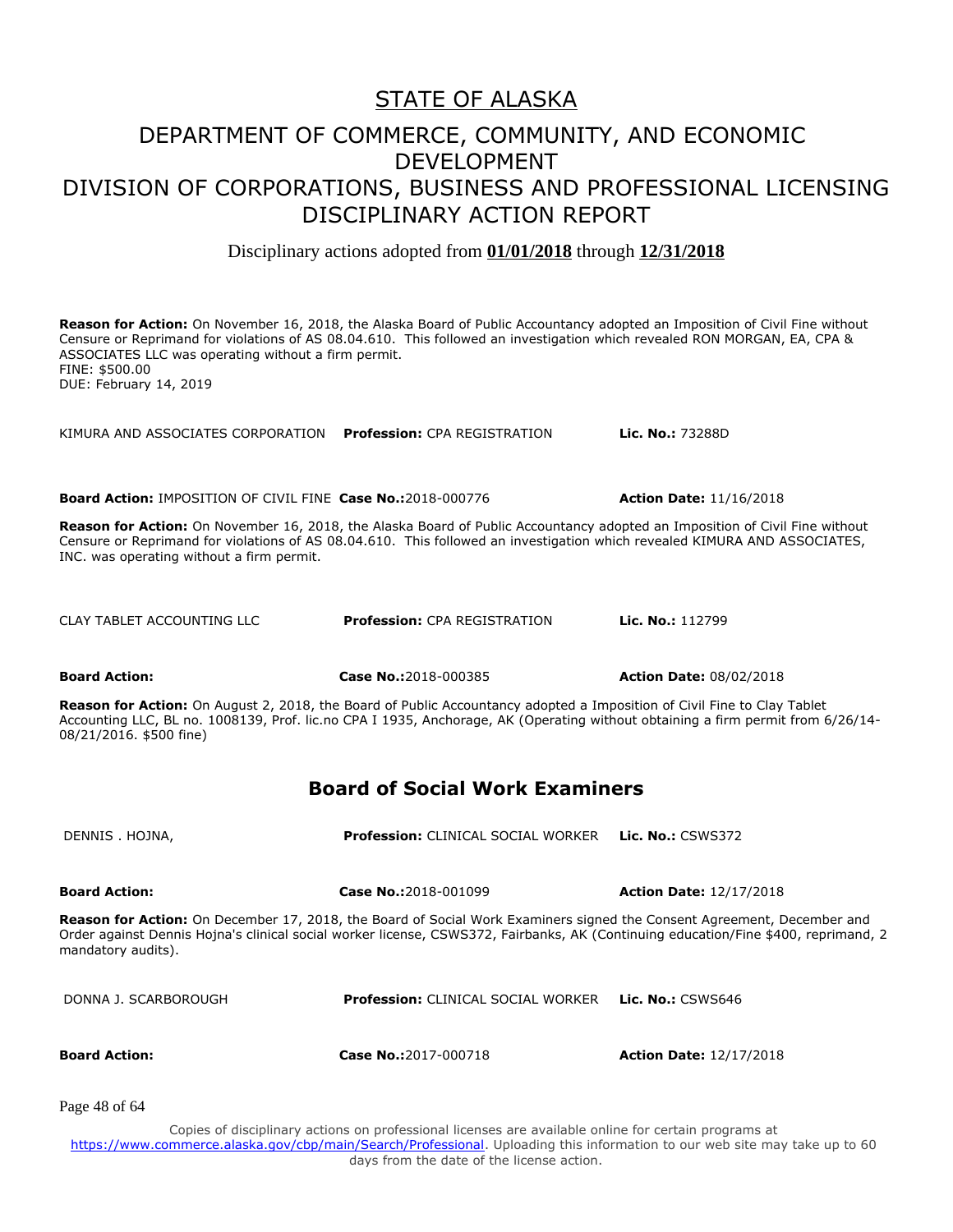Disciplinary actions adopted from **01/01/2018** through **12/31/2018**

**Reason for Action:** On December 10, 2018, the Board of Social Work Examiners adopted the Voluntary Surrender of Clinical Social Worker license, and the Order was signed on December 17, 2018, by the board chair. Donna Scarborough, License No. CSWS646, Fairbanks, AK (continuing education audit, license surrender).

| JEFFREY R. CAIN                                                   | <b>Profession: CLINICAL SOCIAL WORKER</b>                                                                                                                                                                                                                                                                                                | <b>Lic. No.: CSWS786</b>       |
|-------------------------------------------------------------------|------------------------------------------------------------------------------------------------------------------------------------------------------------------------------------------------------------------------------------------------------------------------------------------------------------------------------------------|--------------------------------|
| <b>Board Action:</b>                                              | Case No.:2017-000608                                                                                                                                                                                                                                                                                                                     | <b>Action Date: 07/09/2018</b> |
| social worker license, No. CSWS786 (CE audit / license surrender) | Reason for Action: On July 9, 2018, the Board of Social Work Examiners adopted a Voluntary Surrender of Jeffrey Cain's clinical                                                                                                                                                                                                          |                                |
| <b>HELEN E. STROTHERS</b>                                         | <b>Profession: CLINICAL SOCIAL WORKER</b>                                                                                                                                                                                                                                                                                                | <b>Lic. No.: CSWS541</b>       |
| <b>Board Action:</b>                                              | Case No.:2017-000928                                                                                                                                                                                                                                                                                                                     | <b>Action Date: 07/09/2018</b> |
|                                                                   | Reason for Action: On July 9, 2018, the Board of Social Work Examiners adopted the Consent Agreement against Helen Strothers'<br>clinical social worker license, CSWS541 (Continuing education/Fine \$140, reprimand, 2 mandatory audits)                                                                                                |                                |
| <b>KIMBER OLSON</b>                                               | <b>Profession: CLINICAL SOCIAL WORKER</b>                                                                                                                                                                                                                                                                                                | Lic. No.: CSWS447              |
| <b>Board Action:</b>                                              | Case No.:2017-001167                                                                                                                                                                                                                                                                                                                     | <b>Action Date: 01/22/2018</b> |
|                                                                   | Reason for Action: On January 22, 2018, the Board of Social Work Examiners adopted the surrender of license for Kimber Olson.<br>Ms. Olson was under investigation for violations of professional standards, pursuant to AS 08.95.050(8)(11).<br>D1 Sexual Misconduct; Other Unprofessional Conduct: Violation of professional standards |                                |
| <b>GLORIA E. MUCINO</b>                                           | <b>Profession: CLINICAL SOCIAL WORKER</b>                                                                                                                                                                                                                                                                                                | <b>Lic. No.: CSWS1358</b>      |
| <b>Board Action:</b>                                              | Case No.:2017-000717                                                                                                                                                                                                                                                                                                                     | <b>Action Date: 01/02/2018</b> |
| mandatory continuing education audits, remedial CE.)              | Reason for Action: On January 2, 2018, the Alaska Board of Social Work Examiners adopted a Consent Agreement with conditions<br>affecting the clinical social worker license of Gloria Mucino, lic. no. CSWS1358, Boston, MA. (CE audit / \$900 fine, Reprimand, Two                                                                     |                                |
| ELSIE R. BOUDREAU                                                 | <b>Profession: MASTERS SOCIAL WORKER</b>                                                                                                                                                                                                                                                                                                 | Lic. No.: CSWM847              |
|                                                                   |                                                                                                                                                                                                                                                                                                                                          |                                |

Page 49 of 64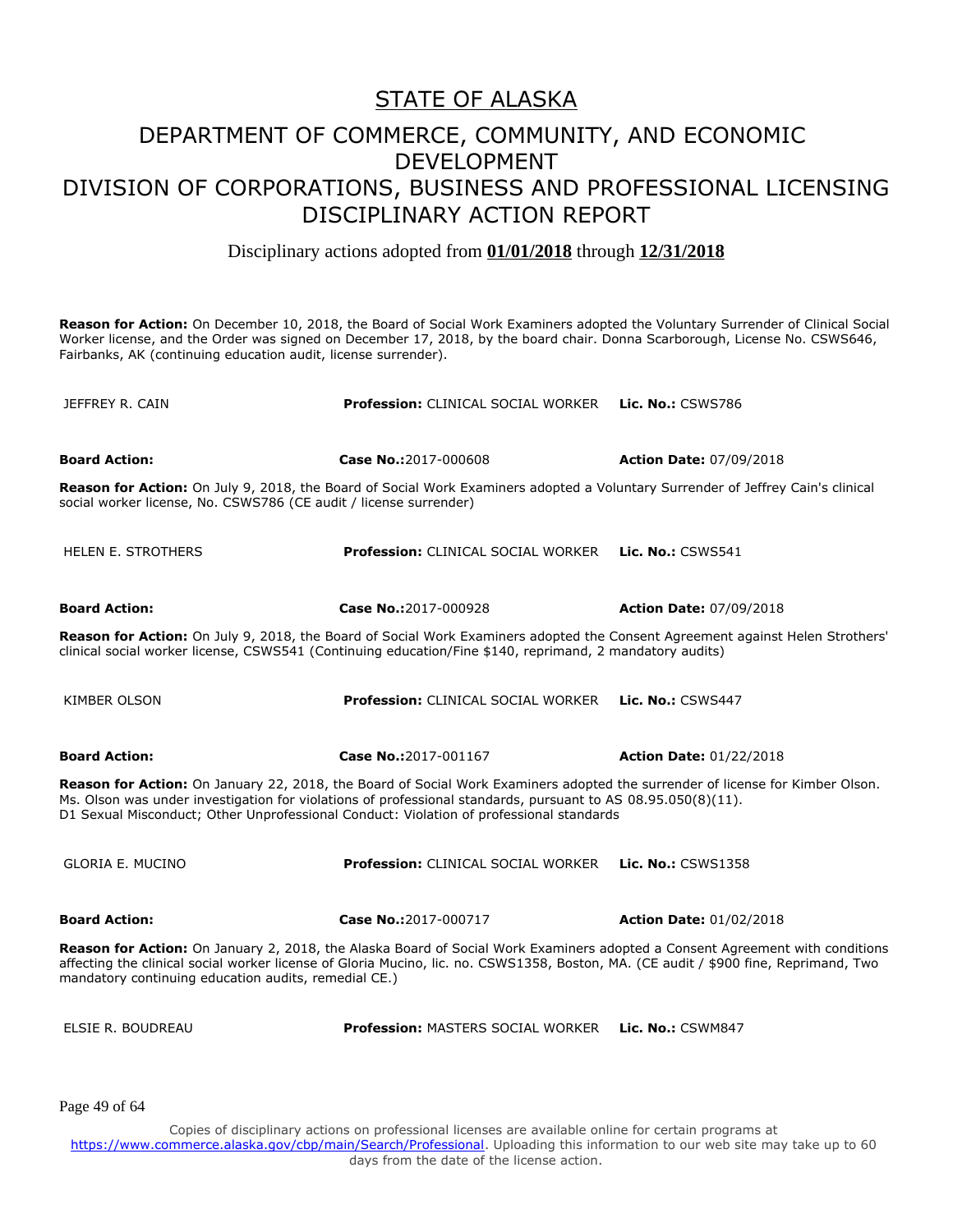Disciplinary actions adopted from **01/01/2018** through **12/31/2018**

| <b>Board Action:</b>                                                                                                                                                                                                                                  | Case No.:2017-000324                                                                                                                                                                                                                                    | <b>Action Date: 12/17/2018</b> |
|-------------------------------------------------------------------------------------------------------------------------------------------------------------------------------------------------------------------------------------------------------|---------------------------------------------------------------------------------------------------------------------------------------------------------------------------------------------------------------------------------------------------------|--------------------------------|
| Anchorage, AK (continuing education audit, license surrender).                                                                                                                                                                                        | Reason for Action: On December 10, 2018, the Board of Social Work Examiners adopted the Voluntary Surrender of Master Social<br>Worker license, and the Order was signed on December 17, 2018, by the board chair. Elsie Boudreau, License No. CSWM847, |                                |
| DANIELLE GAMBLES-BAEZ-AFLLEJE                                                                                                                                                                                                                         | <b>Profession: MASTERS SOCIAL WORKER</b>                                                                                                                                                                                                                | Lic. No.:                      |
| <b>Board Action:</b>                                                                                                                                                                                                                                  | Case No.:2017-000807                                                                                                                                                                                                                                    | <b>Action Date: 03/16/2018</b> |
|                                                                                                                                                                                                                                                       | Reason for Action: Holding herself out to be a licensed master social worker while working under an expired temporary license.                                                                                                                          |                                |
|                                                                                                                                                                                                                                                       | <b>Board of Veterinary Examiners</b>                                                                                                                                                                                                                    |                                |
| CAILIN L. SLACHTA                                                                                                                                                                                                                                     | <b>Profession: VETERINARY TECHNICIAN</b>                                                                                                                                                                                                                | <b>Lic. No.: VETT410</b>       |
| <b>Board Action:</b>                                                                                                                                                                                                                                  | Case No.:2017-000935                                                                                                                                                                                                                                    | <b>Action Date: 07/05/2018</b> |
| revocation was effective 30 days after delivery.                                                                                                                                                                                                      | Reason for Action: Order of Default adopted by the Board on May 11, 2018, and mailed to Slachta on June 5, 2018. The                                                                                                                                    |                                |
| LYNLEY S. PAIR                                                                                                                                                                                                                                        | Profession: VETERINARY TECHNICIAN                                                                                                                                                                                                                       | Lic. No.: 100817               |
| <b>Board Action:</b>                                                                                                                                                                                                                                  | Case No.:2017-001088                                                                                                                                                                                                                                    | <b>Action Date: 05/11/2018</b> |
|                                                                                                                                                                                                                                                       | Reason for Action: Respondent voluntarily surrendered their license in lieu of completing the required continuing education hours.                                                                                                                      |                                |
| ROBERT D. COLLINS                                                                                                                                                                                                                                     | <b>Profession: VETERINARY TECHNICIAN</b>                                                                                                                                                                                                                | Lic. No.: VETT423              |
| <b>Board Action:</b>                                                                                                                                                                                                                                  | Case No.:2017-000937                                                                                                                                                                                                                                    | <b>Action Date: 01/12/2018</b> |
| <b>Reason for Action:</b> On January 12, 2018, the Alaska Board of Veterinary Examiners accepted the voluntary surrender of the<br>veterinary technician license of Robert Collins, lic. no. VETT423, Aliso Viejo, CA. (CE audit / License surrender) |                                                                                                                                                                                                                                                         |                                |

#### **Business Licensing**

Page 50 of 64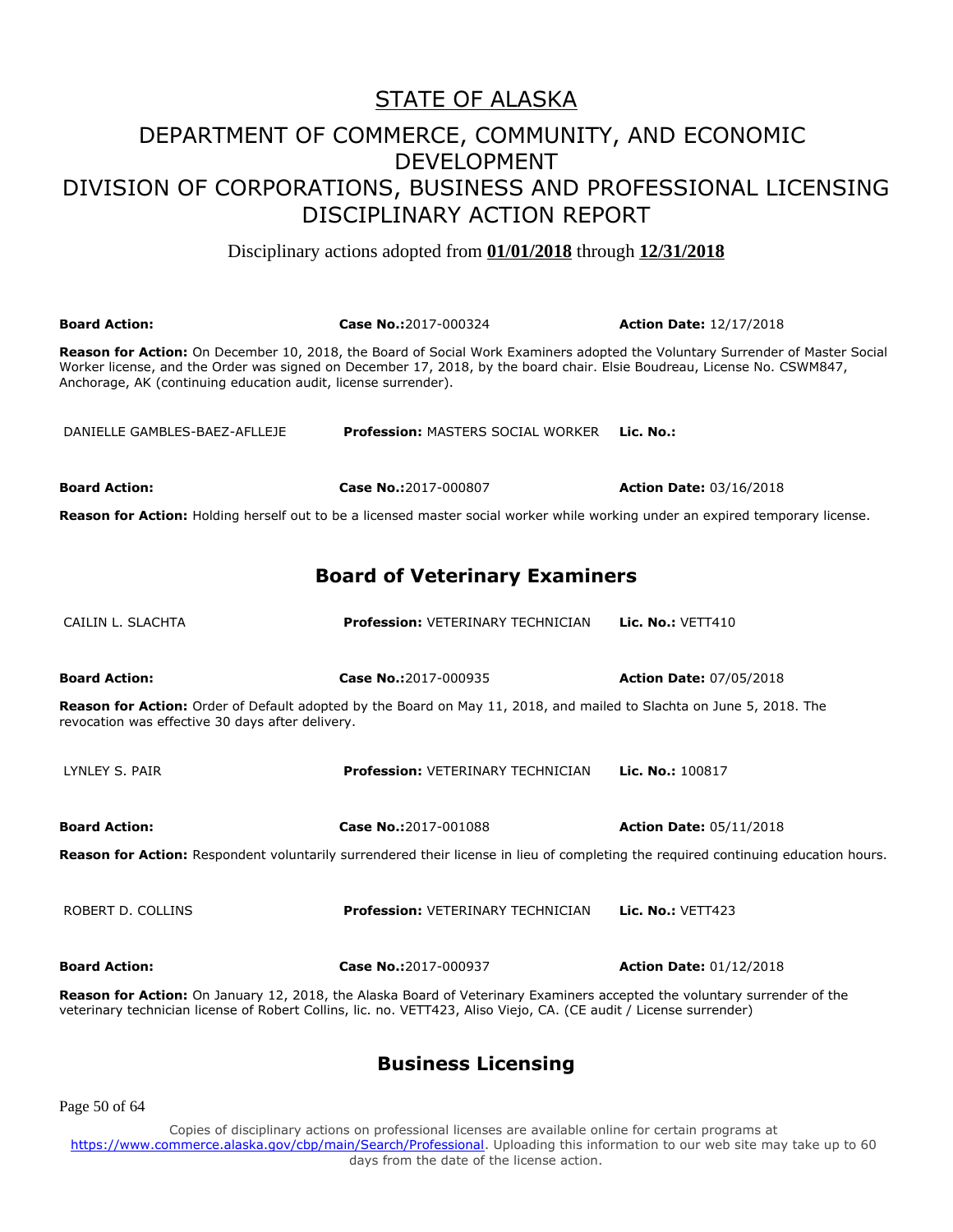#### DEPARTMENT OF COMMERCE, COMMUNITY, AND ECONOMIC DEVELOPMENT DIVISION OF CORPORATIONS, BUSINESS AND PROFESSIONAL LICENSING DISCIPLINARY ACTION REPORT

Disciplinary actions adopted from **01/01/2018** through **12/31/2018**

| ORION ENTERPRISES, INC.                                   | <b>Profession: TOBACCO ENDORSEMENT</b>                                                                                                                                                                                                                       | Lic. No.: 431792               |
|-----------------------------------------------------------|--------------------------------------------------------------------------------------------------------------------------------------------------------------------------------------------------------------------------------------------------------------|--------------------------------|
| <b>Board Action: MEMORANDUM OF</b><br>AGREEMENT (TOBACCO) | Case No.:2018-001170                                                                                                                                                                                                                                         | <b>Action Date: 12/28/2018</b> |
| administered.                                             | Reason for Action: On December 28, 2018, the Division entered into a Memorandum of Agreement with the Respondent,<br>Downtown Chevron. The agreed upon suspension was for 20 days, with 10 held in reserve, and a civil fine of \$300 was                    |                                |
| 3J AND P CORPORATION                                      | Profession: TOBACCO ENDORSEMENT                                                                                                                                                                                                                              | Lic. No.: 435729               |
| <b>Board Action: MEMORANDUM OF</b><br>AGREEMENT (TOBACCO) | Case No.:2018-001177                                                                                                                                                                                                                                         | <b>Action Date: 12/21/2018</b> |
|                                                           | Reason for Action: On December 21, 2018, the Division entered into a Memorandum of Agreement with the Respondent, Dimond<br>Shell. The agreed upon suspension was for 55 days, with 25 held in reserve, and a civil fine of \$500 was administered.          |                                |
| CACHE STORE 2, LLC                                        | Profession: TOBACCO ENDORSEMENT                                                                                                                                                                                                                              | Lic. No.: 1004809              |
| <b>Board Action: MEMORANDUM OF</b><br>AGREEMENT (TOBACCO) | Case No.:2018-001172                                                                                                                                                                                                                                         | <b>Action Date: 12/17/2018</b> |
|                                                           | Reason for Action: On December 17, 2018, the Division entered into a Memorandum of Agreement with the Respondent, Cache<br>Store 2 LLC. The agreed upon suspension was for 20 days, with 10 held in reserve, and a civil fine of \$300 was administered.     |                                |
| CARR-GOTTSTEIN FOODS CO                                   | Profession: TOBACCO ENDORSEMENT                                                                                                                                                                                                                              | Lic. No.: 1031417              |
| <b>Board Action: MEMORANDUM OF</b><br>AGREEMENT (TOBACCO) | Case No.:2018-001175                                                                                                                                                                                                                                         | <b>Action Date: 12/11/2018</b> |
|                                                           | Reason for Action: On December 11, 2018, the Division entered into a Memorandum of Agreement with the Respondent, Carrs<br>Quality Centers. The agreed upon suspension was for 20 days, with 10 held in reserve, and a civil fine of \$300 was administered. |                                |
| <b>SUTTON GENERAL STORE</b>                               | <b>Profession: TOBACCO ENDORSEMENT</b>                                                                                                                                                                                                                       | Lic. No.: 1052843              |
| <b>Board Action: MEMORANDUM OF</b><br>AGREEMENT (TOBACCO) | Case No.:2018-000755                                                                                                                                                                                                                                         | <b>Action Date: 11/19/2018</b> |
| Page 51 of 64                                             |                                                                                                                                                                                                                                                              |                                |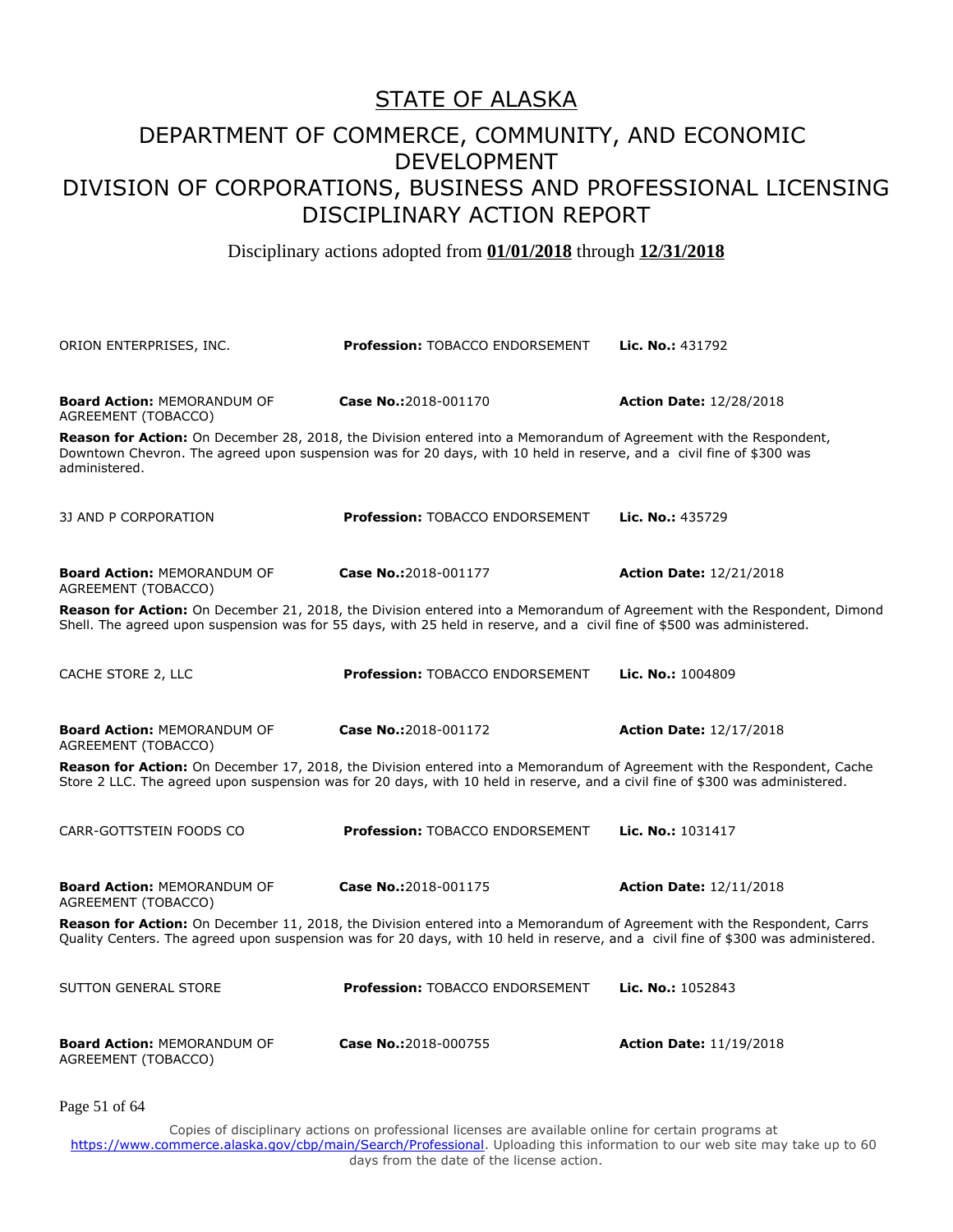#### DEPARTMENT OF COMMERCE, COMMUNITY, AND ECONOMIC DEVELOPMENT DIVISION OF CORPORATIONS, BUSINESS AND PROFESSIONAL LICENSING DISCIPLINARY ACTION REPORT

Disciplinary actions adopted from **01/01/2018** through **12/31/2018**

**Reason for Action:** On November 19, 2018, the Division entered into a Memorandum of Agreement with the Respondent, Sutton General Store. The agreed upon suspension was for 20 days, with 10 held in reserve, and a civil fine of \$300 was administered.

| <b>KOZY KORNER</b>                                                                                                                                                                                                                                            | <b>Profession: TOBACCO ENDORSEMENT</b> | <b>Lic. No.: 1040712</b>       |
|---------------------------------------------------------------------------------------------------------------------------------------------------------------------------------------------------------------------------------------------------------------|----------------------------------------|--------------------------------|
| <b>Board Action: MEMORANDUM OF</b><br>AGREEMENT (TOBACCO)                                                                                                                                                                                                     | Case No.:2018-000873                   | <b>Action Date: 11/09/2018</b> |
| Reason for Action: On November 9, 2018, the Division entered into a Memorandum of Agreement with the Respondent, Kozy<br>Korner. The agreed upon suspension was for 20 days, with 6 held in reserve, and a civil fine of \$300 was administered.              |                                        |                                |
| AK, INC.                                                                                                                                                                                                                                                      | <b>Profession: TOBACCO ENDORSEMENT</b> | Lic. No.: 1013171              |
| <b>Board Action: MEMORANDUM OF</b><br>AGREEMENT (TOBACCO)                                                                                                                                                                                                     | Case No.:2018-000933                   | <b>Action Date: 11/05/2018</b> |
| Reason for Action: On November 5, 2018, 2018, the Division entered into a Memorandum of Agreement with the Respondent,<br>Tesoro. The agreed upon suspension was for 20 days, with 10 held in reserve, and a civil fine of \$300 was administered.            |                                        |                                |
| MALLOTT'S GENERAL STORE, INC.                                                                                                                                                                                                                                 | <b>Profession: TOBACCO ENDORSEMENT</b> | <b>Lic. No.: 46929</b>         |
| <b>Board Action: MEMORANDUM OF</b><br>AGREEMENT (TOBACCO)                                                                                                                                                                                                     | Case No.:2018-000871                   | <b>Action Date: 10/24/2018</b> |
| Reason for Action: On October 24, 2018, the Division entered into a Memorandum of Agreement with the Respondent, Mallott's<br>General Store. The agreed upon suspension was for 55 days, with 20 held in reserve, and a civil fine of \$500 was administered. |                                        |                                |
| BTP, LLC                                                                                                                                                                                                                                                      | <b>Profession: TOBACCO ENDORSEMENT</b> | Lic. No.: 1049039              |
| <b>Board Action: MEMORANDUM OF</b><br>AGREEMENT (TOBACCO)                                                                                                                                                                                                     | Case No.:2018-000844                   | <b>Action Date: 10/11/2018</b> |
| Reason for Action: On October 11, 2018, the Division entered into a Memorandum of Agreement with the Respondent, Ninilchik<br>General Store. The agreed upon suspension was for 20 days, with 8 held in reserve, and a civil fine of \$300 was administered.  |                                        |                                |
| IGA FOOD CACHE, LLC                                                                                                                                                                                                                                           | Profession: TOBACCO ENDORSEMENT        | Lic. No.: 312582               |
|                                                                                                                                                                                                                                                               |                                        |                                |

Page 52 of 64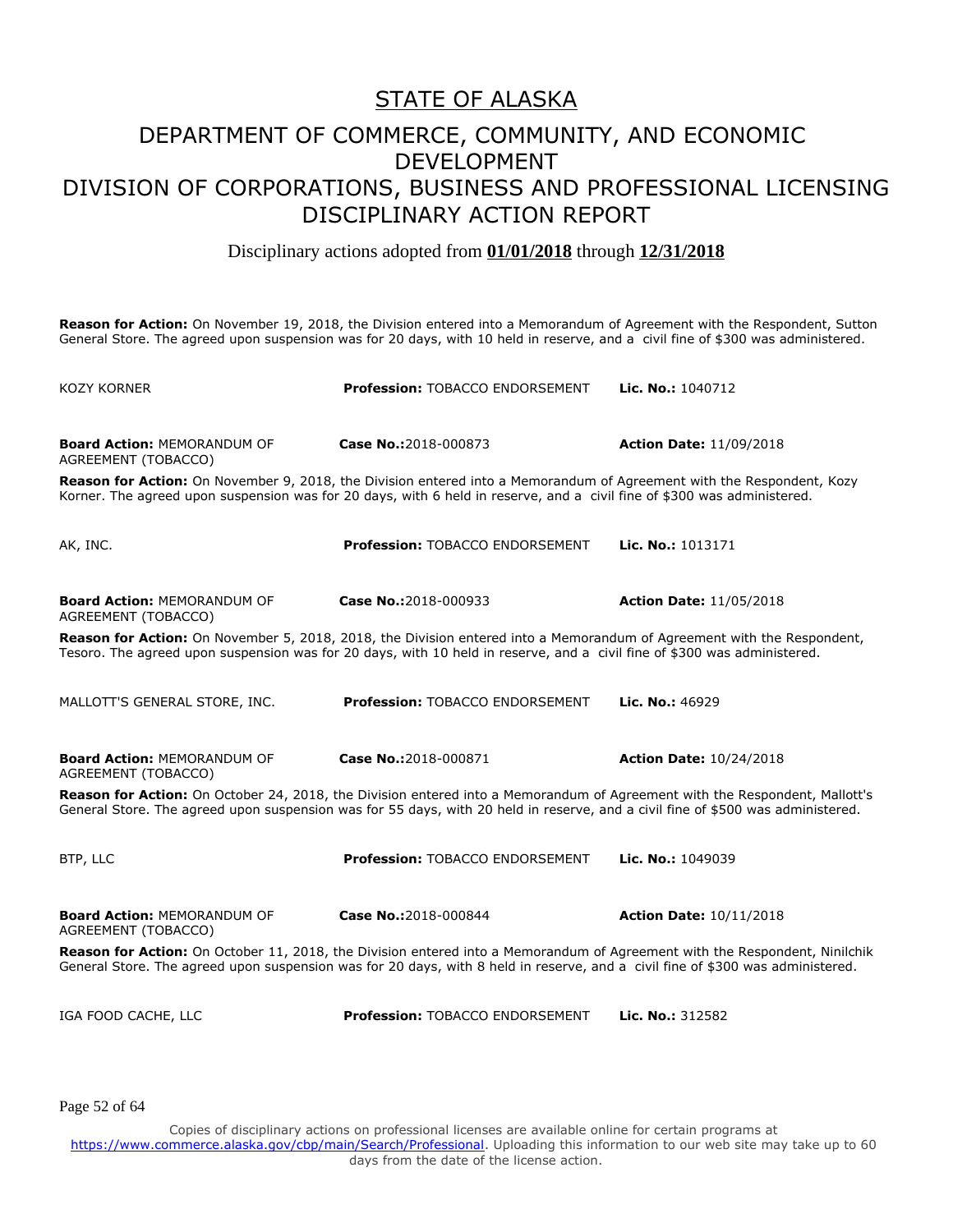#### DEPARTMENT OF COMMERCE, COMMUNITY, AND ECONOMIC DEVELOPMENT DIVISION OF CORPORATIONS, BUSINESS AND PROFESSIONAL LICENSING DISCIPLINARY ACTION REPORT

Disciplinary actions adopted from **01/01/2018** through **12/31/2018**

| <b>Board Action: MEMORANDUM OF</b><br>AGREEMENT (TOBACCO)                                                                                                                                                                                                               | Case No.:2018-000757                   | <b>Action Date: 10/11/2018</b> |
|-------------------------------------------------------------------------------------------------------------------------------------------------------------------------------------------------------------------------------------------------------------------------|----------------------------------------|--------------------------------|
| Reason for Action: On 10/11/2018 the Division imposed a \$300 fine and a mandatory 46 day suspension on the tobacco<br>endorsement.                                                                                                                                     |                                        |                                |
| WILLIAMS INCORPORATED                                                                                                                                                                                                                                                   | <b>Profession: TOBACCO ENDORSEMENT</b> | Lic. No.: 291215               |
| <b>Board Action: MEMORANDUM OF</b><br>AGREEMENT (TOBACCO)                                                                                                                                                                                                               | Case No.:2018-000832                   | <b>Action Date: 09/20/2018</b> |
| Reason for Action: On September 20, 2018, the Division entered into a Memorandum of Agreement with the Respondent, Light<br>House Grocery & Liquor. The agreed upon suspension was for 20 days, with 10 held in reserve, and a civil fine of \$300 was<br>administered. |                                        |                                |
| THE NORTH WEST COMPANY<br>(INTERNATIONAL) INC.                                                                                                                                                                                                                          | Profession: TOBACCO ENDORSEMENT        | Lic. No.: 992626               |
| <b>Board Action: MEMORANDUM OF</b><br>AGREEMENT (TOBACCO)                                                                                                                                                                                                               | Case No.:2018-000824                   | <b>Action Date: 09/12/2018</b> |
| Reason for Action: On September 12, 2018, the Division entered into a Memorandum of Agreement with the Respondent. The<br>agreed upon suspension was for 20 days, with 10 held in reserve, and a civil fine of \$300 was administered.                                  |                                        |                                |
| ALASKA COMMERCIAL COMPANY                                                                                                                                                                                                                                               | <b>Profession: TOBACCO ENDORSEMENT</b> | Lic. No.: 1014289              |
| <b>Board Action: MEMORANDUM OF</b><br>AGREEMENT (TOBACCO)                                                                                                                                                                                                               | Case No.:2018-000830                   | <b>Action Date: 09/12/2018</b> |
| Reason for Action: On September 12, 2018, the Division entered into a Memorandum of Agreement with the Respondent. The<br>agreed upon suspension was for 20 days, with 10 held in reserve, and a civil fine of \$300 was administered.                                  |                                        |                                |
| ALASKA COMMERCIAL COMPANY                                                                                                                                                                                                                                               | <b>Profession: TOBACCO ENDORSEMENT</b> | Lic. No.: 1014289              |
| <b>Board Action: NOTICE OF SUSPENSION</b>                                                                                                                                                                                                                               | Case No.:2018-000830                   | <b>Action Date: 08/08/2018</b> |
| Reason for Action: On June 19, 2018, Sierra D. Marsden, an employee or agent of Respondent, while working at Alaska<br>Commercial Company, located at 8554 Boundary Road, Klawock, Alaska, sold tobacco to a minor, under the age of nineteen (19).                     |                                        |                                |

Page 53 of 64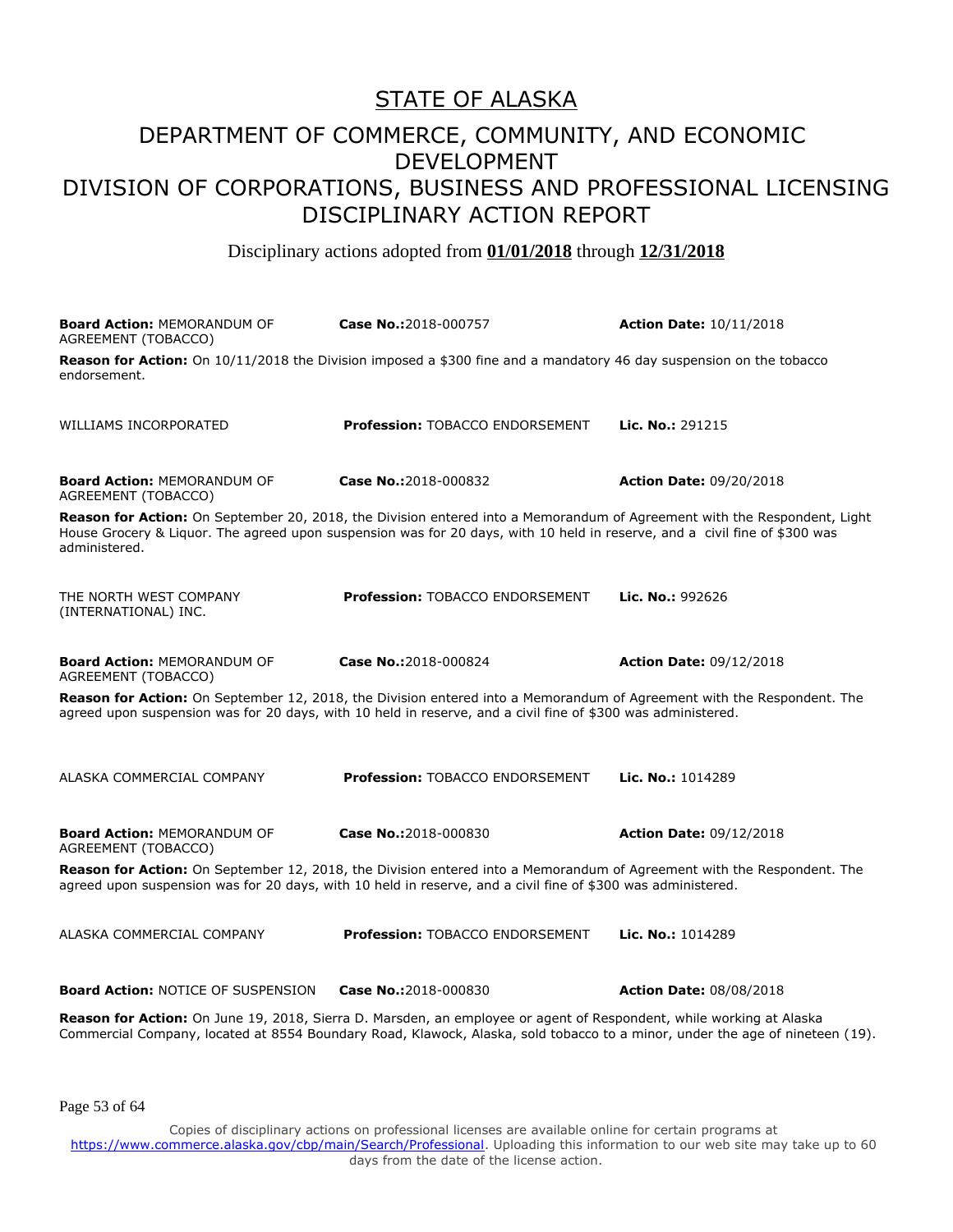#### DEPARTMENT OF COMMERCE, COMMUNITY, AND ECONOMIC DEVELOPMENT DIVISION OF CORPORATIONS, BUSINESS AND PROFESSIONAL LICENSING DISCIPLINARY ACTION REPORT

Disciplinary actions adopted from **01/01/2018** through **12/31/2018**

| THE NORTH WEST COMPANY<br>(INTERNATIONAL) INC.                                                                                                                                                                                    | <b>Profession: TOBACCO ENDORSEMENT</b>                                                                                                                                                                                                                | Lic. No.: 992626               |
|-----------------------------------------------------------------------------------------------------------------------------------------------------------------------------------------------------------------------------------|-------------------------------------------------------------------------------------------------------------------------------------------------------------------------------------------------------------------------------------------------------|--------------------------------|
| <b>Board Action: NOTICE OF SUSPENSION</b>                                                                                                                                                                                         | Case No.:2018-000824                                                                                                                                                                                                                                  | <b>Action Date: 08/08/2018</b> |
|                                                                                                                                                                                                                                   | Reason for Action: On June 6, 2018, Donnie Ray Reeves, an employee or agent of Respondent, while working at Nome Liquor<br>Store, located at 303 Front Street, Nome, Alaska, sold tobacco to a minor, under the age of nineteen (19).                 |                                |
| WILLIAMS INCORPORATED                                                                                                                                                                                                             | <b>Profession: TOBACCO ENDORSEMENT</b>                                                                                                                                                                                                                | <b>Lic. No.: 291215</b>        |
| <b>Board Action: NOTICE OF SUSPENSION</b>                                                                                                                                                                                         | Case No.:2018-000832                                                                                                                                                                                                                                  | <b>Action Date: 07/27/2018</b> |
|                                                                                                                                                                                                                                   | Reason for Action: On June 21, 2018, Randy Stepper, an employee or agent of the Respondent, while working at Light House<br>Grocery & Liquor, located at 10750 N Tongass, Kethcikan, Alaska, sold tobacco to a minor, under the age of nineteen (19). |                                |
| FRED MEYER STORES, INC.                                                                                                                                                                                                           | <b>Profession: TOBACCO ENDORSEMENT</b>                                                                                                                                                                                                                | Lic. No.: 291250               |
| <b>Board Action: MEMORANDUM OF</b><br>AGREEMENT (TOBACCO)                                                                                                                                                                         | Case No.:2018-000433                                                                                                                                                                                                                                  | <b>Action Date: 06/26/2018</b> |
|                                                                                                                                                                                                                                   | Reason for Action: On June 26, 2108, the Division entered into a Memorandum of Agreement with the Respondent. The agreed<br>upon suspension was for 20 days, with 10 held in reserve, and a civil fine of \$300 was administered.                     |                                |
| AK, INC.                                                                                                                                                                                                                          | Profession: TOBACCO ENDORSEMENT                                                                                                                                                                                                                       | Lic. No.: 1013171              |
| <b>Board Action: MEMORANDUM OF</b><br>AGREEMENT (TOBACCO)                                                                                                                                                                         | Case No.:2018-000441                                                                                                                                                                                                                                  | <b>Action Date: 06/26/2018</b> |
| Reason for Action: On June 26, 2018, the Division entered into a Memorandum of Agreement with the Respondent. The agreed<br>upon suspension was for 20 days, with 10 held in reserve, and a civil fine of \$300 was administered. |                                                                                                                                                                                                                                                       |                                |
| <b>WAL-MART</b>                                                                                                                                                                                                                   | Profession: TOBACCO ENDORSEMENT                                                                                                                                                                                                                       | Lic. No.: 910194-3             |
| <b>Board Action: MEMORANDUM OF</b><br>AGREEMENT (TOBACCO)                                                                                                                                                                         | Case No.:2018-000437                                                                                                                                                                                                                                  | <b>Action Date: 06/15/2018</b> |

Page 54 of 64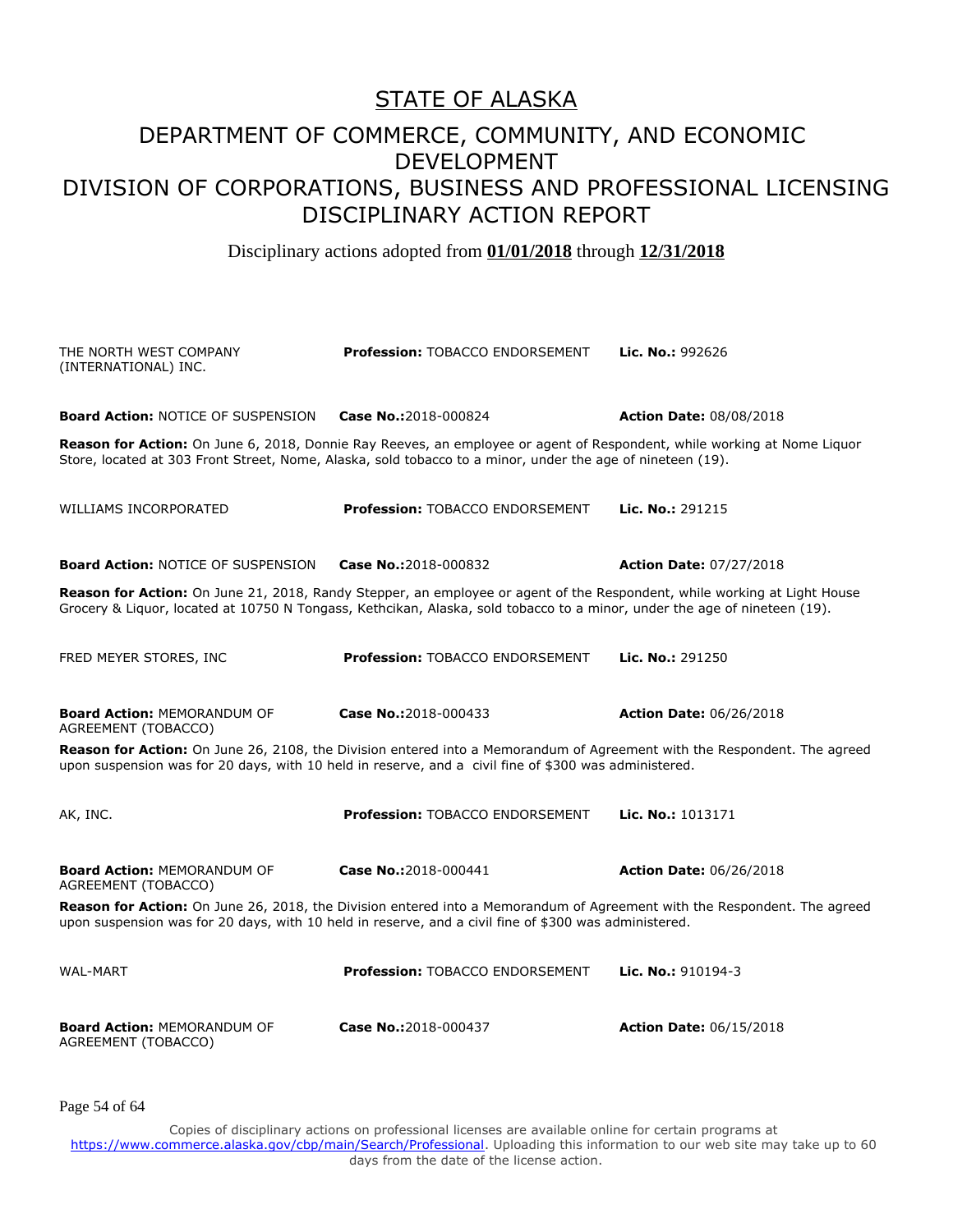#### DEPARTMENT OF COMMERCE, COMMUNITY, AND ECONOMIC DEVELOPMENT DIVISION OF CORPORATIONS, BUSINESS AND PROFESSIONAL LICENSING DISCIPLINARY ACTION REPORT

Disciplinary actions adopted from **01/01/2018** through **12/31/2018**

**Reason for Action:** On June 15, 2018, the Division entered into a Memorandum of Agreement with the Respondent. The agreed upon suspension was for 20 days, with 10 held in reserve, and a civil fine of \$300 was administered.

FRED MEYER STORES, INC **Profession:** TOBACCO ENDORSEMENT **Lic. No.:** 291250

**Board Action:** NOTICE OF SUSPENSION **Case No.:**2018-000433 **Action Date:** 05/10/2018

**Reason for Action:** On April 23, 2018, the Division received an email referral notifying of a Tobacco Violation citation written by Department of Health and Social Services(DHSS) Tobacco Enforcement for violation of AS 11.76.100(a)(1).

On March 21, 2018, DSHH Tobacco Enforcement Investigator issued citation HSSFP00438220 to Sydney D. SHEPARD-SCOLES for violation of AS 11.76.100(a)(1).

SHEPARD-SCOLES was serving as an employee of FRED MEYER at 1501 East Parks Highway Wasilla, AK at the time offense occurred. A check on Alaska Court View indicates the defendant, SHEPARD-SCOLES was arraigned on April 18, 2018 and was convicted after a no contest plea.

WAL-MART **Profession:** TOBACCO ENDORSEMENT **Lic. No.:** 910194-3

**Board Action:** NOTICE OF SUSPENSION **Case No.:**2018-000437 **Action Date:** 04/30/2018

**Reason for Action:** On March 21, 2018, an employee of WAL-MART in Wasilla, Alaska was cited by the Department of Health and Social Services Tobacco Enforcement Investigator SMYERS for violation of AS 11.76.100(a)(1). The employee was convicted of the charge on April 04, 2018, requiring the Division to impose a civil penalty as defined in AS 43.70.075(d) to the business where the violation occurred.

AK, INC. **Profession:** TOBACCO ENDORSEMENT **Lic. No.:** 1013171

**Board Action:** NOTICE OF SUSPENSION **Case No.:**2018-000441 **Action Date:** 04/30/2018

**Reason for Action:** On March 15, 2018, Jennfier Beck, an employee or agent of Respondent, while working at Tesoro, located at 3679 College Road, Fairbanks, Alaska, sold tobacco to a minor, under the age of nineteen (19).

#### **Real Estate Commission**

JAMES M. CRAWFORD **Profession:** REAL ESTATE BROKER **Lic. No.:** RECB12834

Page 55 of 64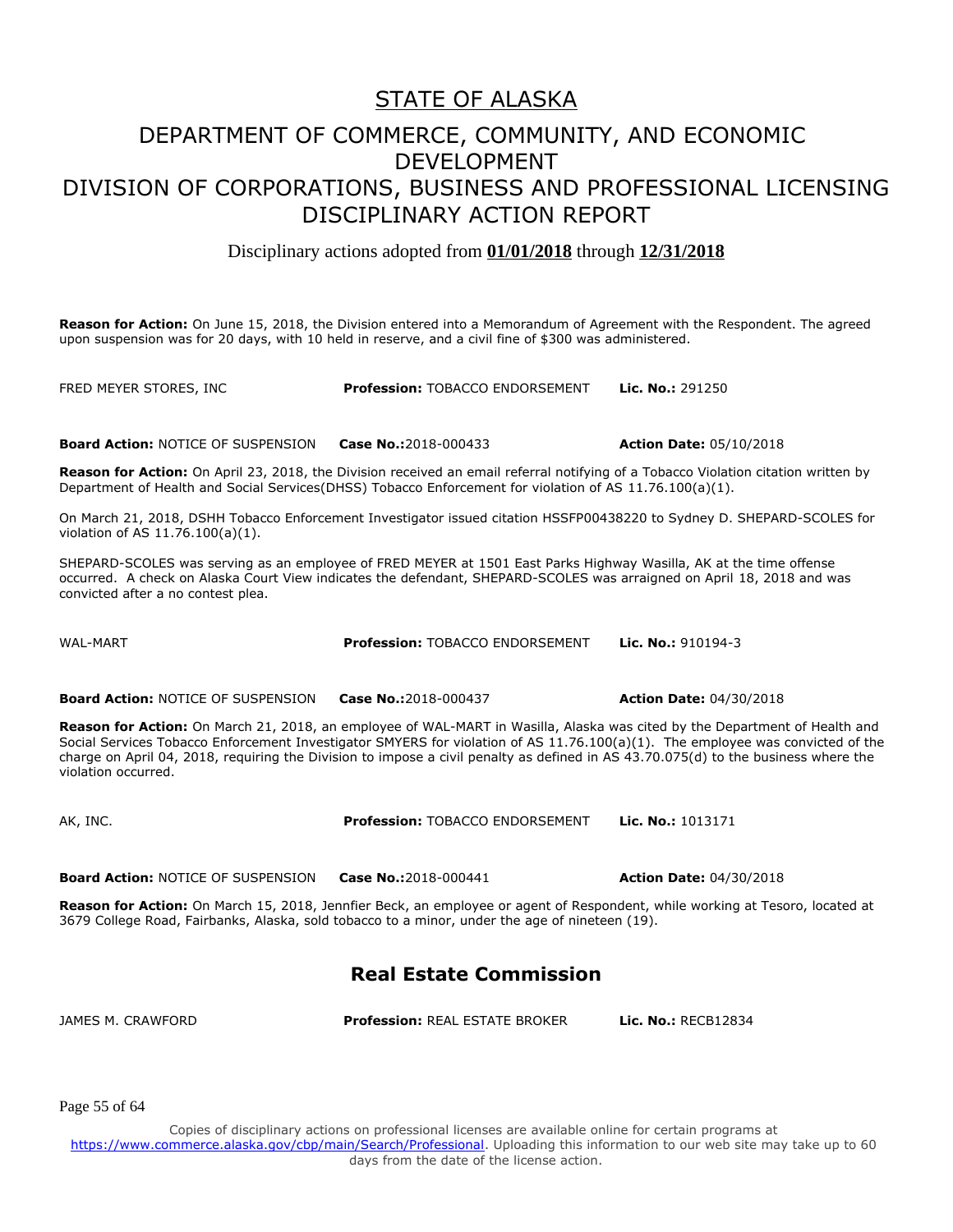Disciplinary actions adopted from **01/01/2018** through **12/31/2018**

**Board Action:** LICENSE SURRENDER **Case No.:**2017-001035 **Action Date:** 09/19/2018 **Reason for Action:** On September 18, 2018, the Alaska Real Estate Commission voted to adopt the Surrender of License for James CRAWFORD (BROKER #RECB12834) in relation to case number's 2016-001444, 2016-001452, 2017-001035, 2017-001192, 2018- 000364. The Commission adopted the surrender concerning allegations of fraudulent use and mismanagement of Trust accounts and Accounts: transaction reports. Refer To Main Case#2016-001444 JAMES M. CRAWFORD **Profession:** REAL ESTATE BROKER **Lic. No.:** RECB12834 **Board Action:** LICENSE SURRENDER **Case No.:**2017-001192 **Action Date:** 09/19/2018 **Reason for Action:** On September 18, 2018, the Alaska Real Estate Commission voted to adopt the Surrender of License for James CRAWFORD (BROKER #RECB12834) in relation to case number's 2016-001444, 2016-001452, 2017-001035, 2017-001192, 2018- 000364. The Commission adopted the surrender concerning allegations of fraudulent use and mismanagement of Trust accounts and Accounts: transaction reports. Refer To Main Case#2016-001444 JAMES M. CRAWFORD **Profession:** REAL ESTATE BROKER **Lic. No.:** RECB12834 **Board Action:** LICENSE SURRENDER **Case No.:**2016-001452 **Action Date:** 09/18/2018 **Reason for Action:** On September 18, 2018, the Alaska Real Estate Commission voted to adopt the Surrender of License for James CRAWFORD (BROKER #RECB12834) in relation to case number's 2016-001444, 2016-001452, 2017-001035, 2017-001192, 2018- 000364. The Commission adopted the surrender concerning allegations of fraudulent use and mismanagement of Trust accounts and Accounts: transaction reports. Refer To Main Case#2016-001444 JAMES M. CRAWFORD **Profession:** REAL ESTATE BROKER **Lic. No.:** RECB12834 **Board Action:** LICENSE SURRENDER **Case No.:**2018-000364 **Action Date:** 09/18/2018 **Reason for Action:** On September 18, 2018, the Alaska Real Estate Commission voted to adopt the Surrender of License for James CRAWFORD (BROKER #RECB12834) in relation to case number's 2016-001444, 2016-001452, 2017-001035, 2017-001192, 2018- 000364. The Commission adopted the surrender concerning allegations of fraudulent use and mismanagement of Trust accounts and Accounts: transaction reports. Case 2018-000364 JAMES M. CRAWFORD **Profession:** REAL ESTATE BROKER **Lic. No.:** RECB12834 **Board Action:** LICENSE SURRENDER **Case No.:**2016-001444 **Action Date:** 09/18/2018

Page 56 of 64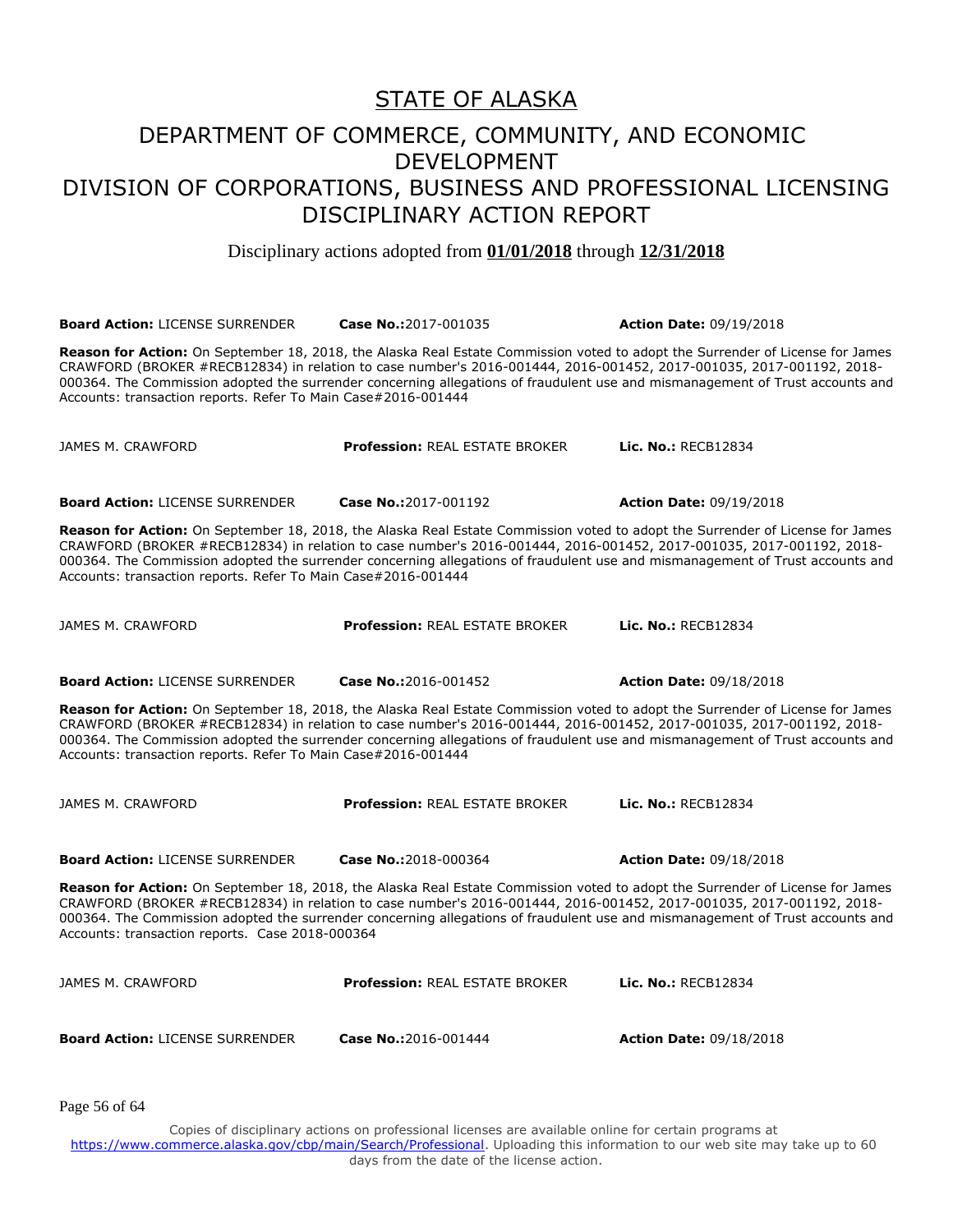Disciplinary actions adopted from **01/01/2018** through **12/31/2018**

**Reason for Action:** On September 18, 2018, the Alaska Real Estate Commission voted to adopt the Surrender of License for James CRAWFORD (BROKER #RECB12834) in relation to case number's 2016-001444, 2016-001452, 2017-001035, 2017-001192, 2018- 000364. The Commission adopted the surrender concerning allegations of fraudulent use and mismanagement of Trust accounts and Accounts: transaction reports.

**Board Action: Case No.:**2015-000675 **Action Date:** 06/20/2018 **Reason for Action:** On 06/20/2018, the Real Estate Commission met in regular session and considered the Consent Agreement of the Respondent. The Board adopted the agreement and issued the appropriate order which had been uploaded. Reporting of the license action was accomplished by PL Zimmerman/Inv. Ward in Juneau. Further distribution was accomplished by OA Leary. No further action to be taken in this case. Case Closed. KATHERINE DEHOOP **Profession:** REAL ESTATE SALESPERSON **Lic. No.:** RECS16735 **Board Action: Case No.:**2018-000761 **Action Date:** 10/30/2018 **Reason for Action:** On October 30, 2018, the Real Estate Commission adopted a Consent Agreement with conditions affecting the real estate salesperson license of Katherine DeHoop, License No. RECS16735, Anchorage, AK (Fine \$1,500, reprimand, two mandatory audits). ELIZABETH A. HAIRSTON **Profession:** REAL ESTATE SALESPERSON **Lic. No.:** 138468

**Board Action: Case No.:**2018-001091 **Action Date:** 10/30/2018

MARK SOQUET **Profession:** REAL ESTATE BROKER **Lic. No.:** RECB3873

**Reason for Action:** On October 30, 2018, the State of Alaska Real Estate adopted a Consent Agreement with conditions affecting the license of Elizabeth Hairston, lic. no. 138468, Fairbanks, AK. The Commission members agreed on the following Consent

Agreement terms for Ms. HAIRSTON: one (1) year probation with two (2) hours of continuing education on the subject of disclosure to be completed within the probationary period. QUAKE HAYDON **Profession:** REAL ESTATE SALESPERSON **Lic. No.:** 18282 **Board Action: Case No.:**2015-002203 **Action Date:** 06/20/2018

Page 57 of 64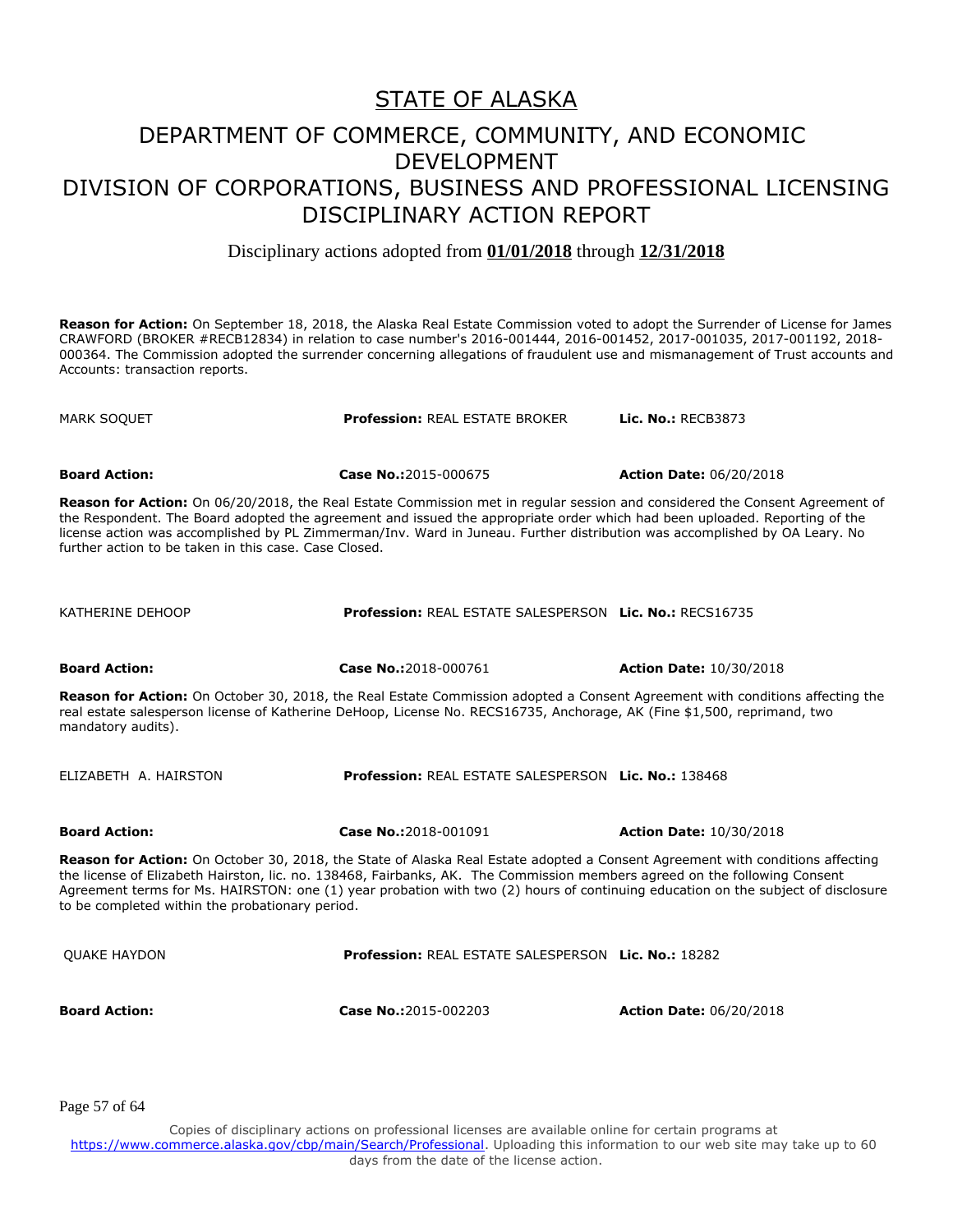Disciplinary actions adopted from **01/01/2018** through **12/31/2018**

**Reason for Action:** On 06/20/2018, the Real Estate Commission met in regular session and considered the surrender of the Respondent. The Board adopted the License surrender and issued the appropriate order which had been uploaded. Reporting of the license action was accomplished by PL Zimmerman/Inv. Ward in Juneau. Further distribution was accomplished by OA Leary. No further action to be taken in this case as the Respondent surrendered his license. Case Closed.

QUAKE HAYDON **Profession:** REAL ESTATE SALESPERSON **Lic. No.:** 18282

**Board Action: Case No.:**2017-000228 **Action Date:** 06/20/2018

**Reason for Action:** Respondent surrendered their license during the course of the investigation.

#### **Regulation of Audiologists, Hearing Aid Dealers and Speech Language Pathologists**

MEGAN . KELLEY, **Profession:** SPEECH PATHOLOGIST **Lic. No.:** SLPS420

**Board Action: Case No.:**2018-000704 **Action Date:** 10/17/2018

**Reason for Action:** On October 17, 2018, Director Janey McCullough adopted a Consent Agreement for SLP Megan KELLEY for billing for a treatment session that was never performed, which constitutes a violation of AS 08.11.085(5). The terms of the Consent Agreement consisted of one (1) year probation, \$1,000 fine with \$500 suspended, and a public reprimand.

#### **Regulation of Construction Contractors**

DALE G. HARRISPRECISION SERVICES **Profession:** MECHANICAL CONTRACTOR **Lic. No.:** 108915

**Board Action: Case No.:**2018-000744 **Action Date:** 10/25/2018

**Reason for Action:** In accordance with AS 08.18.121(f), the division will move forward with a Deactivation Notice - Order to Stop All Contractor Activities

EDWARD W. MAHONEY **Profession:** RESIDENTIAL CONTRACTOR **Lic. No.:** RESR654

Page 58 of 64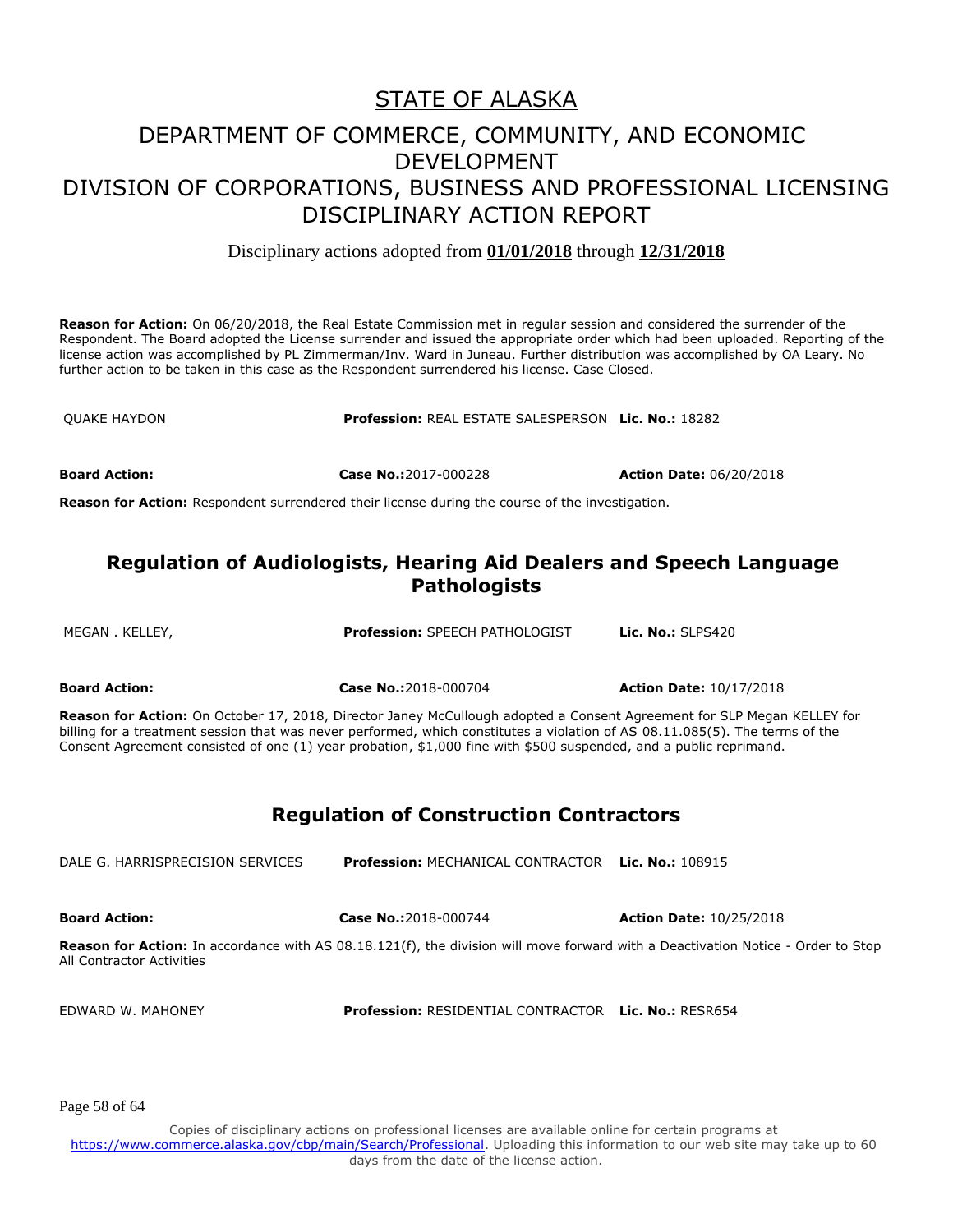#### DEPARTMENT OF COMMERCE, COMMUNITY, AND ECONOMIC DEVELOPMENT DIVISION OF CORPORATIONS, BUSINESS AND PROFESSIONAL LICENSING DISCIPLINARY ACTION REPORT

Disciplinary actions adopted from **01/01/2018** through **12/31/2018**

| <b>Board Action:</b>                                               | Case No.:2017-000590                                                                                                                                                                                                                                  | <b>Action Date: 09/12/2018</b> |
|--------------------------------------------------------------------|-------------------------------------------------------------------------------------------------------------------------------------------------------------------------------------------------------------------------------------------------------|--------------------------------|
| Audits).                                                           | Reason for Action: On September 12, 2018, the Department adopted the Consent Agreement, Decision and Order with conditions<br>affecting the residential contractor endorsement of Edward Mahoney, No. RESR654, Kodiak, AK (Fine, Reprimand, Mandatory |                                |
| CENTER POINTE SIGNS, INC.                                          | <b>Profession: SPECIALTY CONTRACTOR</b>                                                                                                                                                                                                               | Lic. No.: 110918               |
| <b>Board Action:</b>                                               | Case No.:2018-000645                                                                                                                                                                                                                                  | <b>Action Date: 10/25/2018</b> |
| All Contractor Activities                                          | <b>Reason for Action:</b> In accordance with AS 08.18.121(f), the division will move forward with a Deactivation Notice - Order to Stop                                                                                                               |                                |
| QUALITY CONSTRUCTION LLC                                           | <b>Profession: SPECIALTY CONTRACTOR</b>                                                                                                                                                                                                               | Lic. No.: 110928               |
| <b>Board Action:</b>                                               | Case No.:2018-000746                                                                                                                                                                                                                                  | <b>Action Date: 10/25/2018</b> |
| All Contractor Activities. Deactivation Notice issued this date.   | <b>Reason for Action:</b> In accordance with AS 08.18.121(f), the division will move forward with a Deactivation Notice - Order to Stop                                                                                                               |                                |
| MCCULLOCH COMMERCIAL FLOORING INC Profession: SPECIALTY CONTRACTOR |                                                                                                                                                                                                                                                       | Lic. No.: 105674               |
| <b>Board Action:</b>                                               | Case No.:2018-000759                                                                                                                                                                                                                                  | <b>Action Date: 10/25/2018</b> |
| All Contractor Activities                                          | Reason for Action: In accordance with AS 08.18.121(f), the division will move forward with a Deactivation Notice - Order to Stop                                                                                                                      |                                |
| APL REMODELING LLC                                                 | <b>Profession: SPECIALTY CONTRACTOR</b>                                                                                                                                                                                                               | Lic. No.: CONS38295            |
| <b>Board Action:</b>                                               | Case No.:2018-000642                                                                                                                                                                                                                                  | <b>Action Date: 10/25/2018</b> |
| All Contractor Activities                                          | Reason for Action: In accordance with AS 08.18.121(f), the division will move forward with a Deactivation Notice - Order to Stop                                                                                                                      |                                |
| CORA L. PATTONKACHEMAK BAY<br><b>CONSTRUCTION</b>                  | Profession: SPECIALTY CONTRACTOR                                                                                                                                                                                                                      | Lic. No.: 101124               |
| Page 59 of 64                                                      |                                                                                                                                                                                                                                                       |                                |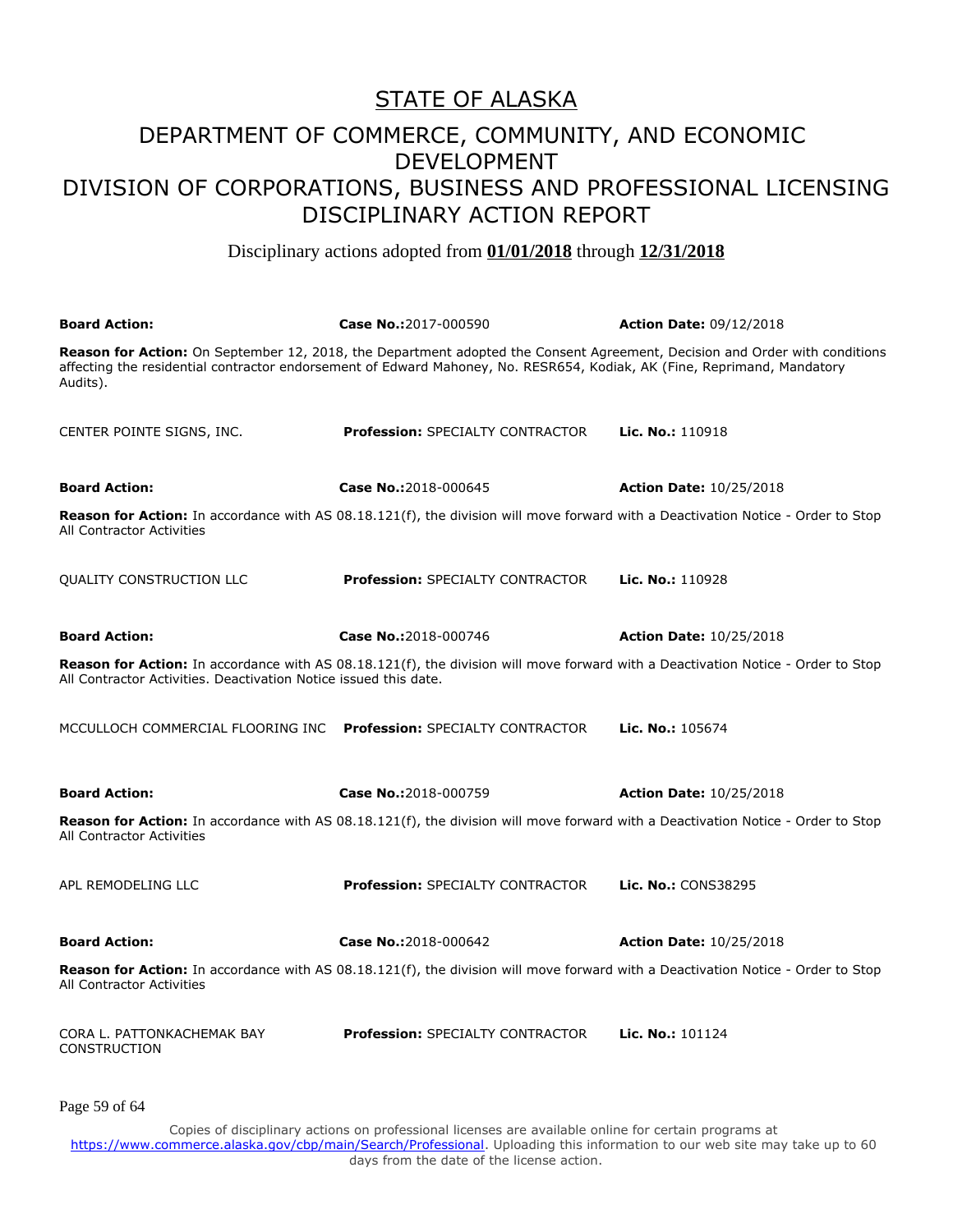Disciplinary actions adopted from **01/01/2018** through **12/31/2018**

| <b>Board Action:</b>                                                                                                                                                                                                                                                                                                                                       | Case No.:2018-000737                                                                                                             | <b>Action Date: 10/25/2018</b> |
|------------------------------------------------------------------------------------------------------------------------------------------------------------------------------------------------------------------------------------------------------------------------------------------------------------------------------------------------------------|----------------------------------------------------------------------------------------------------------------------------------|--------------------------------|
| All Contractor Activities                                                                                                                                                                                                                                                                                                                                  | Reason for Action: In accordance with AS 08.18.121(f), the division will move forward with a Deactivation Notice - Order to Stop |                                |
| MARK ROBERTSRAM INTERIORS                                                                                                                                                                                                                                                                                                                                  | <b>Profession: SPECIALTY CONTRACTOR</b>                                                                                          | Lic. No.: CONS39429            |
| <b>Board Action:</b>                                                                                                                                                                                                                                                                                                                                       | Case No.:2018-000747                                                                                                             | <b>Action Date: 10/25/2018</b> |
| All Contractor Activities. Deactivation Notice issued this date.                                                                                                                                                                                                                                                                                           | Reason for Action: In accordance with AS 08.18.121(f), the division will move forward with a Deactivation Notice - Order to Stop |                                |
| BRUCE . DRUMMOND, FROM START TO<br><b>FINISH</b>                                                                                                                                                                                                                                                                                                           | <b>Profession: SPECIALTY CONTRACTOR</b>                                                                                          | Lic. No.:                      |
| <b>Board Action: SUSPENSION</b>                                                                                                                                                                                                                                                                                                                            | Case No.:2018-000726                                                                                                             | <b>Action Date: 10/25/2018</b> |
| All Contractor Activities                                                                                                                                                                                                                                                                                                                                  | Reason for Action: In accordance with AS 08.18.121(f), the division will move forward with a Deactivation Notice - Order to Stop |                                |
|                                                                                                                                                                                                                                                                                                                                                            | <b>State Medical Board</b>                                                                                                       |                                |
| DR. SAMUEL H. SCHURIG, DO                                                                                                                                                                                                                                                                                                                                  | <b>Profession: OSTEOPATHIC PHYSICIAN</b>                                                                                         | Lic. No.: MED01967             |
| <b>Board Action:</b>                                                                                                                                                                                                                                                                                                                                       | Case No.:2018-000391                                                                                                             | <b>Action Date: 08/03/2018</b> |
| Reason for Action: On August 3, 2018, the Alaska Medical Board adopted a Voluntary Surrender of Medical License with Samuel<br>Schurig, DO while under investigation for alleged violations of professional standards, prescriptive practice and unprofessional<br>conduct violations of AS 08.64.326 (5), (7), (9) and 12 AAC 40.967 (7), (8), (9), (23). |                                                                                                                                  |                                |
| ZIMA PAKZAD                                                                                                                                                                                                                                                                                                                                                | <b>Profession: OSTEOPATHIC PHYSICIAN</b>                                                                                         | Lic. No.: 122964               |
| <b>Board Action: IMPOSITION OF CIVIL FINE Case No.:2017-000797</b>                                                                                                                                                                                                                                                                                         |                                                                                                                                  | <b>Action Date: 08/03/2018</b> |

Page 60 of 64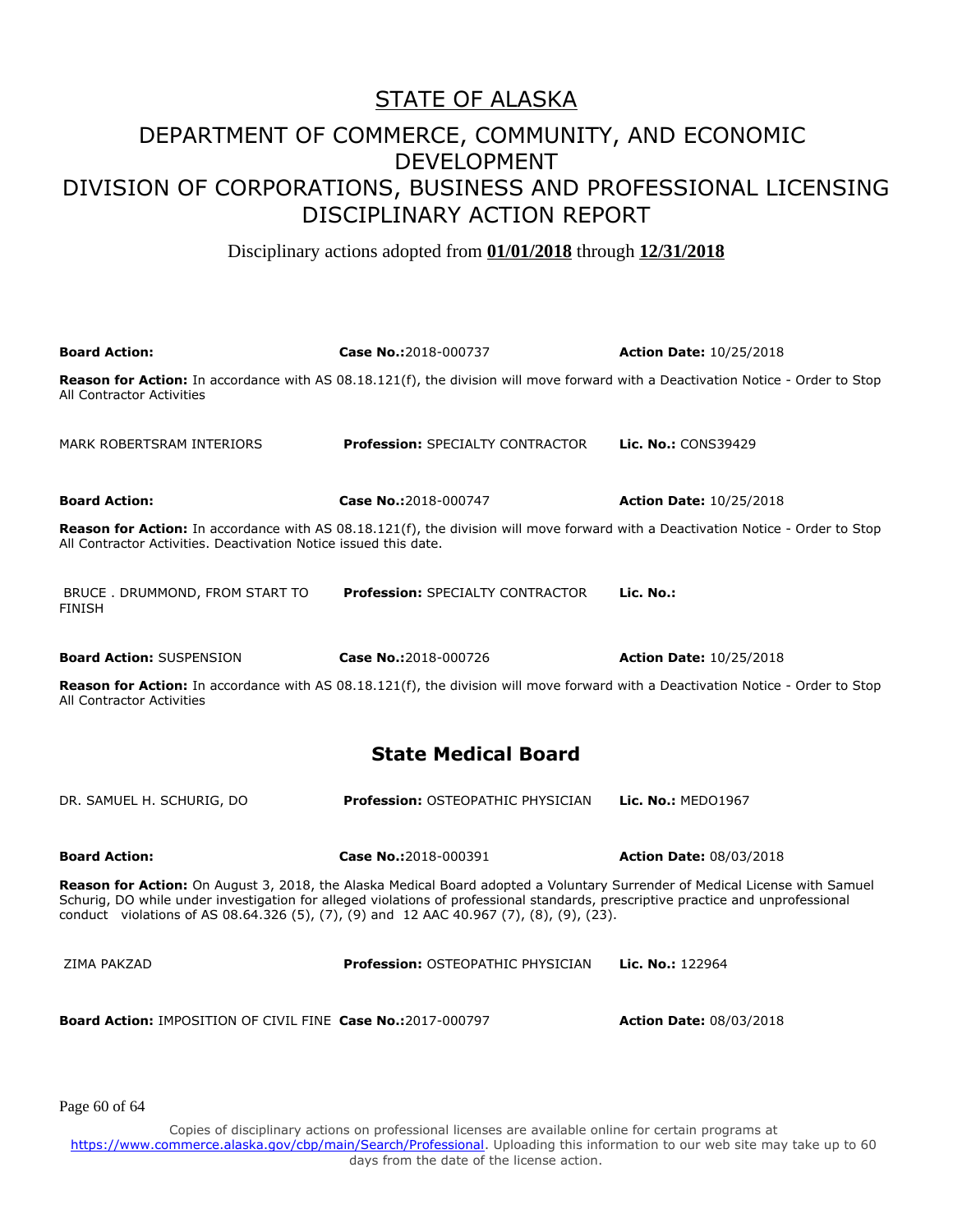Disciplinary actions adopted from **01/01/2018** through **12/31/2018**

**Reason for Action:** On August 3, 2018, the Alaska State Medical Board adopted an Imposition of Civil Fine (ICF) resulting from Dr. Zima Pakzad's failure to disclose her academic probation on her Alaska Application for License to Practice Medicine or Osteopathy. Failure to disclose material information is a violation of AS 08.64.326 (7) and 12 AAC 40.967 (2)(A). The ICF was in the amount of one thousand (\$1,000.00) dollars and is due within 90 days, November 2, 2017.

DONALD SMITH **Profession:** PHYSICIAN ASSISTANT **Lic. No.: Board Action: Case No.:**2017-001180 **Action Date:** 02/01/2018 **Reason for Action:** On October 30, 2017, the Division received an email referral from Debora Stovern, Executive Administrator for the Alaska State Medical Board regarding Donald E SMITH (PA-C). Mr. Smith has held his Physician Assistant license PADA340 since 1/31/95; it was last renewed on 10/19/17 with two collaborating physicians, Dr. Oswald and Dr. Frost. As noted below, on 3/28/17 staff received an incomplete collaborative plan with Dr. Greathouse which was to be effective 4/1/17. There was not response to the staff request for information to complete the collaborative plan until October 2017. That collaborative plan was approved and added to his license on 10/29/17, once the required information was received. DR. VERNER STILLNER **Profession:** PHYSICIAN OR SURGEON **Lic. No.:** MEDS4023 **Board Action: Case No.:**2018-000222 **Action Date:** 11/01/2018 **Reason for Action:** On November 1, 2018, the State Medical Board adopted a Consent Agreement with conditions affecting the license of Verner STILLNER, MD, license No. MEDS4023, Gig Harbor, WA (\$1,000 fine, reprimand, two mandatory audits). PETER J. OSTERBAUER **Profession:** PHYSICIAN OR SURGEON **Lic. No.:** MED S 6271 **Board Action:** BOARD OR COMMISSIONER ORDER **Case No.:**2018-000793 **Action Date:** 09/30/2018 **Reason for Action:** On September 30 , 2018, the Alaska State Medical Board issued the following order regarding OSTERBAUER's

suspension: Dr. OSTERBAUER's License shall remain suspended for a minimum of two years. Prior to returning to practice he will need to provide two years continuous documented sobriety, complete an in-patient Board approved rehabilitation program and prove to the Board he can return to practice medicine with skill and safety. During the suspension, he must remain compliant with his current consent agreement.

Further ordered that the suspended portion of the fine imposed under the current consent agreement (\$10,000) be paid with-in 24 months.

PETER J. OSTERBAUER **Profession:** PHYSICIAN OR SURGEON **Lic. No.:** MED S 6271

Page 61 of 64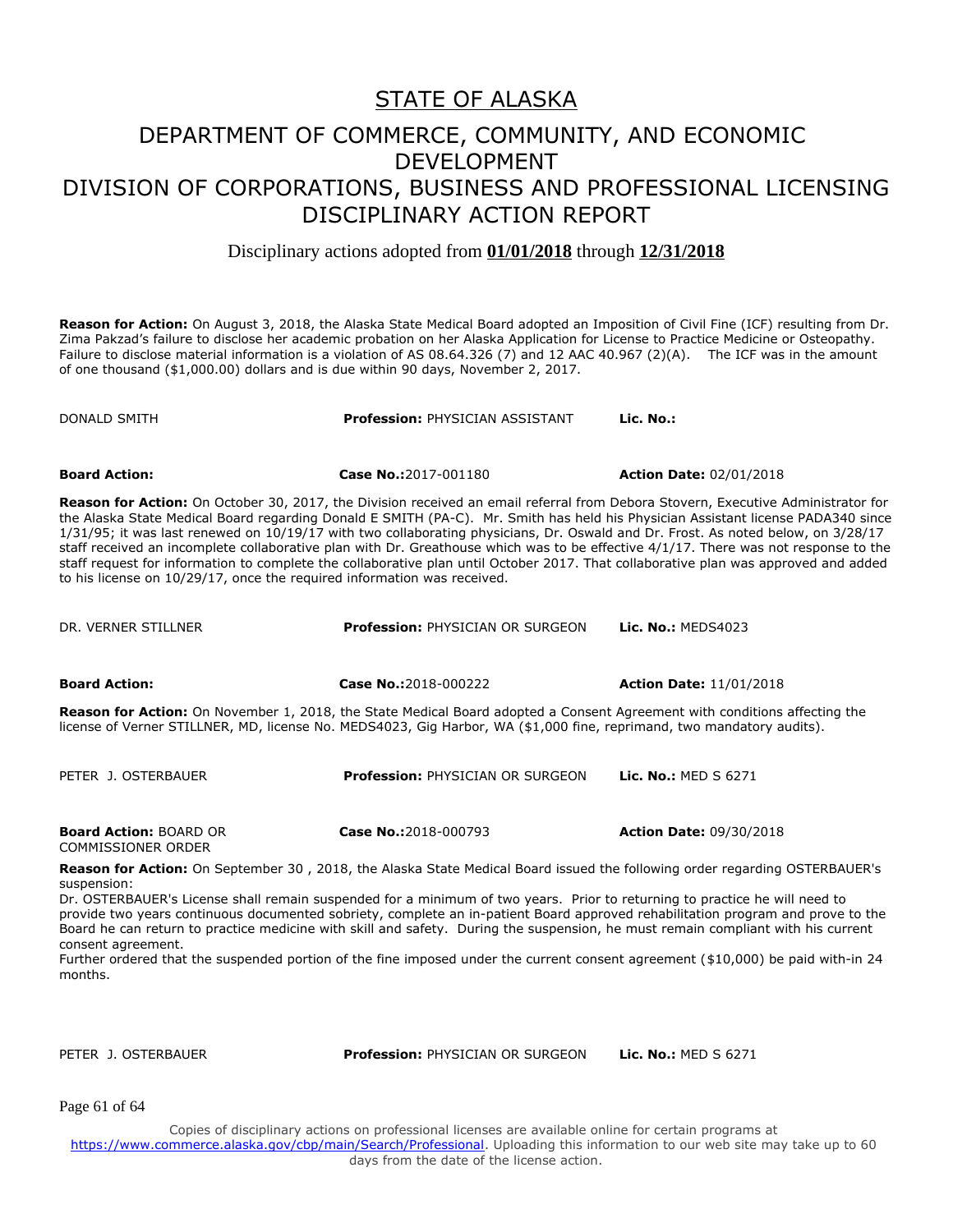Disciplinary actions adopted from **01/01/2018** through **12/31/2018**

| <b>Board Action:</b>                                                                                                                                                                                                                                                                                                                                                                                                                                                                                                                                                                                                                                                                                                                                                                                                                                                                                                                                                                                                                                                                                                                                                                                    | Case No.:2018-000793                                                                                                                                                                                                                                           | <b>Action Date: 08/15/2018</b> |  |
|---------------------------------------------------------------------------------------------------------------------------------------------------------------------------------------------------------------------------------------------------------------------------------------------------------------------------------------------------------------------------------------------------------------------------------------------------------------------------------------------------------------------------------------------------------------------------------------------------------------------------------------------------------------------------------------------------------------------------------------------------------------------------------------------------------------------------------------------------------------------------------------------------------------------------------------------------------------------------------------------------------------------------------------------------------------------------------------------------------------------------------------------------------------------------------------------------------|----------------------------------------------------------------------------------------------------------------------------------------------------------------------------------------------------------------------------------------------------------------|--------------------------------|--|
| also ordered to pay his \$10,000 fine immediately.                                                                                                                                                                                                                                                                                                                                                                                                                                                                                                                                                                                                                                                                                                                                                                                                                                                                                                                                                                                                                                                                                                                                                      | <b>Reason for Action:</b> On August 15, 2018, the Alaska State Medical Board adopted the Summary Suspension for OSTERBAUER for<br>failing to comply with a Board Order by consuming alcohol. OSTERBAUER's license is suspended, effective today. OSTERBAUER is |                                |  |
| SHUBHRANJAN GHOSH                                                                                                                                                                                                                                                                                                                                                                                                                                                                                                                                                                                                                                                                                                                                                                                                                                                                                                                                                                                                                                                                                                                                                                                       | Profession: PHYSICIAN OR SURGEON                                                                                                                                                                                                                               | <b>Lic. No.: MED S 6297</b>    |  |
| <b>Board Action:</b>                                                                                                                                                                                                                                                                                                                                                                                                                                                                                                                                                                                                                                                                                                                                                                                                                                                                                                                                                                                                                                                                                                                                                                                    | Case No.:2014-000786                                                                                                                                                                                                                                           | <b>Action Date: 08/02/2018</b> |  |
| <b>Reason for Action:</b> On September 17, 2015, the Alaska State Medical Board adopted a Suspension of Physician License issued to<br>Shubhranjan GHOSH. In April 2016 the Division and a Reviewing Board Member found sufficient evidence that GHOSH violated<br>regulations by advertising in a false or misleading manner, and submitting testimony or statements knowing they contained false,<br>misleading, or omitted material information. On August 3, 2017, the Board considered, and denied, GHOSH's request for<br>reinstatement of his license and the Board recommended revocation. On June 6, 2018, the Division served GHOSH with an<br>Accusation containing 14 Counts, violations of State Medical Board Statutes and Regulations. After satisfying Service requirements,<br>and receiving no response, Notice of Defense, or request for hearing from GHOSH, the Division moved the Board to order revocation<br>of GHOSH's Alaska physician license by default. On August 2, 2018, The Board signed an Order of Revocation by Default. With this<br>license action, it is recommended this case be closed.                                                                         |                                                                                                                                                                                                                                                                |                                |  |
| DR. CHRISTIANA M. LIETZKE                                                                                                                                                                                                                                                                                                                                                                                                                                                                                                                                                                                                                                                                                                                                                                                                                                                                                                                                                                                                                                                                                                                                                                               | <b>Profession: PHYSICIAN OR SURGEON</b>                                                                                                                                                                                                                        | Lic. No.: MEDS8212             |  |
| <b>Board Action:</b>                                                                                                                                                                                                                                                                                                                                                                                                                                                                                                                                                                                                                                                                                                                                                                                                                                                                                                                                                                                                                                                                                                                                                                                    | Case No.:2016-000690                                                                                                                                                                                                                                           | <b>Action Date: 08/02/2018</b> |  |
| <b>Reason for Action:</b> In May 2016, the Division received reports that numerous states had taken license action against Christiana<br>LIETZKE. During an investigation; the Alaska Board confirmed at least 11 states had revoked or suspended LIETZKE's license to<br>practice, none of the actions were reported to the Alaska Board as required in regulation, and at least two states documented<br>concerns about LIETZKE's fitness to practice. The Division also learned of criminal charges, and subsequent misdemeanor<br>conviction during 2014, neither event was reported to the Alaska Board as required. Pursuant to Alaska Statute 08.64.331(e), the<br>Board may suspend a license upon receipt of a certified copy of evidence that a license to practice in another jurisdiction has been<br>suspended or revoked. Upon receipt of six certified suspension or revocation documents from other jurisdictions, the Division<br>petitioned the Alaska Board to Suspend LIETZKE's Physician license. On August 2, 2018, the Board signed a Board Order<br>Suspending the Physician license of Christiana LIETZKE. Based on this license action, it is recommended this case be close. |                                                                                                                                                                                                                                                                |                                |  |
| JAMES R. SCHWARTZ, MD                                                                                                                                                                                                                                                                                                                                                                                                                                                                                                                                                                                                                                                                                                                                                                                                                                                                                                                                                                                                                                                                                                                                                                                   | Profession: PHYSICIAN OR SURGEON                                                                                                                                                                                                                               | Lic. No.: MEDS8086             |  |
| <b>Board Action:</b>                                                                                                                                                                                                                                                                                                                                                                                                                                                                                                                                                                                                                                                                                                                                                                                                                                                                                                                                                                                                                                                                                                                                                                                    | Case No.:2017-000729                                                                                                                                                                                                                                           | <b>Action Date: 08/02/2018</b> |  |
| Page 62 of 64                                                                                                                                                                                                                                                                                                                                                                                                                                                                                                                                                                                                                                                                                                                                                                                                                                                                                                                                                                                                                                                                                                                                                                                           |                                                                                                                                                                                                                                                                |                                |  |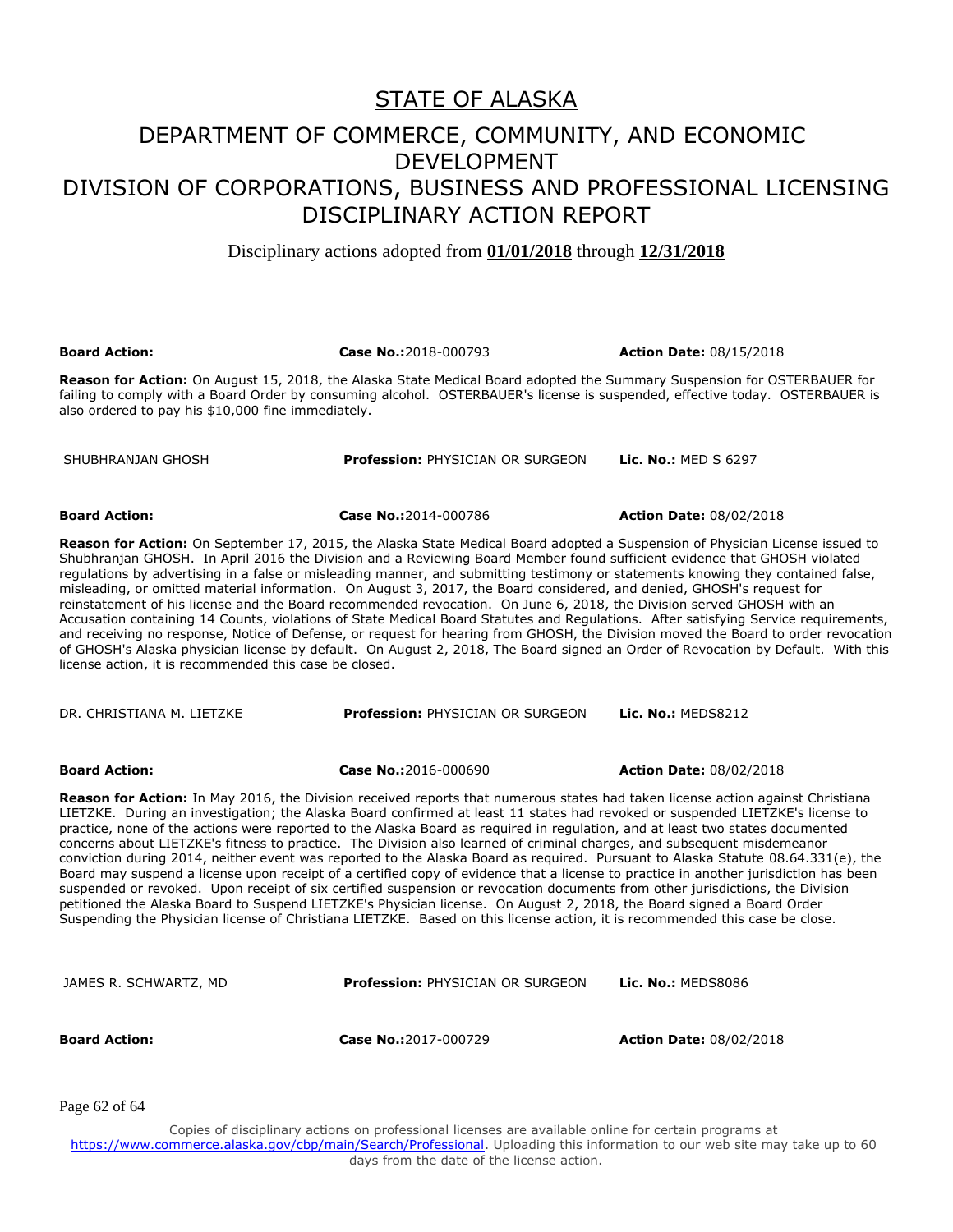#### DEPARTMENT OF COMMERCE, COMMUNITY, AND ECONOMIC DEVELOPMENT DIVISION OF CORPORATIONS, BUSINESS AND PROFESSIONAL LICENSING DISCIPLINARY ACTION REPORT

Disciplinary actions adopted from **01/01/2018** through **12/31/2018**

**Reason for Action:** On August 2, 2018, the State Medical Board adopted a Consent Agreement with conditions affecting the license of James R. Schwartz, MD, license No. MEDS8086, Harrisonburg, VA (fine, reprimand, mandatory audits).

| SHUBHRANJAN GHOSH                                                                                                                                                                                                                                                                                                                                                                                                                                                                                                                                                                                                                                                                                                                                                                                                                                                                                                                                                                                                                                                                                                        | <b>Profession: PHYSICIAN OR SURGEON</b> | <b>Lic. No.: MED S 6297</b>    |  |
|--------------------------------------------------------------------------------------------------------------------------------------------------------------------------------------------------------------------------------------------------------------------------------------------------------------------------------------------------------------------------------------------------------------------------------------------------------------------------------------------------------------------------------------------------------------------------------------------------------------------------------------------------------------------------------------------------------------------------------------------------------------------------------------------------------------------------------------------------------------------------------------------------------------------------------------------------------------------------------------------------------------------------------------------------------------------------------------------------------------------------|-----------------------------------------|--------------------------------|--|
|                                                                                                                                                                                                                                                                                                                                                                                                                                                                                                                                                                                                                                                                                                                                                                                                                                                                                                                                                                                                                                                                                                                          |                                         |                                |  |
| <b>Board Action:</b>                                                                                                                                                                                                                                                                                                                                                                                                                                                                                                                                                                                                                                                                                                                                                                                                                                                                                                                                                                                                                                                                                                     | Case No.:2016-000343                    | <b>Action Date: 08/02/2018</b> |  |
| Reason for Action: On September 17, 2015, the Alaska State Medical Board adopted a Suspension of Physician License issued to<br>Shubhranjan GHOSH. In April 2016 the Division and a Reviewing Board Member found sufficient evidence that GHOSH violated<br>regulations by advertising in a false or misleading manner, and submitting testimony or statements knowing they contained false,<br>misleading, or omitted material information. On August 3, 2017, the Board considered, and denied, GHOSH's request for<br>reinstatement of his license and the Board recommended revocation. On June 6, 2018, the Division served GHOSH with an<br>Accusation containing 14 Counts, violations of State Medical Board Statutes and Regulations. After satisfying Service requirements,<br>and receiving no response, Notice of Defense, or request for hearing from GHOSH, the Division moved the Board to order revocation<br>of GHOSH's Alaska physician license by default. On August 2, 2018, The Board signed an Order of Revocation by Default. With this<br>license action, it is recommended this case be closed. |                                         |                                |  |
| MICHAEL D. ROBERTSON                                                                                                                                                                                                                                                                                                                                                                                                                                                                                                                                                                                                                                                                                                                                                                                                                                                                                                                                                                                                                                                                                                     | <b>Profession: PHYSICIAN OR SURGEON</b> | Lic. No.: MED04338             |  |
| <b>Board Action:</b>                                                                                                                                                                                                                                                                                                                                                                                                                                                                                                                                                                                                                                                                                                                                                                                                                                                                                                                                                                                                                                                                                                     | Case No.:2017-001121                    | <b>Action Date: 05/03/2018</b> |  |
| Reason for Action: On May 3, 2018, the Alaska State Medical Board adopted a Voluntary License Surrender for Osteopathic<br>Physician Michael Robertson's Lic#MEDO4338 illegal use and prescriptive practice of opioid medications, which constitutes a<br>violation of AS 08.64.326 (2), (5), (8)(B), (9) and 12 AAC 40.967 (18).                                                                                                                                                                                                                                                                                                                                                                                                                                                                                                                                                                                                                                                                                                                                                                                        |                                         |                                |  |
| <b>CHRISTOPHER JENSEN</b>                                                                                                                                                                                                                                                                                                                                                                                                                                                                                                                                                                                                                                                                                                                                                                                                                                                                                                                                                                                                                                                                                                | Profession: PHYSICIAN OR SURGEON        | Lic. No.: MED S 6676           |  |
| <b>Board Action: SUSPENSION</b>                                                                                                                                                                                                                                                                                                                                                                                                                                                                                                                                                                                                                                                                                                                                                                                                                                                                                                                                                                                                                                                                                          | Case No.:2017-001168                    | <b>Action Date: 02/07/2018</b> |  |
| Reason for Action: On February 7, 2018, Dr. Jensen's license suspension was continued for non-compliance w/ the terms of his<br>consent agreement adopted by the State Medical Board on 11/02/2017.                                                                                                                                                                                                                                                                                                                                                                                                                                                                                                                                                                                                                                                                                                                                                                                                                                                                                                                      |                                         |                                |  |

BRIAN IUTZI **Profession:** PHYSICIAN OR SURGEON **Lic. No.:** 123513 **Board Action: Case No.:**2017-000878 **Action Date:** 02/01/2018

Page 63 of 64